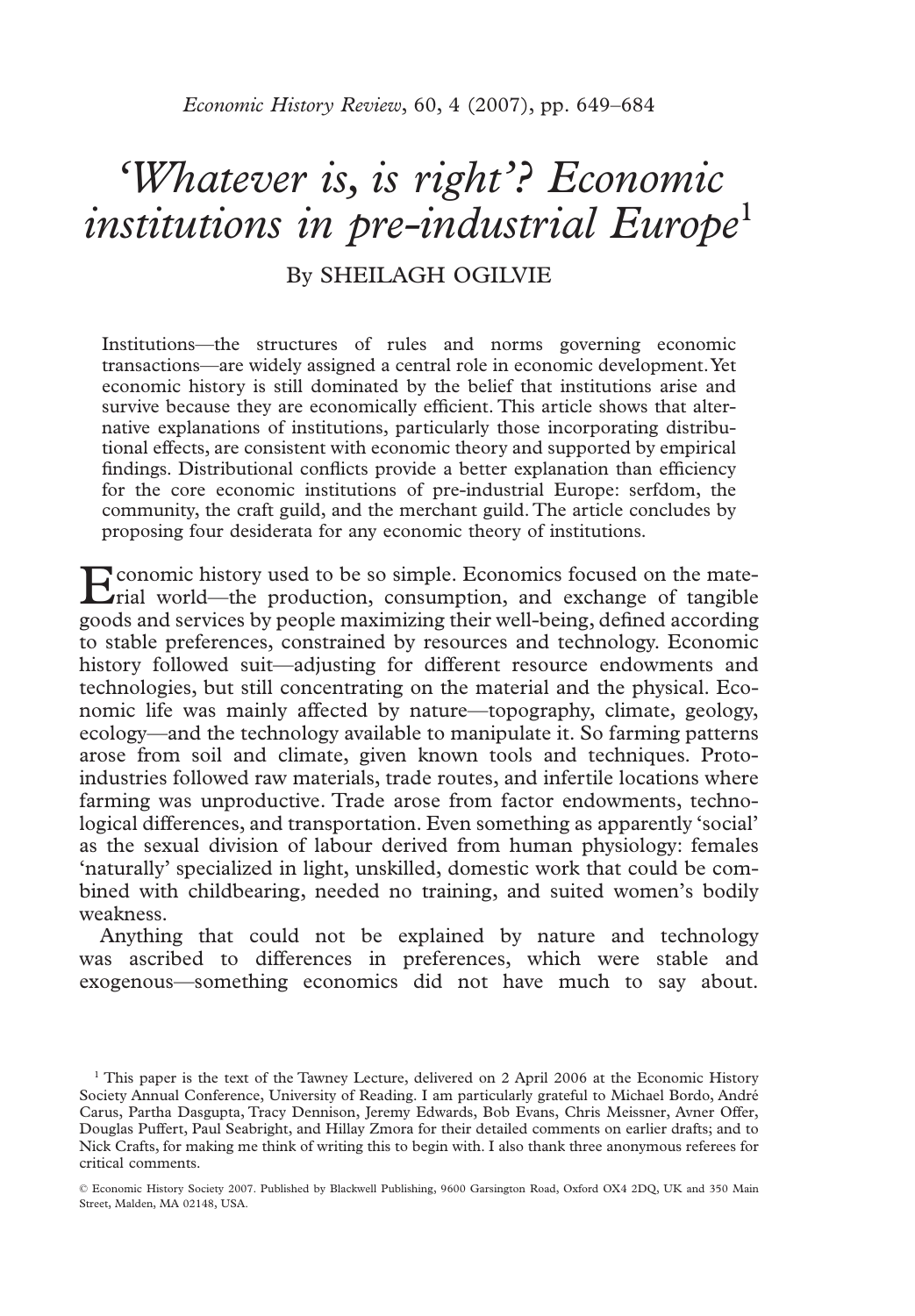Analysing collective or individual preferences was a matter for sociology, psychology, anthropology, or history. Even Becker, legendary for using economics to think about 'non-economic' spheres such as fertility, religion, and crime, declared that there was no accounting for tastes: '*De gustibus non est disputandum*'.<sup>2</sup> Even when he later sought to make preferences endogenous, Becker decided they changed so slowly as to be stable for most analyses.<sup>3</sup> Economic historians, too, left preferences up to cultural, intellectual, and social historians, but more often steered clear of the whole issue.

Nor were institutions—the structure of humanly devised rules and practices constraining economic decisions—viewed as a matter for economics or economic history. Insofar as economists considered institutions at all, they left them to other disciplines. It was dirty work; someone had to do it, but preferably someone else—jurists, perhaps, or political scientists, or anthropologists. Economic historians relied on legal or political historians to tell them the institutional rules of past economies. Institutions were exogenous—we could take them as given.

The physical and geographical view of economies still has charismatic adherents. Diamond has enchanted legions of readers by explaining the last 9,000 years of economic development through geographical characteristics. $4\overline{4}$ Pomeranz accounts for economic divergence between Europe and China since 1750 through coal deposits, disease, ecology, and proximity to exploitable 'peripheries'.<sup>5</sup> Sachs argues that tardy growth in modern less developed countries (LDCs) derives from their location in tropical zones where agricultural techniques are inherently less productive and the disease burden higher.<sup>6</sup>

But recently we have begun to realize there must be more to it. Often, economies with similar resources and technologies develop quite differently.7 The constraints on economic activity may not just be natural and technical, but also social and political. This has triggered an explosion of interest in what one might call the 'human' side of economic history, especially institutions—'the rules of the game in a society or, more formally...the humanly devised constraints that shape human interaction'.8

This new enthusiasm for delving into the 'humanly devised constraints' on economic life is wholly welcome. Exploring institutions has revivified longstanding debates on proto-industrialization, the commercial revolution, technological innovation, agricultural development, and even the demographic transition and women's work. But as with any new craze, there is

<sup>2</sup> Becker, *Economic approach*, esp. p. 14; Stigler and Becker, 'De gustibus', p. 76.

<sup>3</sup> Becker, *Accounting for tastes*, p. 16.

<sup>4</sup> Diamond, *Guns, germs, and steel*, for example, p. 358.

<sup>5</sup> Pomeranz, *Great divergence*, esp. p. 66.

<sup>6</sup> Sachs, J. D., 'Tropical underdevelopment', NBER working paper 8119 (2001), for example, p. 2.

<sup>7</sup> See Rodrik, D., Subramanian, A., and Trebbi, F., 'Institutions rule', CEPR discussion paper 3643 (2002); Acemoglu, Johnson, and Robinson, 'Institutions'.

<sup>8</sup> North, *Institutions*, p. 3.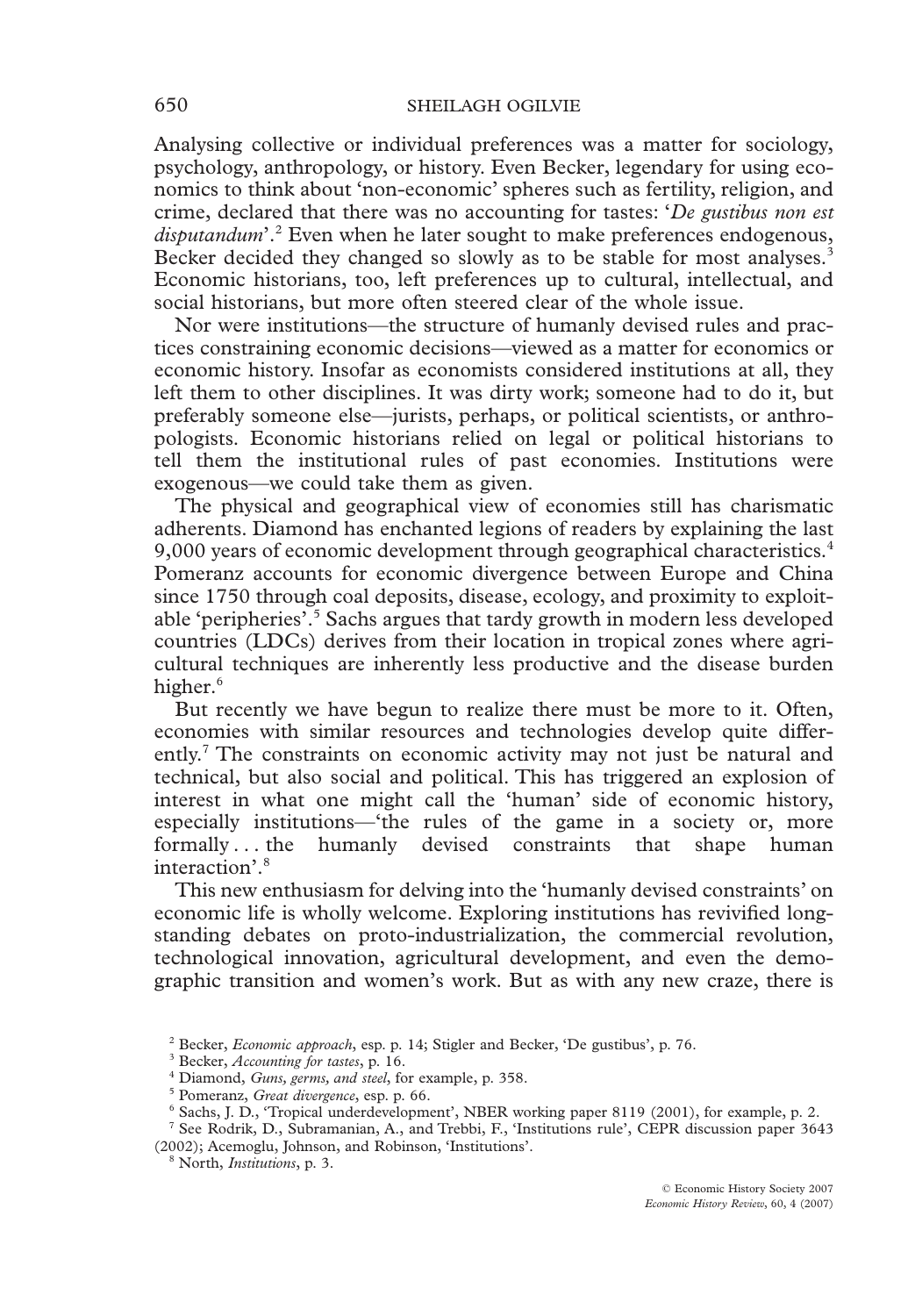also the risk of chasing blindly down a cul-de-sac.The dead end I find most worrying is the tendency to explain institutions as an efficient and beneficial response to the needs of the economy—the view that 'whatever is, is right'. I would like to see institutions transformed from a fashion accessory into an indispensable instrument in the toolkit of every economic historian. To do that, I think it is worth standing back from our first, fine, careless rapture, and thinking about how best to incorporate institutions into our long-term research programme. That is what I want to do here.

I

Once we admitted that institutions affected the economy, we needed to know what caused institutions. So economists started trying to bring institutions inside the tent—to make them endogenous to economic analysis. The first approach to this challenge, and still the most popular, is to assume that an institution exists to address economic needs in a society. It is a solution to some problem that is preventing people from achieving higher production and consumption. All we have to do is identify the problem, and we will understand why that institution exists. Any society, this view holds, will get the institutions that are most efficient in addressing its requirements. When these requirements change, institutions will also change.

Like everyone, I would like it to be true that when I saw an institution I could be sure it was an efficient solution to an economic problem. As an economist, I would like it to be true because it explains institutions internally to economics, and because efficiency models are comparatively simple to build. As a human being, I would like it to be true because I could stop worrying about dysfunctional institutions and the misery and inequality they engender. So I am very sorry to have come to the conclusion that viewing institutions as invariably good solutions to economic problems is too optimistic.

It may seem odd to worry about excessive optimism in a discipline whose grim outlook makes people call it 'the dismal science'. This epithet has proved tenacious ever since Thomas Carlyle coined it in 1849, and might lead one to celebrate any tendency for economists to adopt a sunnier view of the human condition. But the origins of Carlyle's famous indictment should make us pause a little before condemning economics for being 'dismal'.The phrase does not originate—as the urban myth would have it—in Carlyle's reaction to Malthus's views on population. It is true that Carlyle did not like Malthus, but at no point did he associate Malthus with 'the dismal science'. Rather, Carlyle invented the term in a pamphlet entitled *Occasional discourse on the nigger question*, addressing the plight of West Indian planters facing labour shortages after slavery was abolished. Economists in the 1840s explained this through supply and demand: planters were not offering wages high enough to attract workers at prevailing conditions. Carlyle objected not just to this specific diagnosis but to the whole amoral economic approach. For one thing, economics ignored the virtues of 'human governance', by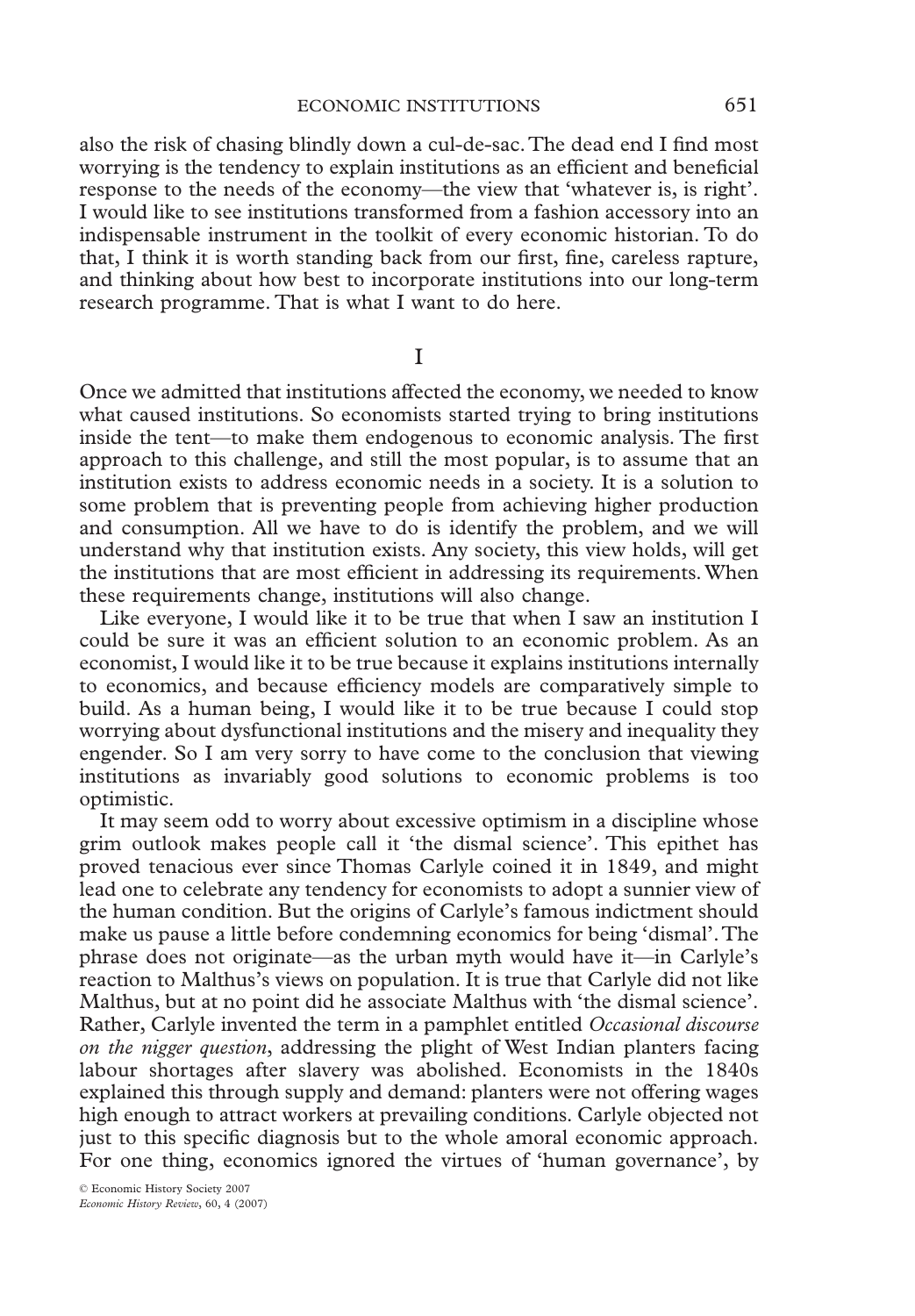which Carlyle meant stable, long-term relationships of reciprocal command and obedience between superior and inferior groups: 'the Social Science . . . which finds the secret of this Universe in supply and demand and reduces the duty of human governors to that of letting men alone . . . is a dreary, desolate, and indeed quite abject and distressing one; what we might call . . . the dismal science'. Carlyle's second objection was that economics ignored the inferior beliefs and values of some cultures, whose members should therefore be guided by cultures with superior mental models: 'Negroes . . . were born . . . to be servants of those that are born *wiser* than you . . . the Whites'. Third, Carlyle was outraged by economists' morally neutral assumption 'that Negro and White are unrelated, loose from one another, on a footing of perfect equality, and subject to no law but that of supply and demand according to the Dismal Science'. Finally, Carlyle found it iniquitous that the spiritually sterile laws of supply and demand should supplant the morally infused and organically rooted practices of traditional institutions, answering his own question 'What, then, is practicably to be done?' by advocating a return to traditional norms of lifelong servitude 'after the manner of the old European serfs'. This would not only compel black workers to enjoy the steady work, reciprocal social bonds, and stable guidance which they were not 'wise' enough to choose for themselves, but would also benefit the entire economy.<sup>9</sup> Carlyle apostrophized economics as 'dismal', therefore, not because it made depressing predictions but because it was desolate of moral and spiritual content—specifically, because it failed to share his normative views about how society should be organized.

Viewed in this light, being 'dismal' does not appear to be altogether a bad thing—at least, insofar as it refers to attempting neutral explanations rather than moral assessments, analysing all agents 'on a footing of perfect equality', and not assuming that some cultures have better mental models than others or are 'wiser' about people's best interests than they are themselves. Nor do the laws of supply and demand seem altogether depressing in comparison to the laws of traditional institutions, whether West Indian slavery or European serfdom. I would even go so far as to argue that it is when economists are not dismal enough—that is, when we start claiming that traditional institutions such as serfdom or slavery are efficient—that we risk making fools of ourselves. Economic historians' attitude to traditional institutions, I believe, has tended to err in the direction of excessive optimism. In particular, we have tended to adopt the view that if a particular economic institution has persisted stably for a long time, it must have been efficient—a modern version of Pope's sentiment in his 1732 'Essay on Man', that 'whatever is, is right'. $10$ 

Serfdom was the first pre-industrial European institution to be interpreted using this 'efficiency' framework. In 1971, North and Thomas proposed their model of the 'rise of the western world', according to which serfdom

<sup>9</sup> Carlyle, *Collected works*, vol. 11, pp. 177, 205, 207.

<sup>10</sup> Pope, 'Essay on Man', epistle 1, line 294.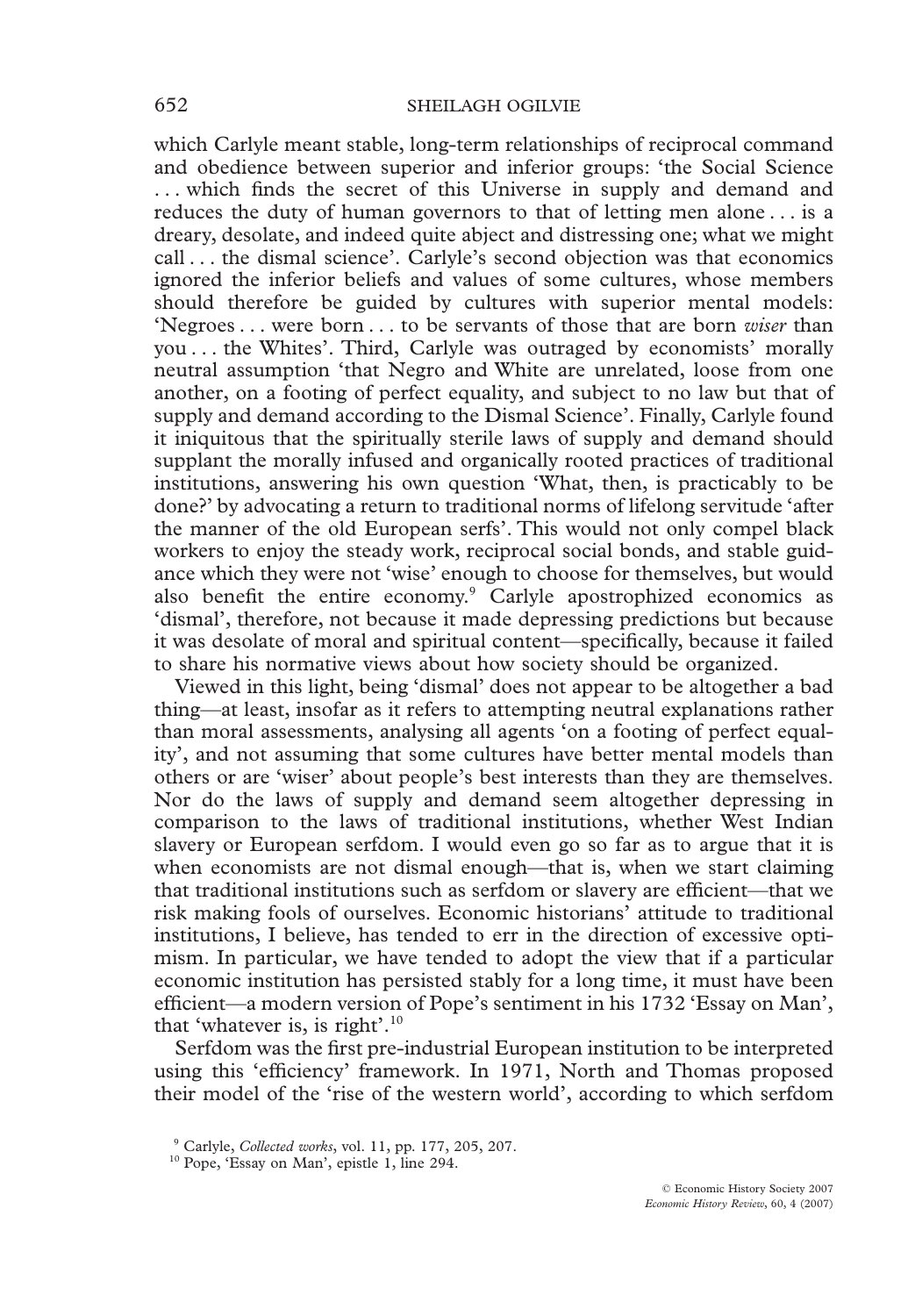was 'an efficient solution to the existing problems' in medieval economies—a voluntary contract between peasants who provided labour services to lords in exchange for 'the public good of protection and justice'.This contract was efficient given the existing ratio between labour and land; when that ratio changed, serfdom stopped being efficient and soon disappeared.<sup>11</sup> Some years later, Fenoaltea pointed out serious problems with the North and Thomas model, but concurred that one must make 'the reasonable presumption of economic efficiency'.<sup>12</sup> Serfdom, Fenoaltea argued, was indeed efficient—not because it minimized transaction costs in providing public goods, but because it constituted 'a means to increase output by imposing the use of a superior technique' and to ensure efficient labour monitoring through 'the stabilization of social roles and hierarchy'.13 These original scholars subsequently tacitly abandoned their view that serfdom was efficient, and in the 1980s, North himself shifted over decisively to 'cultural' approaches to institutions (which we will look at shortly).<sup>14</sup> But the efficiency approach lives on in current revisionist views of the 'second serfdom' in early modern eastern Europe, which regard resurgent manorialism as allocating labour and capital more efficiently than free peasantries because highly informed, profit-maximizing landlords could coordinate investment and innovation optimally.15

The other great agrarian institution of pre-modern Europe, the village commune, was also soon reinterpreted as economically efficient, and continues to attract new efficiency models to this day. In 1976 (and again in 1991), McCloskey argued that the medieval village—particularly its open field system—was an efficient institution for diversifying risks in the absence of markets for insurance, given peasant risk aversion.<sup>16</sup> In 1993, Townsend deployed a full battery of economic analyses on McCloskey's data in a general equilibrium framework and concluded that most institutional features of medieval communes were efficient.<sup>17</sup> More recent efficiency theorists have disputed the specific arguments of McCloskey and Townsend, while retaining their view that village communes were efficient. Thus, for instance, Richardson has recently claimed that village communes offered 'effective and efficient solutions to the problems facing medieval peasants', specifically helping them manage risk by harnessing norms of reciprocity within the village,<sup>18</sup> while Nafziger has argued that post-emancipation

<sup>11</sup> North andThomas, 'Economic theory'; North andThomas, 'Rise and fall'; North andThomas, *Rise*, p. 21.

- <sup>14</sup> North, *Structure*, pp. 45–58, 204–5.
- <sup>15</sup> See, for instance, Hagen, *Ordinary Prussians*, pp. 280–333, 646–54.
- <sup>16</sup> McCloskey, 'English open fields'; idem, 'Prudent peasant'.
- <sup>17</sup> Townsend, *Medieval village economy*.
- <sup>18</sup> Richardson, 'Prudent village', p. 409.

<sup>&</sup>lt;sup>12</sup> Fenoaltea, 'Authority', p. 713; Fenoaltea, 'Rise'.

<sup>&</sup>lt;sup>13</sup> Fenoaltea, 'Authority', p. 695.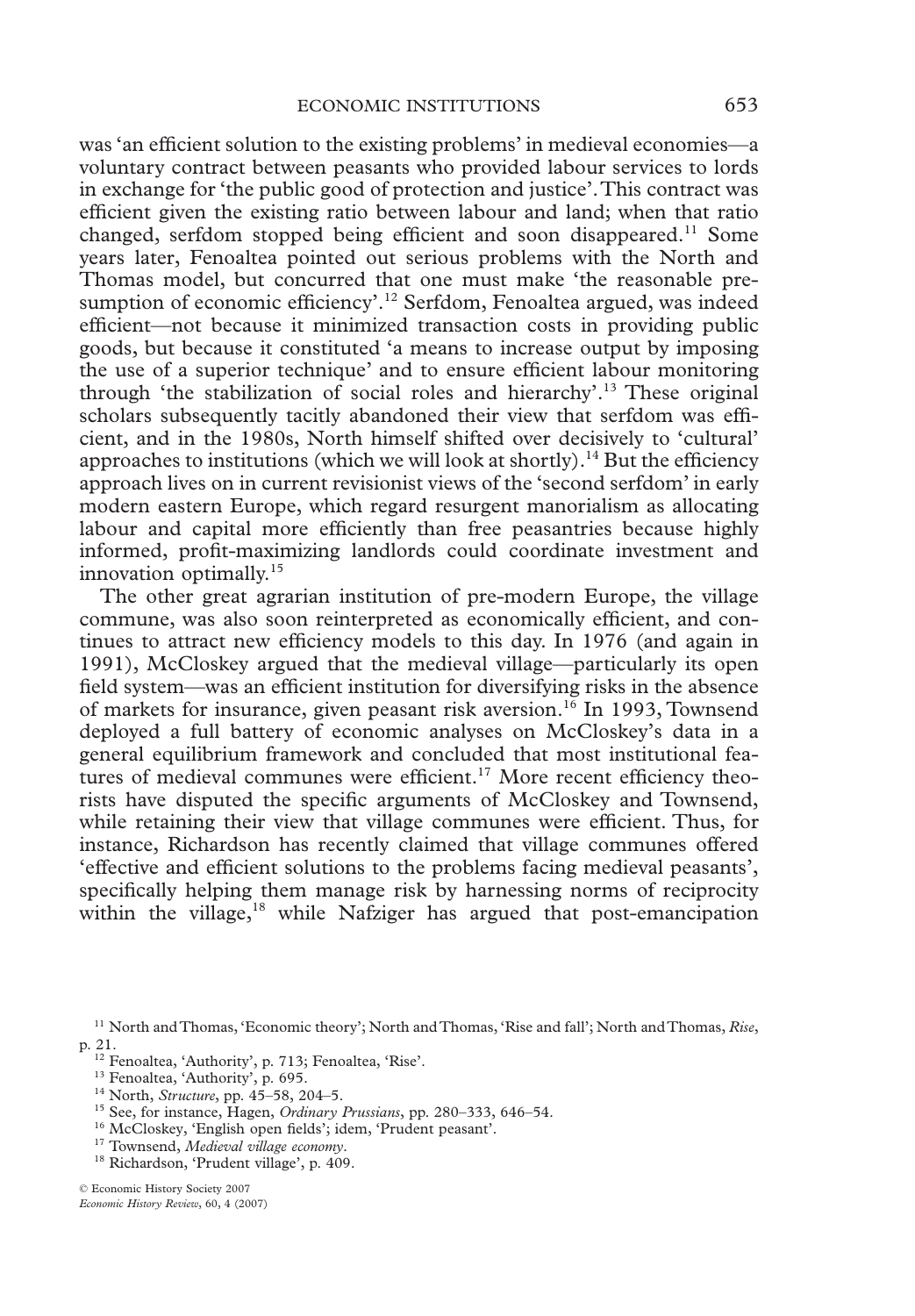Russian communes solved factor market imperfections, thereby providing 'efficient ways to distribute resources'.<sup>19</sup>

Craft guilds have also been given an efficiency makeover. Hickson and Thompson offered an 'efficiency-based theory of the social function of entry-restricting guilds' as cost-minimizing institutions for protecting members from exploitation, collecting capital taxes, and ensuring military protection.20 Gustafsson argued that guilds efficiently solved information asymmetries between producers and consumers about product quality. $21$ Reith claimed that guilds were an efficient mechanism for technological transfer because they compelled journeymen to travel.<sup>22</sup> Persson argued that guilds constituted a beneficial mechanism whereby 'collusion was institutionalized into co-operation based on a balance of rights and obligations', transaction costs were reduced through regulation of prices and qualities, entitlement crises were mitigated by rationing, and implicit insurance was provided by limiting competition.<sup>23</sup> Pfister argued that craft guilds efficiently solved credit market imperfections and ensured quality control where proto-industries were spatially dispersed.<sup>24</sup> Epstein pointed out many weaknesses in these other theories, but claimed that craft guilds 'prospered for more than half a millennium' because they were the costminimizing institution 'to allocate skilled labour efficiently' and 'provide an ideal market structure for innovation'.25 Recently, van Zanden has drawn broad implications from 'the efficiency of the guilds' for comparisons between Europe and China.<sup>26</sup>

Commercial institutions since the tenth century have also been characterized as efficient. Thus Greif, Milgrom, and Weingast argued that merchant guilds, by threatening collective boycotts of rulers who failed to provide commercial security, sustained 'the efficient level of trade' from the twelfth to the fifteenth century.27 Separately, Greif also concluded that merchant guilds 'enhanced efficiency by supporting inter-community impersonal exchange' through what he termed the 'community responsibility system'. This was a system of inter-guild reprisals, whereby anyone cheated by a long-distance merchant could legally attack that merchant's entire guild, creating an incentive for guilds to punish members who cheated on contracts.28 Volckart and Mangels dismissed these 'younger'

<sup>24</sup> Pfister, 'Craft guilds'.

<sup>19</sup> Nafziger, S., 'Land redistributions and the Russian peasant commune in the late-imperial period', mimeo (Yale University, 2004), p. 34 [URL: [http://www.econ.yale.edu/seminars/echist/eh04-05/](http://www.econ.yale.edu/seminars/echist/eh04-05) nafziger120104.pdf].

<sup>&</sup>lt;sup>20</sup> Hickson and Thompson, 'New theory', pp. 132, 136.

<sup>&</sup>lt;sup>21</sup> Gustafsson, 'Rise'.

<sup>22</sup> Reith, 'Arbeitsmigration'.

<sup>23</sup> Persson, *Pre-industrial economic growth*, pp. 50–4.

<sup>&</sup>lt;sup>25</sup> Epstein, 'Craft guilds, apprenticeship and technological change', pp. 684, 692, 704.

<sup>26</sup> Van Zanden, J. L., 'Common workmen, philosophers and the birth of the European knowledge economy', paper presented at GEHN conference, Leiden, Sept. 2004 [URL: [http://www.iisg.nl/research/](http://www.iisg.nl/research) jvz-knowledge\_economy.pdf], p. 9.

<sup>27</sup> Greif, Milgrom, and Weingast, 'Coordination', pp. 748, 749–50, 772.

<sup>28</sup> Greif, *Institutions*, p. 338.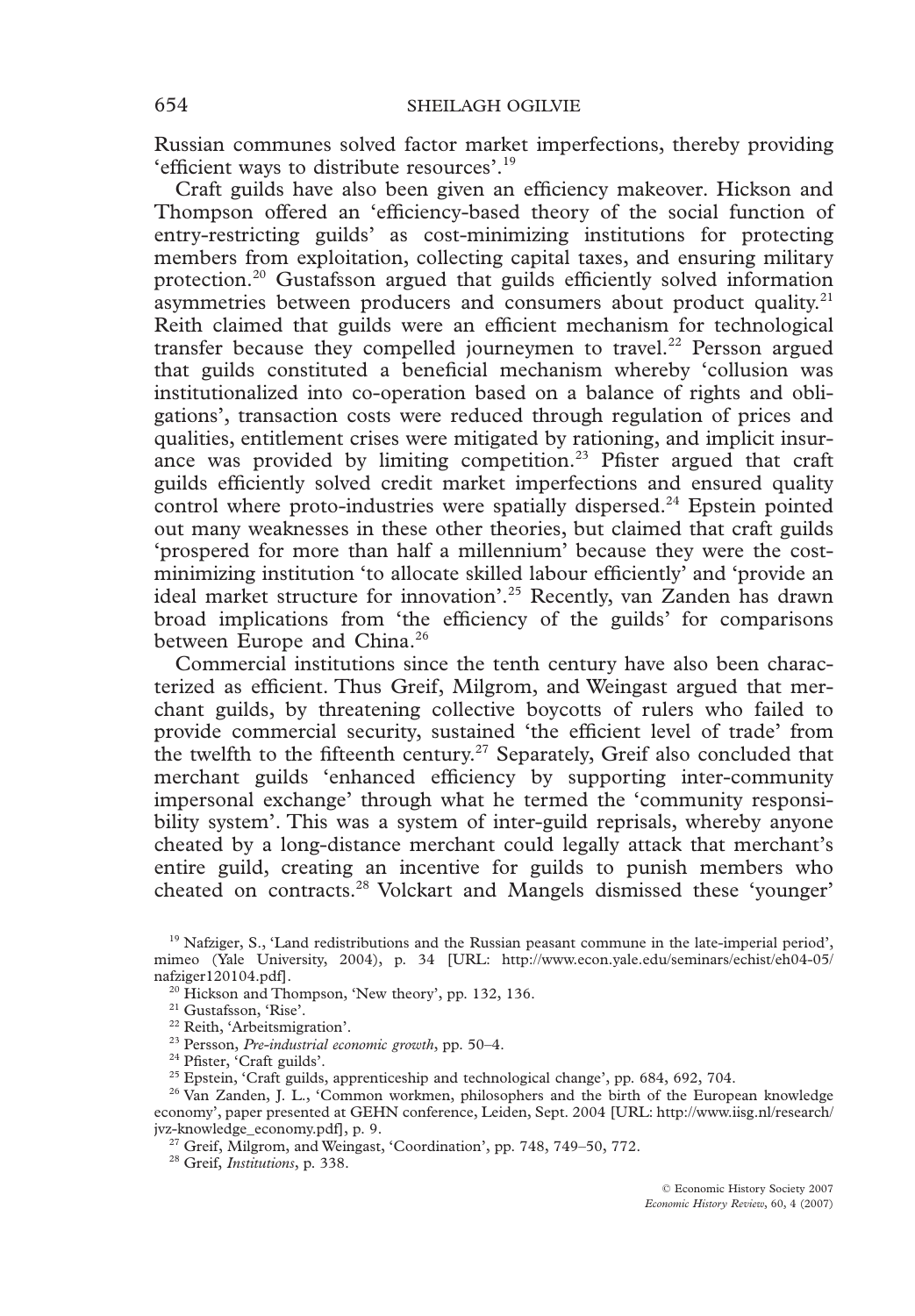merchant guilds of the twelfth to fifteenth centuries as inefficient cartels, but argued that the 'elder' merchant guilds of the tenth and eleventh centuries were efficient providers of security and contract enforcement as 'club goods'.29 Carlos and Nicholas focused on the monopolistic chartered merchant companies of the seventeenth and eighteenth centuries, claiming that they were the most efficient institutions for solving information asymmetries and principal-agent problems in early modern long-distance trade.30

A broad miscellany of other pre-modern institutions have also been subjected to the efficiency approach.Thus the Mesta, a guild-like association of shepherds and sheep-owners, long vilified (even by many efficiency theorists) for blocking agricultural improvements in pre-modern Spain,<sup>31</sup> has now been reinterpreted as an efficient solution to the high cost of building fences to define property rights, $32$  and to the problem of 'hold-up' threats by towns denying herds access to common resources.<sup>33</sup> The noble feud, traditionally condemned as a violent manifestation of aristocratic competition, has been portrayed as enhancing economic efficiency by turning 'the oneshot Prisoner's Dilemmas posed by non-simultaneous transactions between strangers into iterated games where the cheated party had the chance to punish the defector', thereby securing property rights and contract enforcement in impersonal, long-distance trade.<sup>34</sup> Even vigilante justice and lynching have been rehabilitated—under the less rebarbative rubric of 'informal legal systems'—as efficient solutions to inadequate contract enforcement in pre-modern societies.<sup>35</sup>

So by now economic historians have reinterpreted pretty well every premodern institution in terms of efficiency as a beneficial solution to one or more obstacles to possible transactions. When conditions changed so these institutions were no longer efficient, they were replaced by new institutions which were once again efficient under the new conditions. In many ways, this analysis is reassuring. For one thing, it brings institutions in from the cold, making them endogenous to economics rather than leaving them out there as naggingly exogenous parameters, subject to the incalculable whims of other disciplines. For another, it deals with the worrying issue of why apparently inefficient institutions could persist for centuries, instead of being competed out of existence.The new answer is simple: traditional institutions were not inefficient after all. Perhaps most importantly of all, efficiency

<sup>29</sup> Volckart and Mangels, '*Lex mercatoria*', pp. 437–9, 442.

<sup>30</sup> Carlos and Nicholas, 'Giants'; idem, 'Agency problems'.

<sup>33</sup> Drelichman, M., 'A sheep in wolf's clothing: the Spanish Mesta in the medieval and early modern periods', working paper, University of British Columbia, Department of Economics (2006) [URL: <http://mauricio.econ.ubc.ca/pdfs/mesta.pdf>], pp. 1, 5, 14, 21.

 $34$  Volckart, 'Economics of feuding', esp. pp. 283, 296.

<sup>35</sup> For surveys, see Little and Sheffield, 'Frontiers', pp. 796–7, 806–7; Hine, 'Vigilantism', pp. 1230–47; Carrigan and Webb, 'Lynching', pp. 415–6.

<sup>31</sup> North and Thomas, *Rise*, pp. 85–8, 127–31.

<sup>32</sup> Nugent and Sanchez, 'Efficiency', pp. 261–2, 277–81.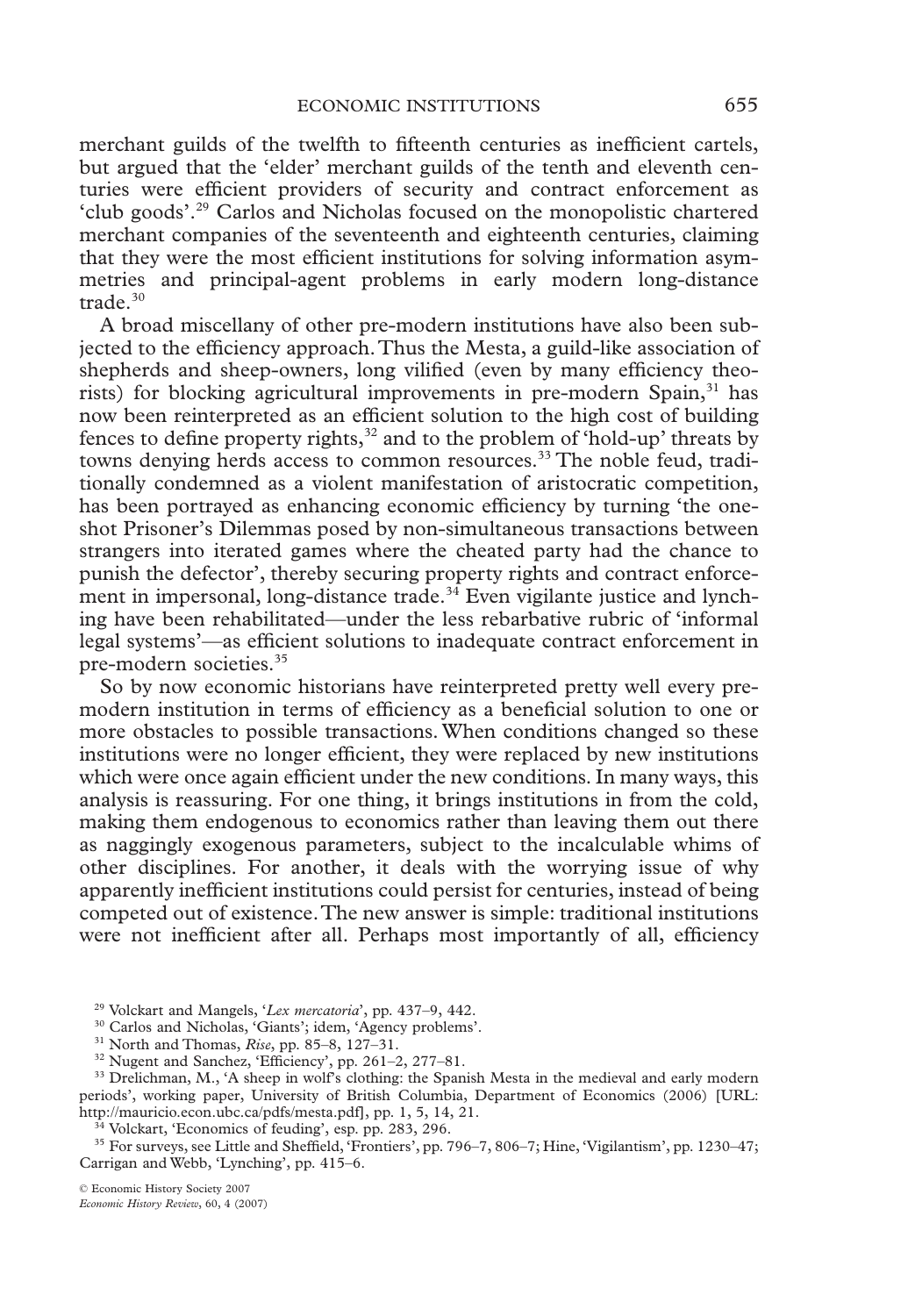theories show we are not really 'dismal': now, finally, economists are respecting the virtues of long-term relationships, reciprocity, cultural beliefs, and traditional social arrangements.

But are we right to be satisfied with these analyses? Here I do not want to rehearse in detail the arguments that have been levelled against these specific efficiency models of pre-modern institutions. The criticisms are numerous and searching, so much so that no individual efficiency model is widely accepted, even among those who believe that efficiency in general explains institutions. Important though such detailed criticisms are, here I want to go beyond them and look at the broader issue of whether economic logic indeed obliges us to believe that any observed institution must be efficient. Does economics truly tell us that 'whatever is, is right'?

If that were so, economics would truly be a dismal science. But in fact, economics does not say this.The rest of this article tries to distinguish what economics *does* say, and how it *can* contribute to a better understanding of pre-industrial institutions.

#### II

The view that institutions are efficient arises from the idea that people will not voluntarily choose more costly ways of transacting. Transaction costs consist of 'search and information costs, bargaining and decision costs, policing and enforcement costs'.<sup>36</sup> If these costs are too high, potentially profitable activities will not take place. So individuals and societies experiment with institutional arrangements to solve these problems.<sup>37</sup> They choose those arrangements that most efficiently reduce transaction costs because such institutions 'yield a stream of benefits which makes it profitable to undergo the costs of innovating this new organizational form'.<sup>38</sup>

What one might call the 'strong' version of the efficiency approach—most clearly articulated by the economist Alchian—holds that even if people cannot actually identify which institutions are efficient, an evolutionary process of Darwinian selection ensures that only those institutions survive that are efficient. This implacably weeds out less efficient institutions and ensures that better ways of organizing economic life gradually evolve.<sup>39</sup> The 'weak' version of the efficiency view, by contrast, holds that institutions initially arise because they are efficient, but are then sometimes kept in being by path dependency long after changes in exogenous parameters render them inefficient.<sup>40</sup>

One problem with both 'strong' and 'weak' versions of the efficiency approach is that they never actually define the happy state of 'efficiency'

<sup>36</sup> Dahlman, 'Problem', p. 148.

<sup>37</sup> See North, *Institutions*, p. 6; Williamson, 'Transaction cost economics', p. 37.

<sup>38</sup> North, 'Institutional change', p. 119.

<sup>&</sup>lt;sup>39</sup> Alchian, 'Uncertainty'.

<sup>40</sup> For this argument applied to merchant guilds, see Volckart and Mangels, '*Lex mercatoria*', pp. 437, 446–7; Greif, Milgrom, and Weingast, 'Coordination', p. 773.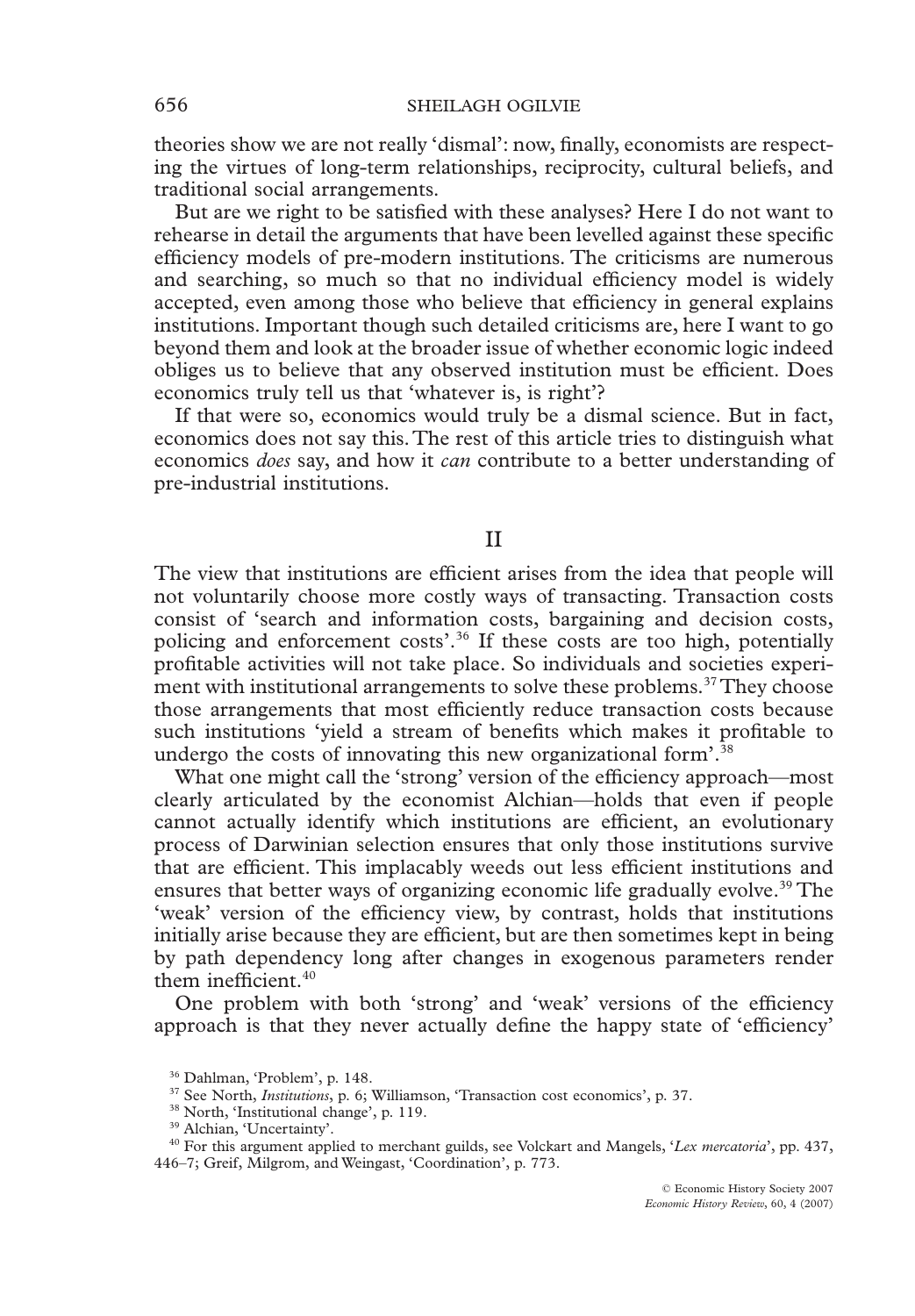created by their favoured institutions. They do not distinguish between rationality (agents are doing the best they can for themselves as individuals), Pareto-efficiency (where no one can be made better off without making someone else worse off), and being 'best' or 'right' in a more general sense (e.g. according with acceptable levels of distributional justice).Yet it is basic to modern economics to recognize that what is rational is not necessarily efficient, and what is efficient is not necessarily best or right (for instance, an outcome can be Pareto-efficient but unacceptably unjust). An even more important point is that in the presence of externalities, an institutional arrangement could be efficient for the individuals transacting (that is, in their best interests), while being inefficient for society as a whole because it affects the welfare of third parties. These distinctions, routine to economic theorists, are almost universally ignored in efficiency models of historical institutions. The most one can deduce from the rather loose terminology used in such models is that they are certainly claiming more than that the selected institution was rational (that is, better than the alternatives for the parties involved) and efficient for those parties (that is, not significantly subject to information asymmetries). They certainly define efficiency as applying to the entire society in some way. But whether they are claiming that the institution is efficient for society as a whole (because there are no externalities and no information asymmetries) or that it was 'best' for everyone (because it is both Pareto-efficient and not unacceptably unjust) is usually left quite vague.

The efficiency approach is further complicated by the fact that some of its adherents disclaim the term altogether.Thus Persson admits that we cannot be certain that craft guilds were efficient 'because we do not have straightforward efficiency results for bargaining outcomes'; instead, he describes guilds as 'adequate and even progressive'.41 In like manner, Epstein repudiates 'the view that guilds were "efficient" institutions', preferring instead the formulation that their '*aggregate* social benefits outweighed their costs'.42 Greif denies subscribing to an efficiency view of institutions in general, but the specific institutions he selects for study—the Maghribi traders' coalition, the European merchant guild, the Genoese *podesteria*—all turn out to have been 'efficient' for facilitating medieval commerce.<sup>43</sup> As these examples show, even scholars who formally repudiate the view that institutions are 'efficient' share the belief that observed institutions exist because they overcome certain obstacles to otherwise possible transactions and thereby benefit the entire economy—because, in Acemoglu's definition, they 'maximize economic growth or aggregate economic welfare'.<sup>44</sup> So these studies, as well, can be included as part of the wider penumbra of the efficiency approach to institutions.

<sup>41</sup> Persson, *Pre-industrial economic growth*, pp. 50–4.

<sup>42</sup> Epstein, 'Craft guilds in the premodern economy', para. 7.

<sup>43</sup> Greif, *Institutions*, pp. 58, 61–3, 71, 74, 79–80, 85–8, 93–4, 96, 98–9, 107, 110–14, 120–3, 247–8.

<sup>44</sup> Acemoglu, 'Simple model', p. 516.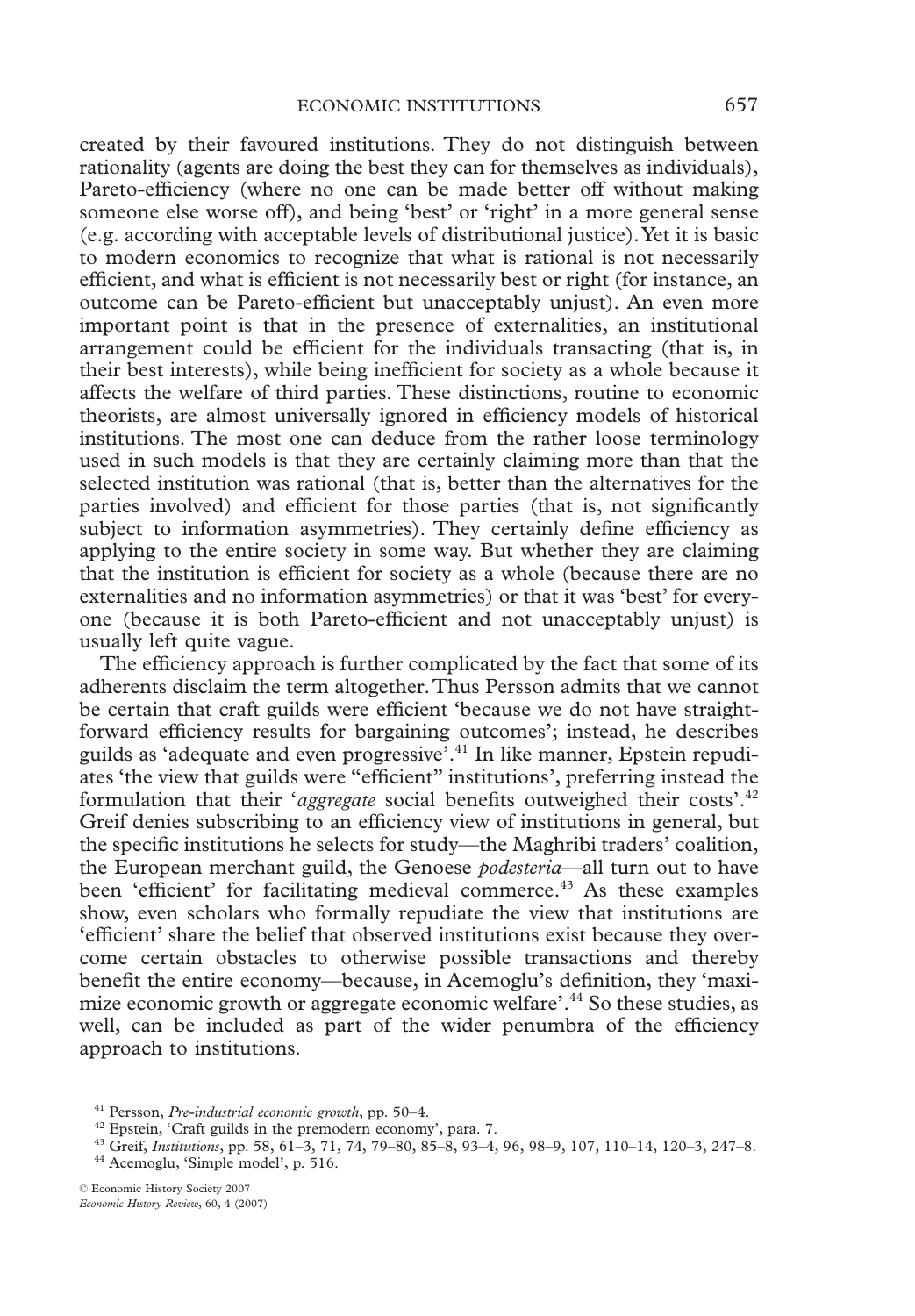The efficiency approach is certainly consistent with economic reasoning. But is it the *only* explanation of institutions that satisfies this condition? Not at all.There are at least three feasible alternatives.These explain institutions, respectively, in terms of accidental events and personalities, cultural beliefs and values, and conflicts over the distribution of resources. All three are consistent with economic logic, and at least one (the distributional conflicts approach) deals considerably better than the efficiency approach with externalities and information asymmetries.

#### III

The 'accidental' approach is about as far removed from the efficiency view as one can get. Indeed, it is often the institutional historian's weapon of choice against the institutional economist. But economics, too, can accommodate models in which accidental events and individual actions, magnified by path dependency, enduringly influence economic outcomes.

The 'accidental' approach disputes the idea that institutions are selected—whether intentionally or evolutionarily—by systematic forces at work in society. Instead, institutions result from random influences, or at least unpredictable ones. The process of technological innovation—at least for 'macro-inventions'—is partly stochastic, and new techniques can jolt institutions onto new paths. Institutional changes are often political; politics consists of diplomacy, warfare, government, legislation, justice, and elections; and these in turn are influenced by individual events and personalities. Key players such as rulers, diplomats, judges, legislators, generals, and admirals take actions which are influenced by their characters and emotions, and suffer medical emergencies, die suddenly, fall in love, or fail to beget viable successors. Natural disasters and epidemics destabilize ruling dynasties, legitimize leaders, or wipe out their competitors. Military and naval expeditions are affected by weather and luck. Colonies get the legal system brought by the first imperialist culture to colonize them, which is influenced by accidents of discovery and war.<sup>45</sup>

One widely held 'accidental' theory of institutions is that contract enforcement and property rights are profoundly determined by 'legal origins', specifically by roots in English common law or French civil law. Thus Djankov et al. argue that 'many developing countries accepted the formalism in adjudication they now have as part of the transplantation of their legal system from their colonizers... there is no presumption that the transplanted system is efficient'.46 Institutional differences between common and civil law are in turn ascribed to the historical accident of 'different law and order environments' in twelfth-century England and France.<sup>47</sup> Another influential example is Crafts' emphasis on the role of the great cotton

<sup>45</sup> For an example, see Hall, 'Aligning ontology', pp. 384–7.

<sup>46</sup> Djankov, LaPorta, Lopez-de-Silanes, and Shleifer, 'Courts', pp. 510–11.

<sup>47</sup> Glaeser and Shleifer, 'Legal origins', pp. 1194–202.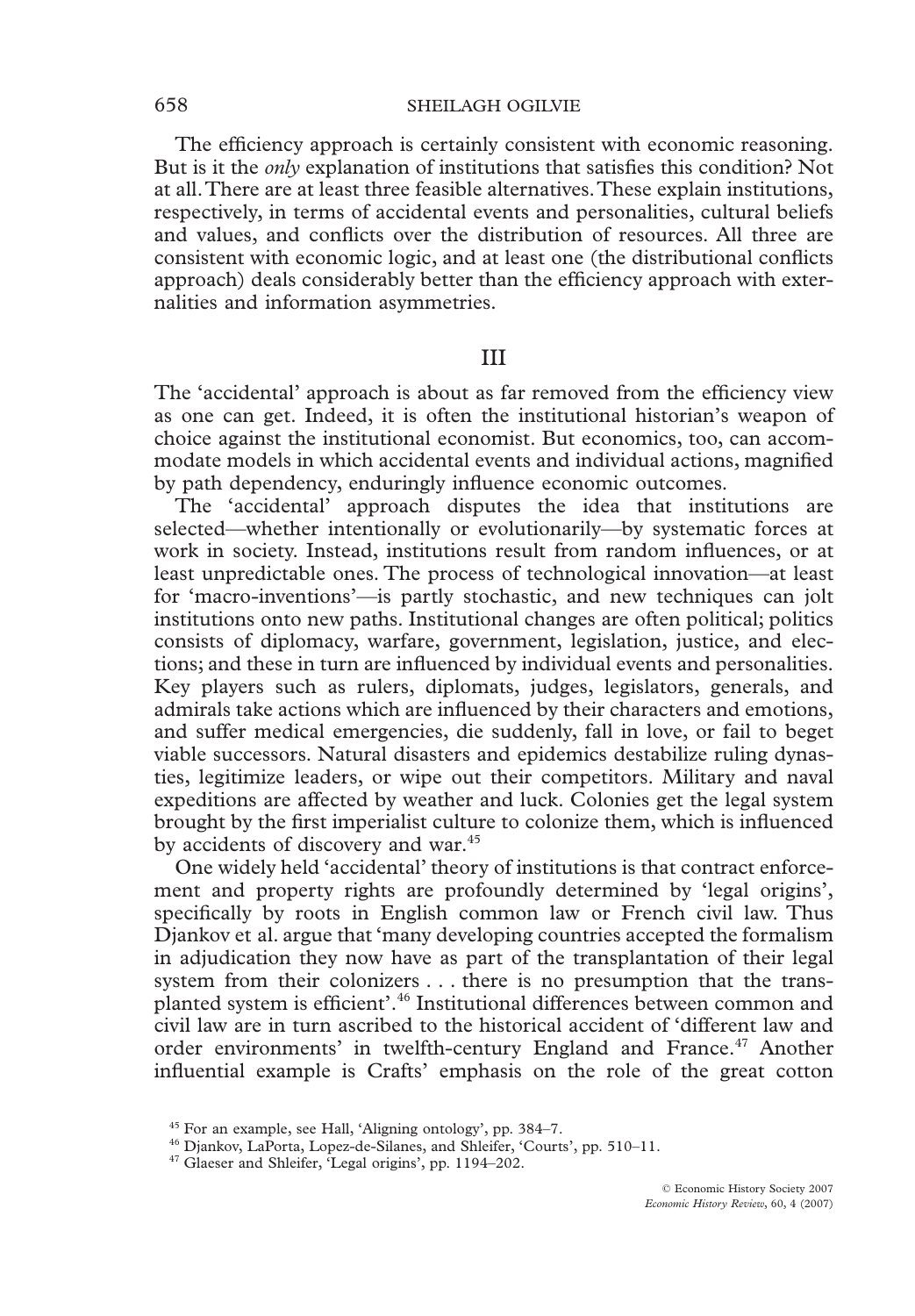macro-inventions in explaining why Britain industrialized before France and—amplified over time through path dependency—the subsequent pattern of Britain's economic growth, its factory industrialization, and, by implication, its economic institutions.<sup>48</sup> In his 1995 summary, Crafts makes it clear that an accidental view is perfectly consistent with economic logic: 'I am still prepared to contemplate a role for accident in economic history or, in terminology that I would prefer, to think in terms of economic models which both permit a role for exogenous technological shocks and also allow on occasions for wide ramifications of those shocks'.49The debates raised by the accidental approach are thus not a question of economic logic, but rather of empirical inquiry into the precise size and frequency of random shocks, and the breadth and depth of their subsequent ramifications.

IV

The 'cultural' approach to institutions is a second alternative—although it has more in common with the efficiency view than it appears to at first sight. It is based on the assumption that different societies, social strata, ethnic groups, or religions hold different beliefs, values, and 'mental models'.These motivate people to follow different institutional rules. So institutions come into being because they are consistent with the beliefs and values of the people who use them, and are then held in place by those beliefs and values.

Cultural approaches fall into two schools—the exogenous and endogenous. 'Exogenous' cultural approaches view beliefs and values as coming from outside the economic system and determining the shape of institutions, which in turn affect how the economy works. 'Endogenous' approaches, by contrast, view cultural beliefs and values as being determined inside the economic system, simultaneously with institutions. Indeed, as we shall see, some proponents of endogenous-culture approaches have gone so far as to describe beliefs and values as identical to institutions.

Perhaps the most famous example of an exogenous cultural approach is Max Weber's theory that the culture of Protestantism endowed its members with a value for diligence and thrift. This in turn is supposed to have motivated them to choose and follow capitalist institutional rules. Catholics and Hindus, Weber tried to show, held different beliefs and values, so they chose different institutions.<sup>50</sup>

Exogenous cultural theories are not restricted to nineteenth-century idealists, however, but can be found in the work of modern economic historians. In the 1980s, for instance, North progressively disavowed his original efficiency approach, and came to believe that institutions arose and survived because of people's 'subjective models'.51 In recent work, he postulates that

<sup>48</sup> Crafts, 'Industrial revolution'; idem, 'Exogenous or endogenous'; Crafts, Leybourne, and Mills, 'Trends and cycles'.

<sup>49</sup> Crafts, 'Macroinventions', p. 597.

<sup>50</sup> Weber, *Protestant ethic*, pp. 60, 66–9, 104–5.

<sup>51</sup> North, *Structure*, pp. 45–58, 204–5; North, *Institutions*, pp. 4, 7–8.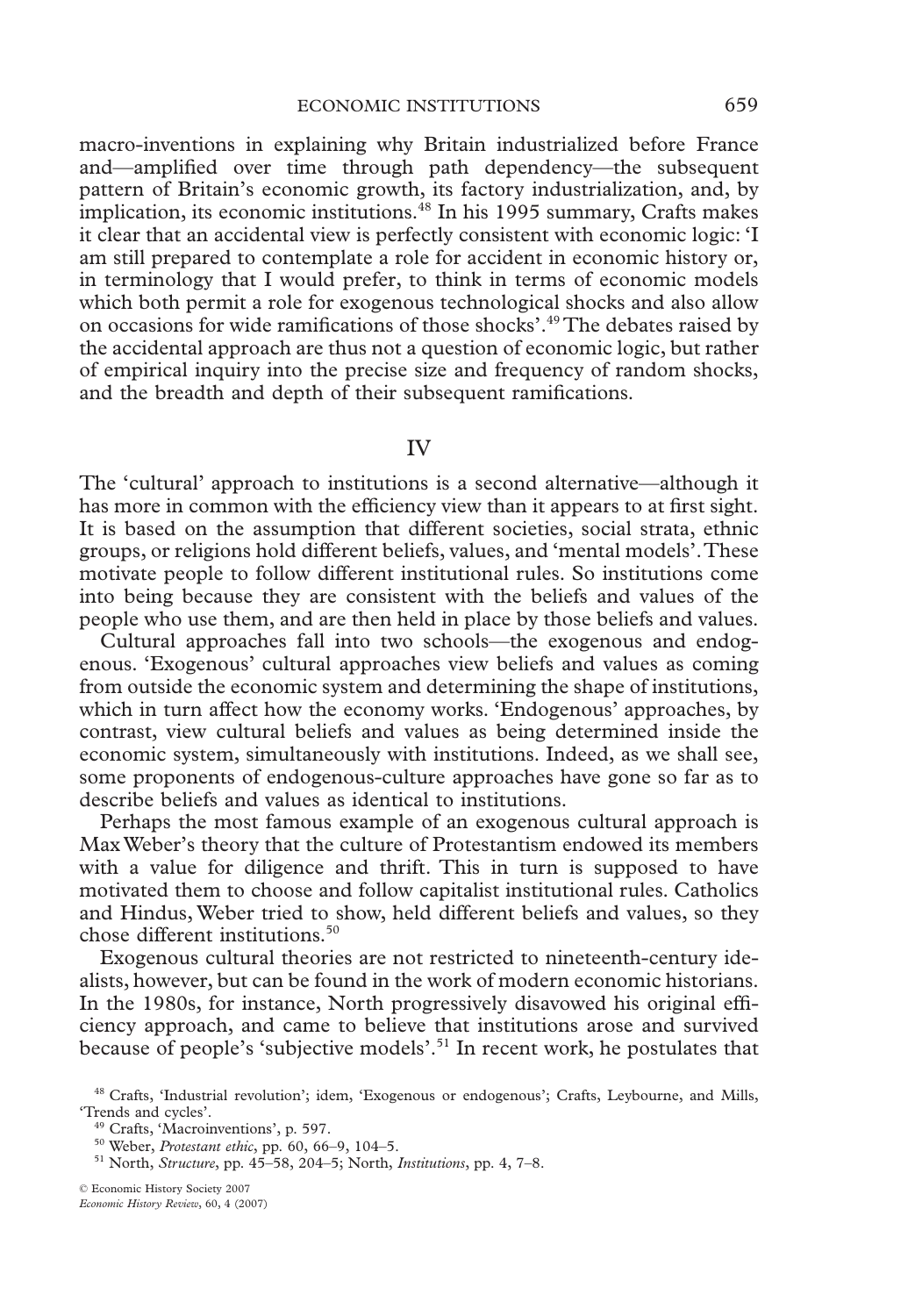'sometimes... shared beliefs make up part of the institutional structure of a society', although he repudiates the game-theoretic view (described below), according to which 'beliefs are institutions'.<sup>52</sup> In an application of this approach, North and his co-authors ascribe economic failures in Latin America to a system of shared beliefs about political legitimacy and individual rights, which has blocked the institutions that might guarantee property rights and contract enforcement.<sup>53</sup> Landes argues that the superior performance of European over non-European economies derived from distinctive European beliefs in changing the world through human intervention, and European values for diligence, thrift, tenacity, honesty, and tolerance, which were not shared by non-European cultures, and which gave rise to European institutions that were distinctively 'capitalistic': 'if we learn anything from the history of economic development', Landes writes, 'it is that culture makes all the difference. (Here Max Weber was right on.)<sup>54</sup> Exogenous cultural theories are also applied on the micro-level, with Richardson contending that Catholic beliefs about the afterlife motivated medieval craftsmen to follow the 'efficient' rules of guilds, while the disappearance of these beliefs with the Protestant Reformation caused guilds to decline. This shows, according to Richardson, that 'non-economic cultural beliefs can influence the structure of economic institutions and efficiency of the economy by changing the structure and equilibrium of the collective action game'.<sup>55</sup>

Perhaps the most influential recent version of the cultural approach has been Putnam's theory of 'social capital', by which he refers to 'those features of social organization, such as trust, norms, and networks, that can improve the efficiency of society by facilitating coordinated actions'.56 Putnam contends that some societies are characterized by high social capital because of their 'altruistic' or 'civic' cultures: their members believe in trust, hold norms of reciprocity, and value horizontal social networks.These 'civic' cultures in turn encourage institutions that favour economic growth and political accountability. Putnam argues that these cultural beliefs and values, with their associated institutional manifestations of strong guilds and communes, explain the superior economic performance of northern compared to southern Italy since medieval times.

The cultural approach has been taken furthest of all by those who seek to make culture endogenous to economic institutions. According to this view, beliefs and values are simply part of institutions—there is no analytical distinction between formal legal rules, informal social customs, and inward beliefs and values.Thus Aoki defines an 'institution' not as a system of rules

<sup>52</sup> North, D. C., Wallis, J. J., and Weingast, B. R., 'A conceptual framework for interpreting recorded human history', NBER working paper 12795 (2006), p. 20, n. 9.

<sup>53</sup> North, Summerhill, and Weingast, 'Order'.

<sup>54</sup> Landes, *Wealth and poverty*, p. 516.

<sup>55</sup> Richardson, 'Craft guilds', p. 177.

<sup>56</sup> Putnam, *Making democracy work*, p. 167.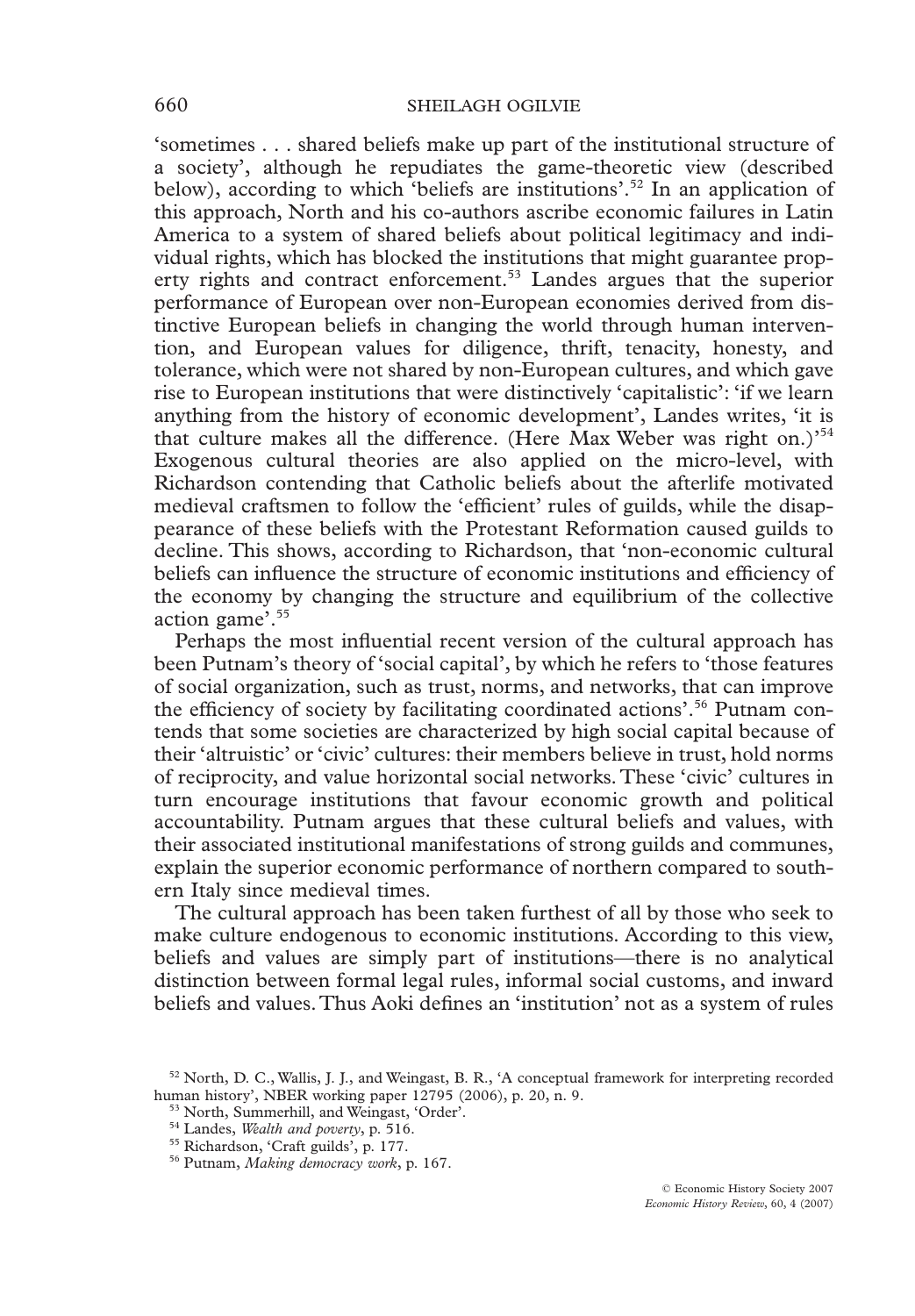and customs, but rather as 'a self-sustaining system of shared beliefs about a salient way in which the game is repeatedly played'.<sup>57</sup> Greif regards institutions as being 'composed of two interrelated elements: cultural beliefs (how individuals expect others to act in various contingencies) and organizations (the endogenous human constructs that alter the rules of the game)'.58 But Greif views beliefs as far more important than rules, describing how his approach 'places motivation to follow rules—and consequently beliefs and norms—at the center of the analysis' and holds that 'motivation provided by beliefs and norms . . . is the linchpin of institutions'.59

These perspectives, which derive from a certain game-theoretical approach, define institutions as 'endogenous' and 'self-enforcing', and thus seek to make cultural beliefs endogenous to institutions.<sup>60</sup> But in doing so they equivocate on a fundamental issue. By laying down this definition, they may either be asserting that all institutions are self-enforcing, or they may merely be specifying a particular analytic framework; it is hard to tell which. If they mean the latter, no one could object, and the question becomes one of empirical usefulness: does the analytic framework in question actually account for all the relevant evidence? (I would argue that it does not.) If they mean the former, then a great deal of explanation is required, which is nowhere given. How are we to understand an assertion that all apparently coercive institutions do not 'really' rest on coercion, but on some kind of homeostatic mechanism invisible to the subjects and victims of coercion? But what else could the assertion mean? If it is telling us that something does not exist that we all deal with every day, we are surely justified in asking just what this means.

The motivation for making cultures endogenous to institutions is clear. According to the 'Folk Theorem' of game theory, a series of repeated games has a very large (possibly infinite) number of possible equilibria. By constraining the belief sets of the players, these possibilities are narrowed down considerably.61 But analytical convenience for game theorists cannot be our guiding principle in choosing approaches to the study of institutions.

These more extreme attempts to endogenize culture have tended to result in what one might call a 'cultural efficiency' approach—the assumption that a society gets the institutional rules that can efficiently coexist with its cultural beliefs and values, which are in turn held in place by those efficient institutional rules. This view has very serious implications for economic history, as we shall see shortly.

 $^{60}$  Ibid., pp. 15–23; Greif and Laitin, 'Theory', esp. pp. 633–5. For a similar but not identical view, see Calvert, 'Rational actors', p. 82.

<sup>61</sup> Greif, *Institutions*, esp. p. 20.

<sup>57</sup> Aoki, *Institutional analysis*, p. 10.

<sup>58</sup> Greif, 'Cultural beliefs', p. 943; Greif, *Institutions*, p. 14.

<sup>59</sup> Greif, *Institutions*, pp. 39, 45.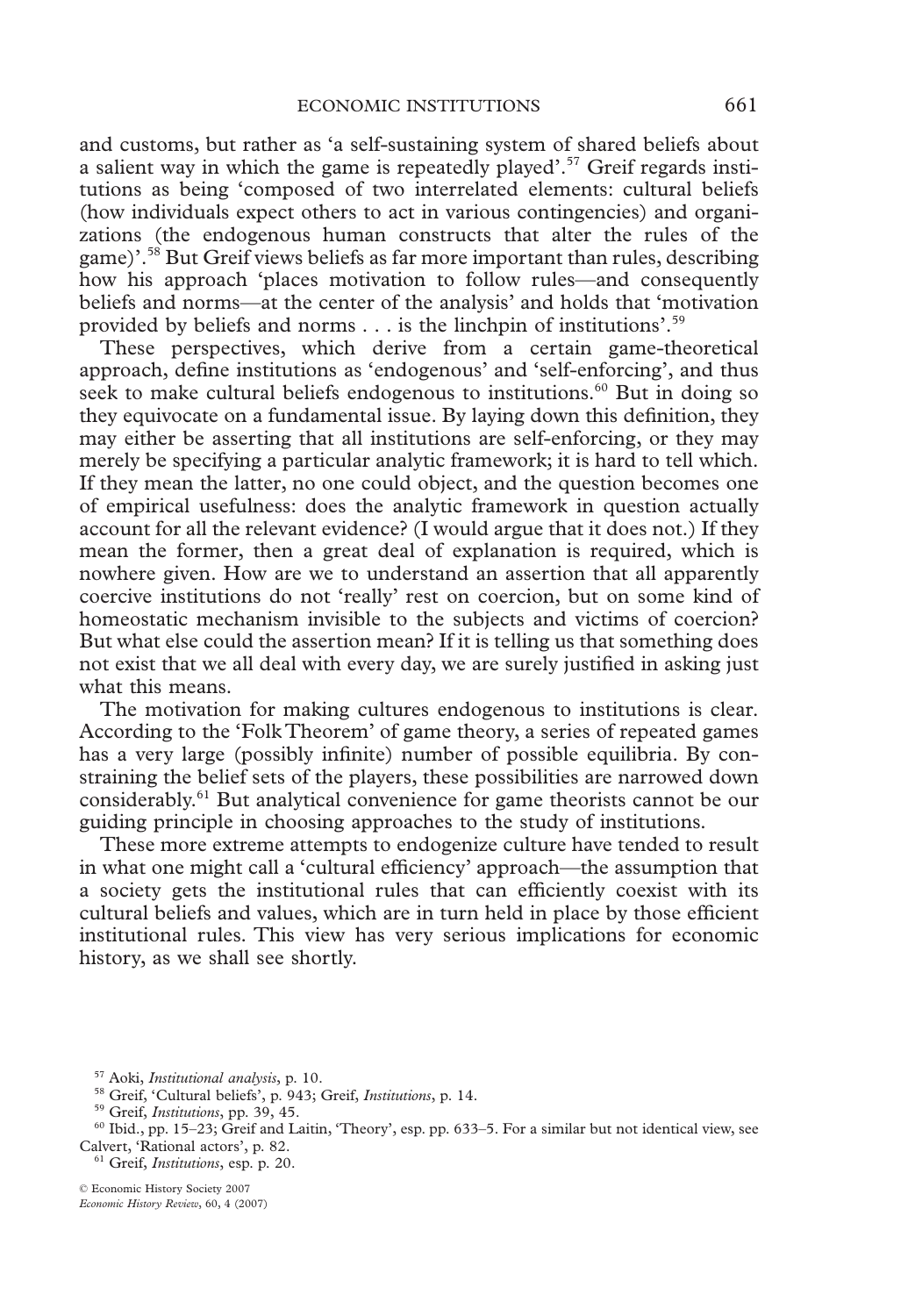But first we must consider a final economic approach to institutions—the 'conflict' view. This is based on the idea that institutions affect not just the efficiency of an economy but also how its resources are distributed; that is, institutions affect both the size of the total economic pie and who gets how big a slice. Most people in the economy might well want the pie to be as big as possible—the assumption of the efficiency theorists. But people will typically disagree about how to share out the slices. They may also disagree about what kind of pie it should be, since different people place different weights on various measures of well-being—material consumption, leisure, longevity, fertility, environmental amenities, social equality, political freedom, religious observance, and so on. Because institutions affect not only the size of the pie (through influencing efficiency) but also the type of pie (through establishing who is entitled to allocate inputs) and the distribution of the slices (through apportioning the output), people typically disagree about which institutions are best.This causes conflict. Some people strive to maintain particular institutions, others merely cooperate, others quietly sabotage them, and still others resist. Individuals struggle over institutions, but so do groups—and some groups form institutions for that very purpose. Which institution (or set of institutions) results from this conflict will be affected not just by its efficiency but by its distributional implications for the most powerful individuals and groups.<sup>62</sup>

Efficiency theorists do sometimes mention that institutions evoke conflict. But they seldom incorporate conflict into their explanations. Instead, conflict remains an incidental by-product of institutions portrayed as primarily existing to enhance efficiency. Thus, for instance, North often mentions distributional effects of institutions, but explains their rise and evolution through economic efficiency (in his early studies) or 'mental models' (in more recent work). $^{63}$  Greif also sometimes acknowledges that institutions can have distributional effects, but analyses the specific institutions he selects—the Maghribi traders' coalition, the European merchant guild—in terms of their efficiency in facilitating medieval commerce and their compatibility with prevailing cultural beliefs.<sup>64</sup> Insofar as he acknowledges rentseeking, he characterizes it as efficient, on the grounds that 'monopoly rights generated a stream of rents that depended on the support of other members

<sup>64</sup> Greif, *Institutions*, pp. 39–45, explicitly disavows efficiency theories but devotes the remainder of his book to models of medieval institutions that created 'efficient' agency relations (ch. 3, pp. 58, 61–2, 71, 80–2, 85, 87–8) and the 'efficient' volume of trade (ch. 4, pp. 93–4, 96–9, 107, 110–15, 117).

 $62$  For different distributional views of institutions, see Acemoglu et al., 'Institutions', pp. 389–95, 427–8; Knight, 'Models', pp. 107–10, 117–18.

<sup>&</sup>lt;sup>63</sup> Thus North and Thomas, 'Economic theory', p. 7, n. 1, acknowledge distributional effects of institutions but claim 'this effect is a by-product of the primary objective'. On the primacy of efficiency, see North and Thomas, *Rise*. On the primacy of cultures and 'cognitive models', see North, *Structure*, for example, pp. 45–58, 204–5; North, *Institutions*, pp. 16, 47–8, 52, 67; and North, D. C., Wallis, J. J., and Weingast, B. R., 'A conceptual framework for interpreting recorded human history', NBER working paper 12795 (2006), pp. 8 and 20, n. 9.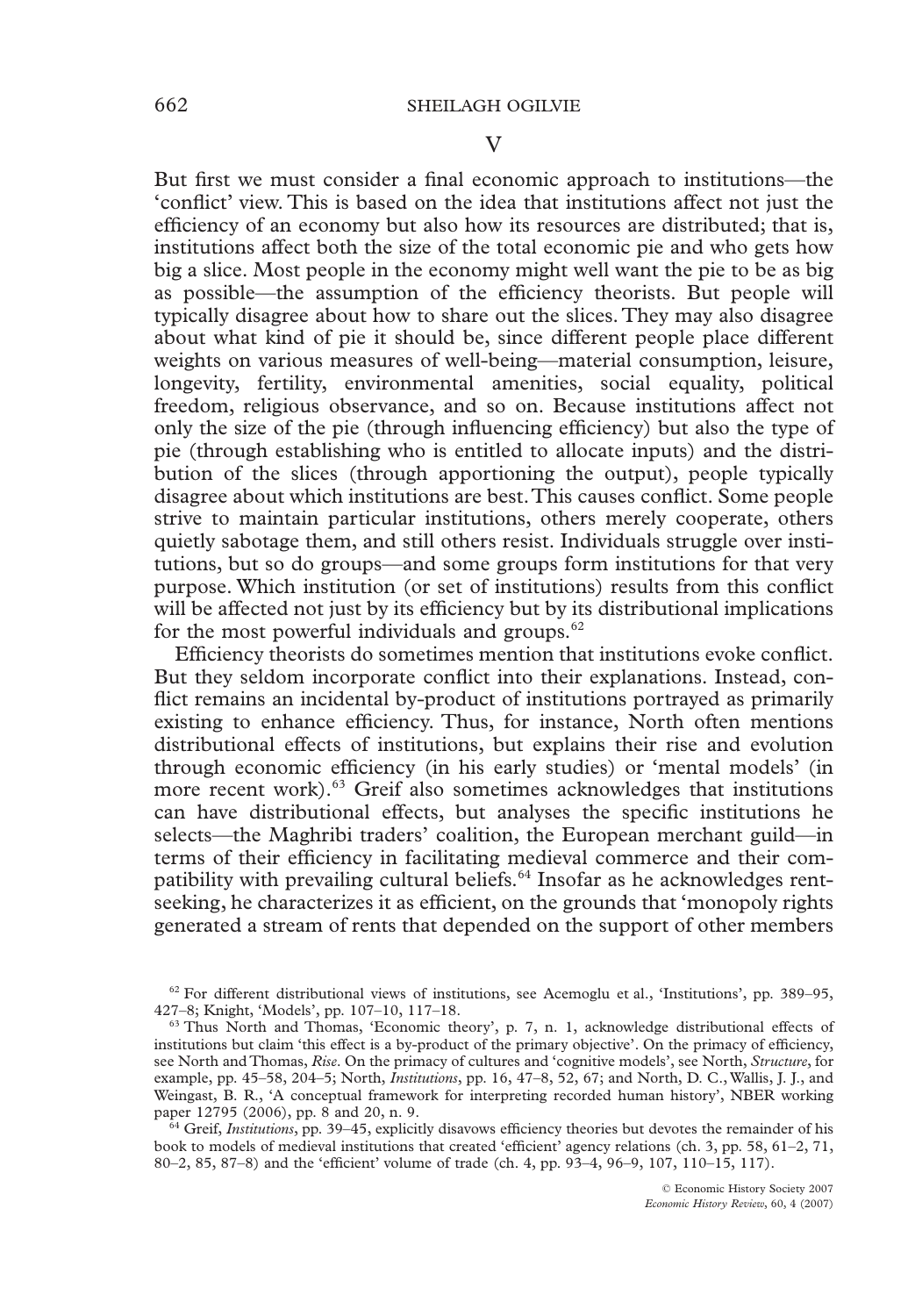and so served as a bond, allowing members to commit themselves to collective action'.<sup>65</sup>

Yet a 'conflict' approach which incorporates the distributional activities of institutions into its analysis without assuming such activities to be efficient can explain many facts about pre-modern institutions that 'efficiency' views cannot. A conflict approach would agree, for instance, that there *is* a good economic reason for the long existence of serfdom. But this was not that it efficiently solved market imperfections in public goods, agricultural innovation, or investment. Rather, serfdom created an economy of privileges that hindered efficient resource allocation in land, labour, capital, and output markets. But although serfdom was profoundly *in*effective at increasing the size of the economic pie, it was highly effective at distributing large slices to overlords, with fiscal and military side-benefits to rulers and economic privileges for serf elites.<sup>66</sup>

The 'conflict' view would also concur that there is a good economic explanation for why strong peasant communes existed stably for centuries. But this was not because they were efficient for the whole economy. Their regulation of land-markets, migration, technology, settlement, and women's work often hindered the flexible allocation of resources, in ways so innumerable that village micro-studies are still uncovering their true extent and implications. This not only diminished aggregate output but also brutally narrowed the consumption and production options of poorer social strata, women, minorities, and migrants. Strong communes persisted not because they efficiently maximized the economic pie, but because they distributed large shares of a limited pie to village elites (well-off peasants, male household heads), with fiscal, military, and regulatory side-benefits to rulers and overlords.67

The 'conflict' approach would also hold that there is a good economic explanation for why craft guilds were widespread in Europe for many centuries. But this was not because they were good for the whole economy. Empirical micro-studies of guilds' actual activities—as opposed to the rhetorical advocacy of their benefits in literature and legislation—show how they underpaid employees, overcharged customers, stifled competition, excluded women and Jews, and blocked innovation. Guilds were widespread not because they were good for everyone, but because they benefited wellorganized interest groups. They made the pie smaller, but dished out large

 $67$  Dennison and Ogilvie, 'Serfdom'; Melton, 'Enlightened seigniorialism', esp. pp. 688–706; Ogilvie, *State corporatism*; idem, 'German state'; idem, 'Communities and the second serfdom'; Ogilvie and Edwards, 'Women'.

<sup>65</sup> Greif, Milgrom, and Weingast, 'Coordination', pp. 749, 758.

<sup>66</sup> Dennison, 'Did serfdom matter?'; Melton, 'Enlightened seigniorialism'; Ogilvie, 'Economic world'; idem, 'German state'; idem, 'Communities and the second serfdom'; Dennison and Ogilvie, 'Serfdom'; Ogilvie and Edwards, 'Women'. See also the essays in Peters, ed., *Gutsherrschaft*; idem, ed., *Gutsherrschaftsgesellschaften*; and Kaak and Schattkowsky, eds., *Herrschaft*.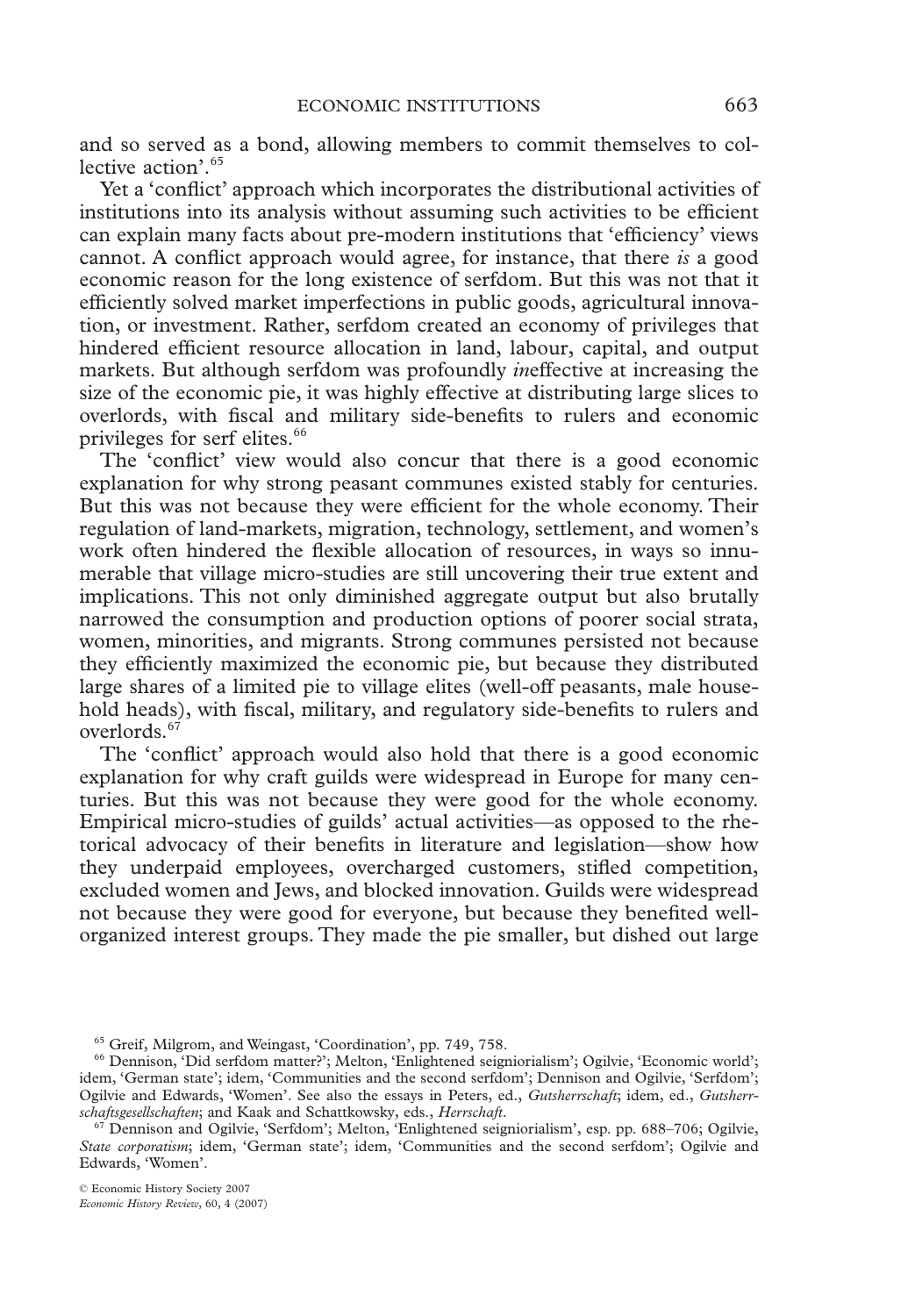slices to established male masters, with fiscal and regulatory side-benefits to town governments and princes.<sup>68</sup>

Finally, the 'conflict' view would agree that there is a good economic reason why guild-like merchant associations existed so widely from the twelfth to—in some societies—the nineteenth century. But it was not because they increased aggregate output by guaranteeing commercial security or contract enforcement. Rather, they limited competition and reduced exchange by excluding craftsmen, peasants, women, Jews, foreigners, and the urban proletariat from most profitable branches of commerce. Merchant guilds and associations were so widespread and tenacious not because they efficiently solved economic problems, making everyone better off, but because they efficiently distributed resources to a powerful urban elite, with side-benefits for rulers.<sup>69</sup> This rent-seeking agreement between political authorities and economic interest groups was explicitly acknowledged by contemporaries, as in 1736 when the ruler of the German state ofWürttemberg described the merchant guild that legally monopolized the national worsted proto-industry as 'a substantial national treasure' and extended its commercial privileges at the expense of thousands of impoverished weavers and spinners on the grounds that 'especially on the occasion of the recent French invasion threat and the military taxes that were supposed to be raised, it became apparent that no just opportunity should be lost to hold out a helping hand to [this merchant guild] in all just matters as much as possible'.70

The conflict view is better than its rivals at explaining why institutions often distribute resources to the powerful rather than maximizing aggregate economic welfare. This is because the conflict view explicitly addresses the problem of institutional externalities. Efficient outcomes are possible only if all affected parties can negotiate their way (without serious problems of asymmetric information) to a binding agreement. But binding agreements pre-suppose an enforcing party with a monopoly of physical violence. And a party with a monopoly of physical violence cannot itself make binding agreements, since by definition there is no other party to enforce them. Therefore a party with a monopoly of physical violence will be under constant temptation to use that capacity to cheat, rob, or oppress others (or to support institutional arrangements that coercively distribute resources away from others), thereby inflicting externalities on them. If the monopoly of violence is only local, there will be incentives for arms-race type investments in rivalry against other local monopolies of violence; such arms races are classic examples of externalities leading to sub-optimal outcomes.

<sup>68</sup> For a more detailed exposition, see Ogilvie, 'Use and abuse of trust'; idem, 'Guilds'; idem, *Bitter living*; idem, 'Rehabilitating the guilds'; idem, 'Can we rehabilitate the guilds? A sceptical re-appraisal', Cambridge working papers in economics 0745(2007) [URL: [http://www.econ.cam.ac.uk/dae/repec/cam/](http://www.econ.cam.ac.uk/dae/repec/cam) pdf/cwpe0745.pdf]; idem, 'German state'.

<sup>69</sup> Dessí, R. and Ogilvie, S., 'Social capital and collusion: the case of merchant guilds', Cambridge working papers in economics 0417 (Mar. 2004); Börner and Ritschl, 'Individual enforcement'; Jones and Ville, 'Efficient transactors'; Ogilvie, 'German state'.

<sup>70</sup> Quoted in Troeltsch, *Calwer Zeughandlungskompagnie*, p. 84, n. 2.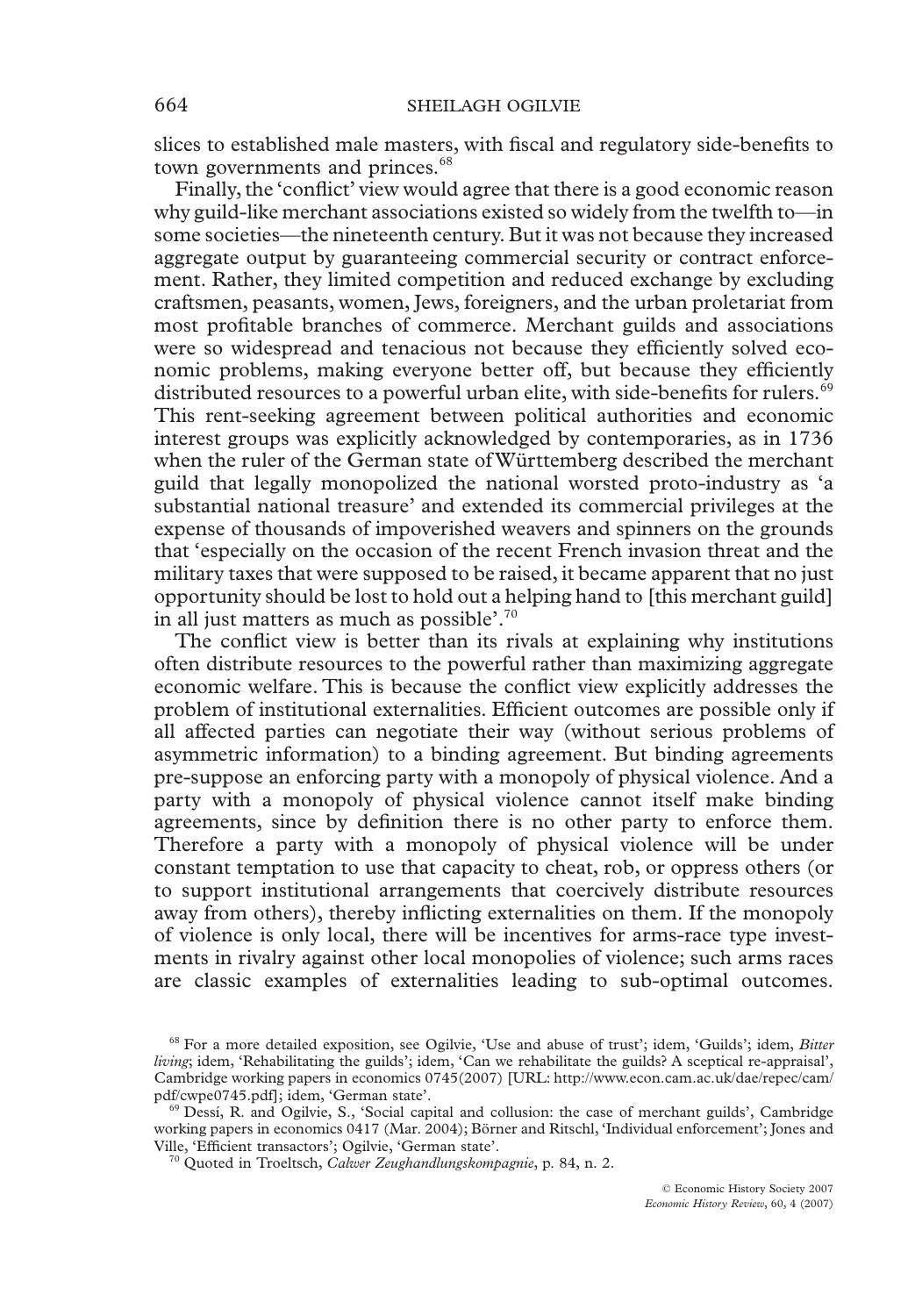Sometimes rival contenders for local monopolies of violence can negotiate an efficient compromise upheld by threats of retaliation.These outcomes are efficient for the parties negotiating them, but they are capable of inflicting high costs on third parties. Furthermore, they can easily break down as circumstances change; for instance, through innovations in military technology. For these reasons, we are likely to observe institutional externalities whereby a particular institutional arrangement is efficient for the powerful groups that monopolize coercion but inflicts high costs on the rest of society. The conflict view, unlike its rivals, explicitly incorporates such institutional externalities into its analysis.

VI

Now, it might be argued that conflicts over distribution could still give rise to efficient institutions. The conflicting parties merely have to agree to let those institutions prevail that will maximize the aggregate pie, and then negotiate on the basis of their coercive power to decide how the slices should be shared out. Indeed, there is an influential school of thought that argues just this—that the efficiency implications and the distributional implications of an institution are separable. According to this view, unequal distribution of coercive power means that the economic institutions we end up with will not be distributionally just, but motives of maximization combined with high probability of bargaining means they will be efficient.<sup>71</sup> But is this necessarily so? No, for three reasons.

First, people may not know what institutions would most efficiently maximize the aggregate pie, and hence cannot agree about which to support. To use an institution, you need not know that it is efficient, as Alchian pointed out.<sup>72</sup> But to reach an agreement and engage in bargaining over an institution, you do need to know it is efficient and worth the bargain. Could the overlords and serfs of pre-modern Bohemia or the privileged merchants and guilded weavers of pre-modern Germany really know that a certain set of institutional rules would give everyone a bigger pie, over whose distribution they could then bargain?

Second, as already discussed, individuals and groups may disagree about the maximand. Should it be material consumption, leisure, longevity, environmental amenities, social equality, religious observance, or socioeconomic stability? Did all the disparate agents of pre-modern Europe truly agree that material output should be maximized, and then bargained over? If fanatical religious Pietists and respectable village householders in early modern Württemberg desired theocratic communities which banned Sabbath work, usury, geographical mobility, gaudy clothes, and female independence, while godless day-labourers and hungry spinners simply wanted

 $71$  See Wittman, 'Why democracies produce efficient results'; for counter-arguments, see Acemoglu, 'Political Coase theorem'.

<sup>72</sup> Alchian, 'Uncertainty', p. 214.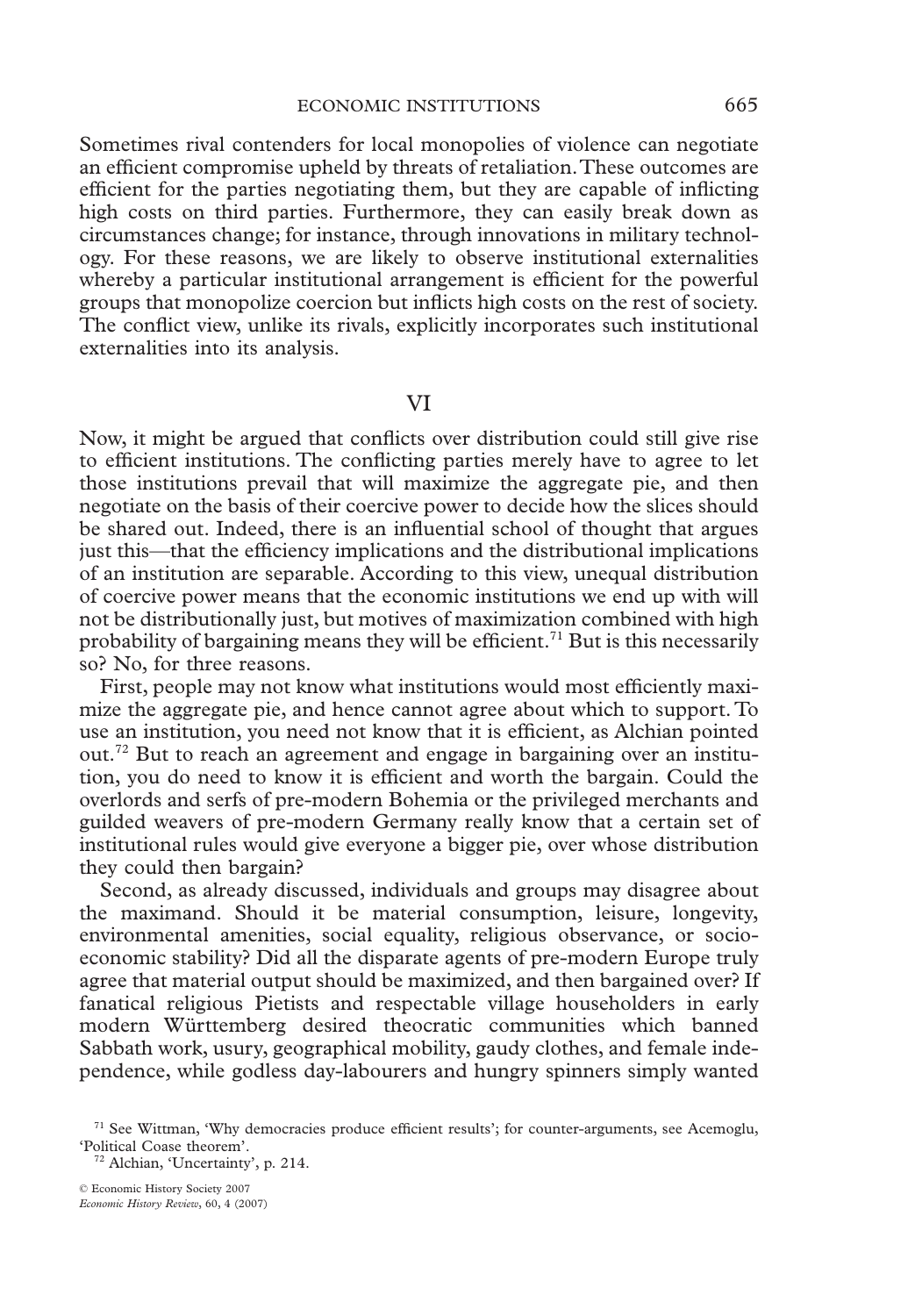rules that let them work, borrow, migrate, consume, and reside in ways that maximized their material well-being, was there room for agreement over the appropriate institutional framework?73 Preferences diverge, and the institutions efficient for achieving one set of ends may differ from those efficient for achieving another. If this is so, then the fact that institutions are public goods may preclude any agreement about which should prevail—even before people think about bargaining over the distribution of the output produced using those institutions.

The third obstacle to separating the efficiency of an institution from its distributional impact is that, as already mentioned, holders of coercive power cannot credibly commit to refraining from using it to redistribute resources to their own advantage *ex post* (that is, after a certain set of institutions has been established), no matter what distributional agreement they might have made *ex ante*. 74That is, if existing holders of coercive power cede some power so as to bring more efficient institutions into existence, the new holders of power cannot credibly commit to respecting the distributional agreement made before the cession of power. For example, if feudal overlords agreed to abolish their legal rights over land, labour, capital, and output markets, in return for serfs continuing to deliver the lion's share of agricultural output to the lords, what was to prevent serfs from walking away with the spoils, once delivered? If guild masters agreed to open up access to their craft and allow competition to bid down the prices of their wares and bid up the costs of their inputs, in exchange for promises that they would continue to receive a stream of payments in lieu of those rents, what was to prevent customers, employees, and new entrants from refusing to deliver these payments once the coercive institutional framework had been abolished? And how could serf overlords, or guild masters, credibly commit to going on making transfers to rulers once they no longer enjoyed the institutional privileges those transfers had purchased?

These three obstacles appear fatal to the programme—on which any efficiency theory must rely—of separating efficiency from distribution.They are inextricably fused. Some have suggested that coercive enforcement of rules must itself be explained endogenously as the outcome of a series of interactions that can be modelled as games.<sup>75</sup> But any such process is constrained by the same three obstacles just cited. If no credible commitment can be made, then an outcome requiring it cannot be reached by players, even in an infinite series of games.The burden is surely on those who entertain such speculations to explain how a coercion-free process could arrive at stable institutional equilibria. Until such an argument, backed by convincing evidence, is forthcoming, historians and economists will certainly continue to regard coercive enforcement and social conflict over its exercise as fundamental parameters in their discussion of institutions.

<sup>73</sup> For evidence to the contrary, see Ogilvie, *Bitter living*.

<sup>74</sup> See Acemoglu, 'Political Coase theorem'.

<sup>75</sup> Aoki, *Institutional analysis*; Greif, *Institutions*.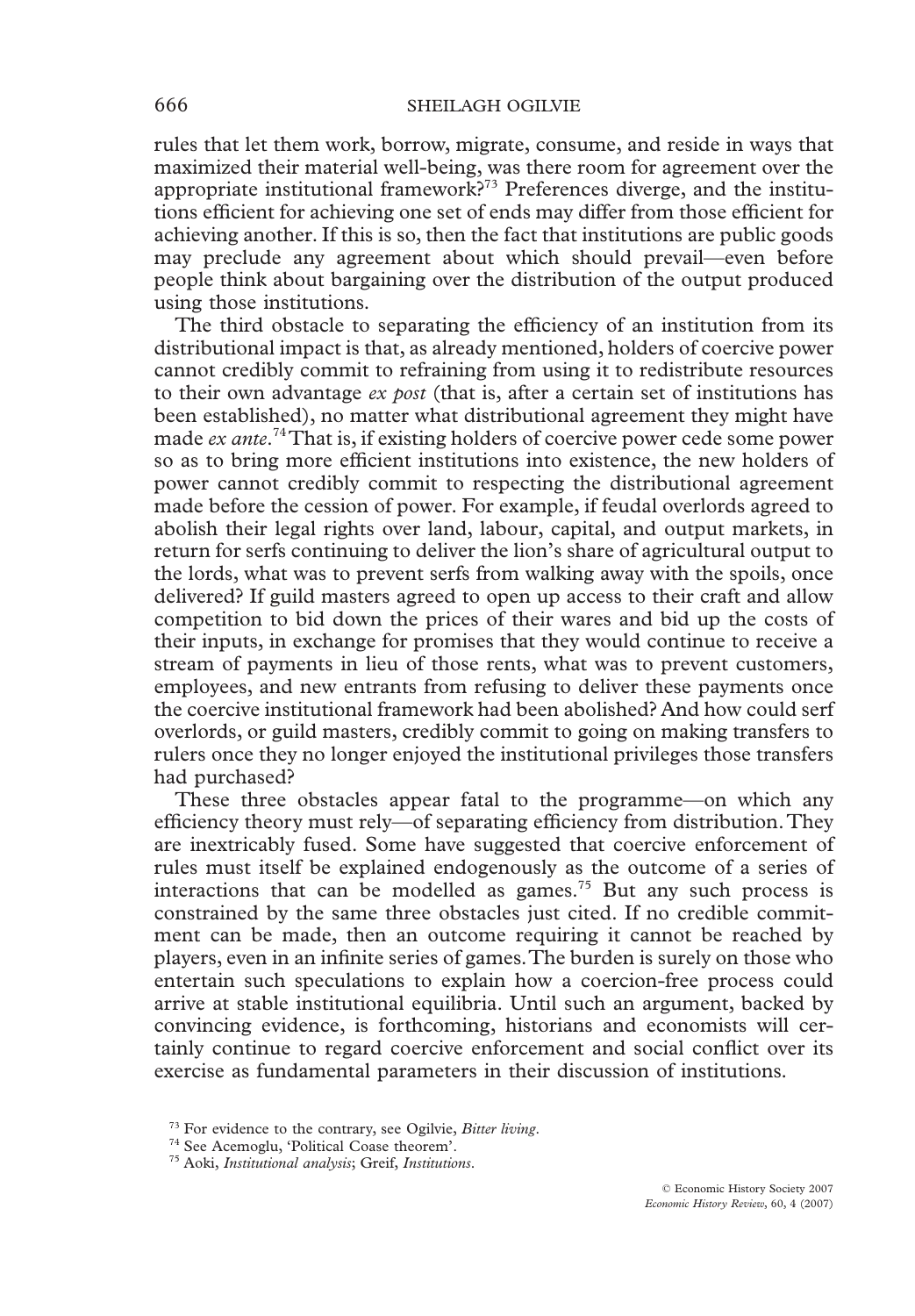Thus because efficiency cannot be separated from distribution by a political analogy to the Coase theorem, there is no reason to believe that the economic institutions we actually observe will be those that are most efficient (that is, that maximize the size of the pie). Instead, they will be those that result from rent-seeking struggles and thus reflect the distribution of coercive power in the society. This creates clear possibilities for inefficient economic institutions to persist over time, because they affect the distribution of resources. That in turn affects the distribution of coercive power, which in turn further shapes economic institutions, and so on.

## VII

Efficiency is thus not the only explanation for institutions that is consistent with economic reasoning. Institutions can arise through stochastic shocks and persist through path dependency. Institutions can be facilitated or sabotaged by cultural beliefs, values, and 'mental models'. And institutions can arise through conflicts among political groups over the distribution of resources.

I have argued that the conflict approach explains institutional features particularly institutional externalities—which its rivals cannot. But this is not to reject a possible role for other variables. Increasing the aggregate size of the pie is clearly attractive to most (if not all) social groups, so long as the size of their own slice does not shrink. So if two institutional arrangements have similar distributional implications, I would expect the more efficient to win out. Beliefs and values clearly affect people's motivation to follow institutional rules. So if two institutional arrangements have similar distributional implications, I would expect the one that better accords with the pre-existing beliefs and values of the culture (or its dominant groups) to be adopted and to help replicate those beliefs and values. And every model has an error term, which consists not just of measurement error but also of random disturbances. Especially where coercive power is distributed unequally with much power in the hands of small groups or individuals, stochastic shocks and path dependencies will affect outcomes. In such circumstances, I would expect accidents of personality, technology, weather, discovery, and disaster sometimes to change the distribution of coercive power and thereby influence institutions, even though in normal circumstances non-stochastic factors would play a greater role.

A multivariate approach to explaining institutions is thus perfectly consistent with economic reasoning. Such an approach does justice to more economic features of institutions than just their efficiency. It takes account of their distributional implications and their evocation of conflict. It pays attention to the way beliefs and values motivate compliance with institutional rules. And it recognizes the sensitivity of institutions to random events.

A multivariate approach, I would argue, also offers more promising ways of addressing four additional challenges facing any economic theory of institutions, which I now propose to discuss. First, institutions do many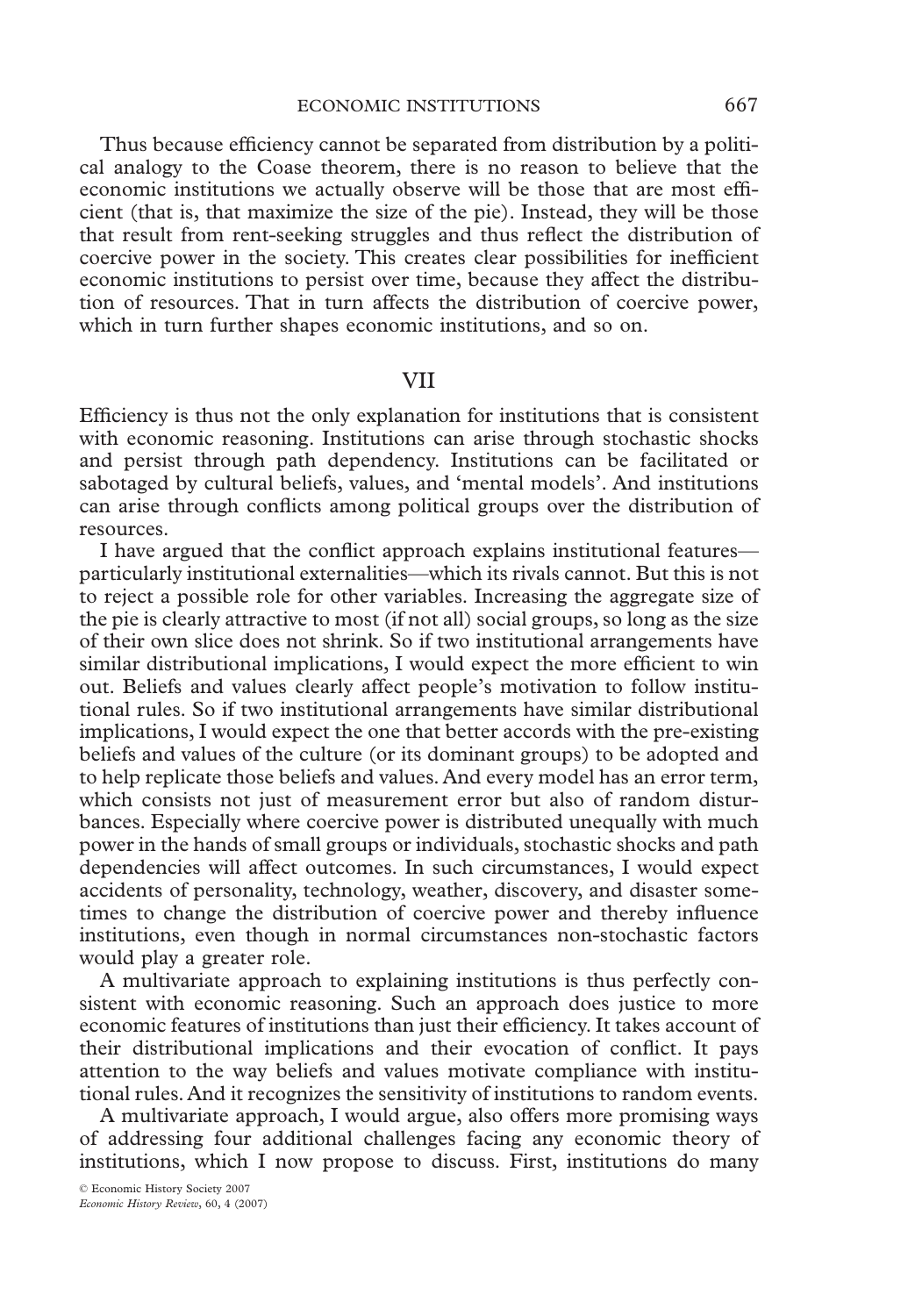things, so it is highly misleading to focus selectively on some of those activities and evaluate their efficiency in isolation from all the other things those institutions do. Second, institutions often exclude people from certain activities, leading to black markets and shadow economies. These institutional externalities need to be incorporated into analysis. Third, institutions do not exist in isolation from a whole interlocking framework of institutions, which our analysis must somehow take into account. Finally, how can we do justice to the interplay between inward beliefs and values on the one hand and institutional rules on the other?

# **VIII**

A first desideratum for any theory of institutions is to take into account the fact that any institution does many things. Efficiency approaches generally focus on a single aspect of an institution in isolation. Each model emphasizes a specific activity, and claims that the institution's efficiency in that activity benefited the entire economy. But this ignores a universal feature of institutions—people use them for many purposes. Most of the ways an institution is used will affect efficiency, whether positively or negatively. Moreover, its 'efficient' and 'inefficient' activities are generally not separable; an institution comes as a package. In general, an institution can only do the efficient things it does (if any) by virtue of the other things it does (which may turn out to be inefficient). This means that even if we accept that a certain institution did one thing that increased efficiency, we have to weigh up the effects of all the activities in which it engaged. Only then can we assess whether it was efficient in any general sense.

This is illustrated by efficiency models of serfdom, each of which focuses solely on the specific aspect it sees as efficient. Thus North and Thomas focus on provision of public goods by overlords with a comparative advantage in providing 'protection'. Fenoaltea concentrates on the introduction of agricultural innovations by overlords more highly informed than peasants. And scholars of the early modern 'second serfdom' focus on strategic investment by enlightened manorial administrators based on economies of scale in accumulating capital and information.<sup>76</sup> Leaving aside whether serfdom really did bestow these benefits—which has been questioned—we must also ask what else serfdom did. When we do this, a grimmer picture emerges. Serfdom distorted labour markets by entitling overlords to levy coerced labour, compel serfs to work at below-market wages for privileged employers, prevent serfs from migrating freely, and force them to migrate against their will. Serfdom distorted land markets by giving overlords power to mandate land repartitions, prohibit farm divisions, intervene in inheritance, prevent land sales, prohibit mortgages, eject farmers from holdings, and refuse to enforce contracts. Serfdom distorted capital markets by

<sup>76</sup> On this see, for instance, Hagen, *Ordinary Prussians*, pp. 280–333, 646–54; and a number of the essays in Kaak and Schattkowsky, eds., *Herrschaft*.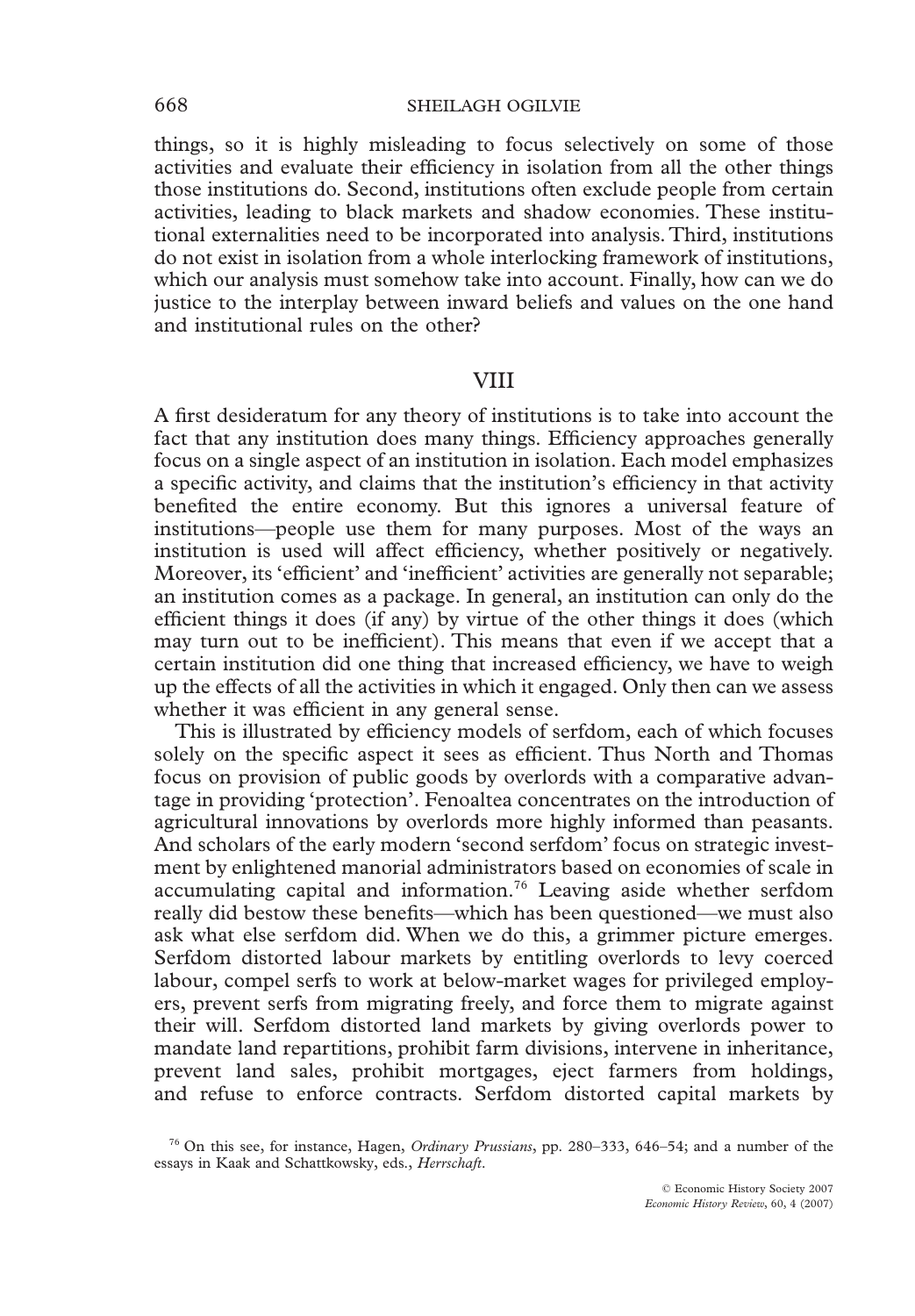empowering overlords to override private credit agreements, refuse to enforce debt contracts, and destabilize the property rights needed to secure peasant loans. Serfdom debilitated product markets by licensing monopolies and monopsonies, obliging serfs to offer output to overlords at below-market prices, and forcing serfs to purchase demesne output at above-market prices.77

It might be argued that not all variants of serfdom involved all these distortions. But while we might observe variants of serfdom in which some of these inefficiencies were less far-reaching, we never observe a serf system without any manorial intervention in factor or product markets. After all, how could serfdom have created the benefits claimed by the efficiency models—providing protection, introducing innovations, or encouraging strategic investments—without the coercive power that enabled overlords to distort markets? The comparative advantage of overlords in providing protection to serfs was also a comparative advantage in coercively intervening in serf transactions. Insofar as overlords did not have enough coercive power to distort markets, they also lacked the power to provide protection. The supposed efficiency gains from overlords' ability to push through agricultural innovations *relied* on their power to intervene in labour and land markets, specifically to engross peasant land and levy forced labour services. The efficiency gains from overlords' superiority in accumulating capital and agronomic information derived from the rents they extorted by coercively intervening in factor and product markets.The general lesson is not to jump to conclusions about the economic benefits of an institution without analysing everything it does. If some of its activities produce benefits, do those depend on other activities that impose costs? If they do, then we have to assess both costs and benefits.

The same problem arises with efficiency views of craft guilds. Each model focuses on a single guild activity—controlling quality, transmitting skills, regulating technology—while ignoring others. Leaving aside whether guilds really did generate all these benefits—which even some efficiency theorists question—we must also ask what else guilds did. Most guilds engaged in a wide variety of interlinked economic, social, political, religious, and cultural activities. Guilds typically distorted labour markets, forbidding nonmembers to practise the craft, excluding many applicants from admission, charging discriminatory entrance fees, and legally fixing wages. Guilds distorted markets for physical capital and real estate by prohibiting sales of equipment and workshops to non-members. Guilds distorted product markets by claiming legal monopsonies over raw materials and intermediate products, legal monopolies over output, and the right to fix prices for both inputs and outputs. Guilds engaged in political rent-seeking and offered benefits to rulers in return for market privileges. And guilds engaged in

<sup>77</sup> Ogilvie, 'Economic world'; Dennison, 'Did serfdom matter?'; idem, 'Economy and society'; Ogilvie, 'Communities and the second serfdom'; Ogilvie and Edwards, 'Women'; Peters, ed., *Gutsherrschaft*; idem, ed., *Gutsherrschaftsgesellschaften*; and Kaak and Schattkowsky, eds., *Herrschaft*.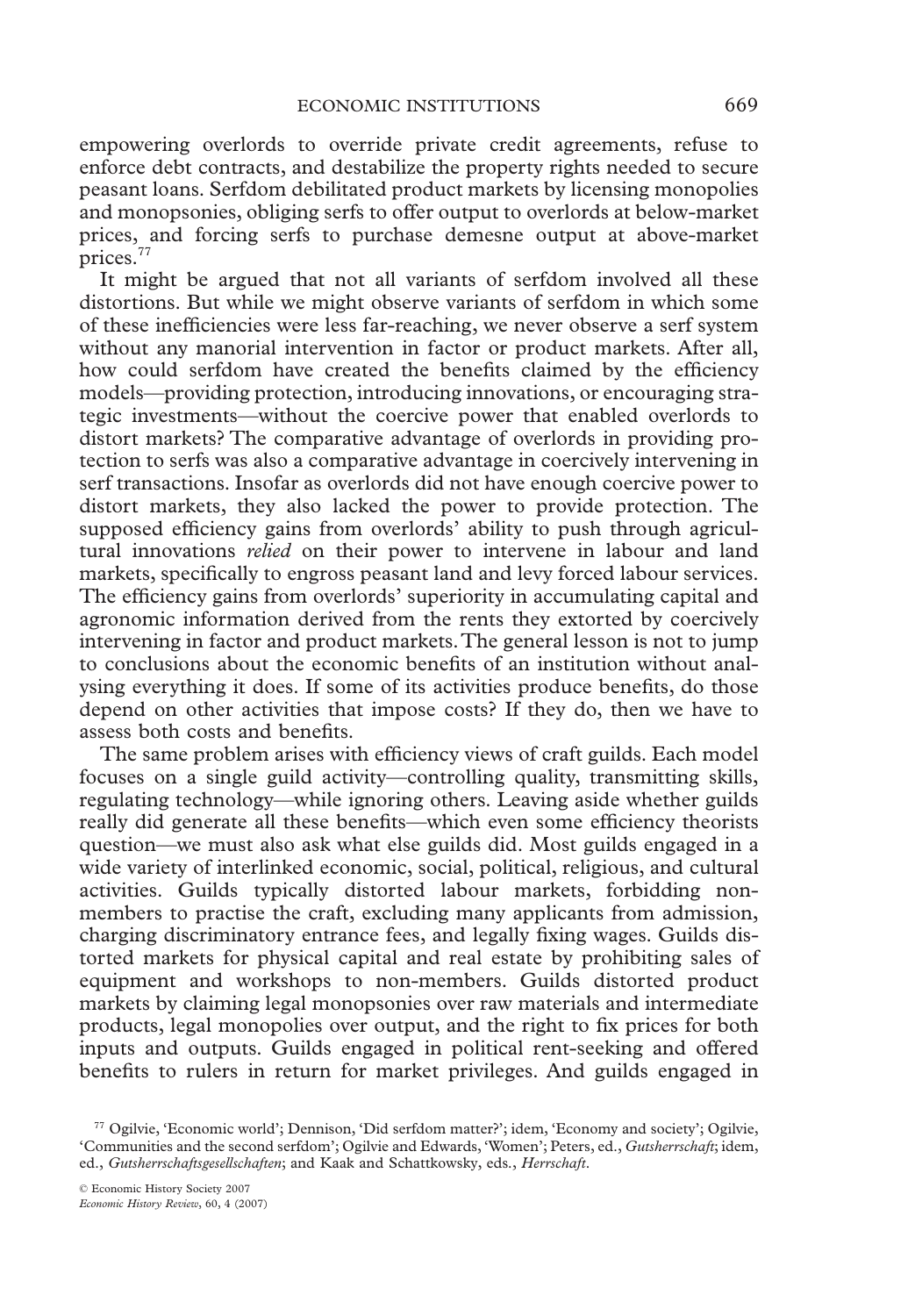cultural display, sociability, religious observance, and other 'motivational' activities.78

As in the case of serfdom, it might be argued that craft guilds were highly heterogeneous and not all of them distorted markets in their members' interests. Surely some guilds were flexible and efficient? But the only European craft guilds that lacked the capacity or motivation to intervene in markets to capture rents for their members—Dutch and English guilds after *c*.1560 are most often instanced—also lacked the ability and desire to intervene in markets to enhance efficiency. Thus, for instance, guilds could only control quality by enforcing a legal monopoly over certain wares; this necessarily involved intervening in markets for labour (forbidding non-members to practise) and products (preventing non-members from selling output). Likewise, guilds could only ensure training by intervening in labour markets, and in particular by excluding non-apprenticed workers and monitoring the background of youths admitted to apprenticeship. Similarly, guilds could only encourage technological knowledge by securing monopoly rents for members, enforcing apprenticeships to transmit techniques, compelling journeymen to travel, and insisting on spatial clustering. Guilds cannot simultaneously have been unable to enforce inefficient regulations but able to enforce efficient ones.Their very ability to promote efficiency was inseparable from their capacity to cause inefficiency.<sup>79</sup> In short, we cannot focus on a single institutional activity around which we can build an efficiency model. We have to scrutinize everything an institution did, and only then weigh up its economic impact.

A final illustration is provided by models of merchant guilds that focus solely on those of their activities which are supposed to have made longdistance trade more efficient—guild boycotts against rulers or guild enforcement of collective reprisals. Leaving aside whether merchant guilds really did provide these benefits, we must ask what else they did. Like craft guilds, merchant guilds engaged in a whole range of activities. They successfully lobbied rulers for a wide array of legal privileges to trade exclusively in certain wares and locations, exclude non-members from trade, limit membership numbers, and restrict competition among members. They limited entry, making admission contingent on citizenship, ethnicity, religion, gender, residence, wealth, reputation, approval of existing members, and ability to pay entrance fees.Those they excluded, particularly craftsmen and foreign traders, engaged in a bitter socio-political struggle against the legal privileges of merchant guilds, and formed their own guilds partly to lobby for countervailing privileges from rulers.<sup>80</sup>

Again, it might be argued that merchant guilds varied enormously across Europe. Surely not all of them necessarily engaged in such efficiency-

<sup>78</sup> Ogilvie, *State corporatism*; idem, 'Use and abuse of trust'; idem, 'Can we rehabilitate the guilds?' (see above, n. 68).

<sup>79</sup> For a detailed exposition, see Ogilvie, 'Guilds'; idem, 'Use and abuse of trust'; idem, 'Can we rehabilitate the guilds?' (see above, n. 68).

<sup>80</sup> See Dessí and Ogilvie, 'Social capital and collusion' (see above, n. 69).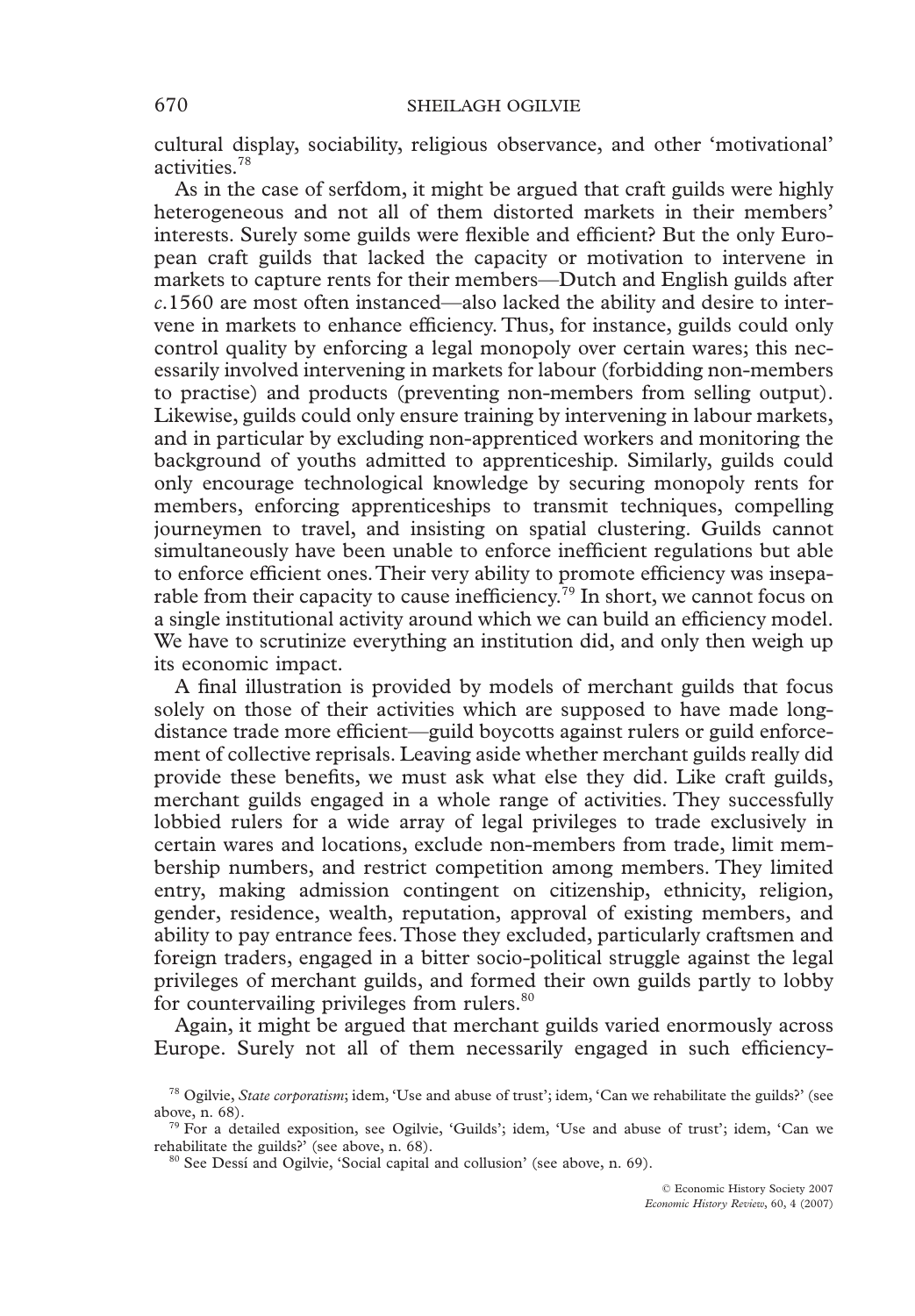reducing activities? But this raises two questions. First, why would merchant guilds refrain from rent-seeking activities that benefited their members? Second, were merchant guilds' efficiency-enhancing activities actually separable from their efficiency-reducing ones? Even efficiency theorists tacitly acknowledge that they were not.<sup>81</sup>Thus, for instance, a merchant guild could credibly threaten a ruler with a boycott only if the guild exercised some market power in that ruler's polity. It could only force its members to comply with such a boycott by securing their loyalty with monopoly rents and penalizing those who sought to free-ride. Likewise, contract enforcement through the 'collective responsibility system' required merchant guilds to be able to regulate entry, motivate members with monopoly rents, and penalize free-riders by excluding them from rents.To coordinate members and negotiate credibly with rulers, a merchant guild had to enjoy the legal right to intervene in markets. Once it had these rights, why should it refrain from using them to redistribute resources in favour of its own members, even if that reduced aggregate welfare for the economy at large?

It is undoubtedly possible to find some respect in which Stalin's collectivization or the Vietnam War were efficient, but historians would rightly be indignant if one left it at that, without acknowledging the costs of these projects.The general lesson is that one and the same institution will typically engage in a wide variety of activities, so it will have a wide variety of effects. Some will enhance economic efficiency, some will harm it, and some will leave it unaffected.We cannot assume in advance that all its activities will be efficient (or inefficient). Any economic theory of institutions must take into account that an institution engages in many activities, which all have to be assessed, and may not be separable. Efficiency in one sphere may only be bought at the cost of inefficiency in another and the net effect is not obvious.

## IX

Any useful economic theory of institutions must also take into account the fact that institutions often exclude people from their benefits—or even from entire spheres of economic activity.The pre-industrial economy in particular was characterized by 'limited-access' institutions that coercively limited economic entry in order to create rents for the powerful, while excluding the vast mass of economic agents. Limiting access not only affects distribution. It also affects efficiency, because it creates incentives for the excluded to violate institutional rules by moving into the informal sector. Informal economic activity is better than none at all, but typically imposes higher costs and risks than if the same agents could do the same things through formal institutions. So a key feature of any formal institution is what kind of informal sector it creates.

<sup>81</sup> Greif, *Institutions*, pp. 100–5, acknowledges that merchant guilds' monopolies were essential to their ability to negotiate with rulers, but ignores their efficiency effects.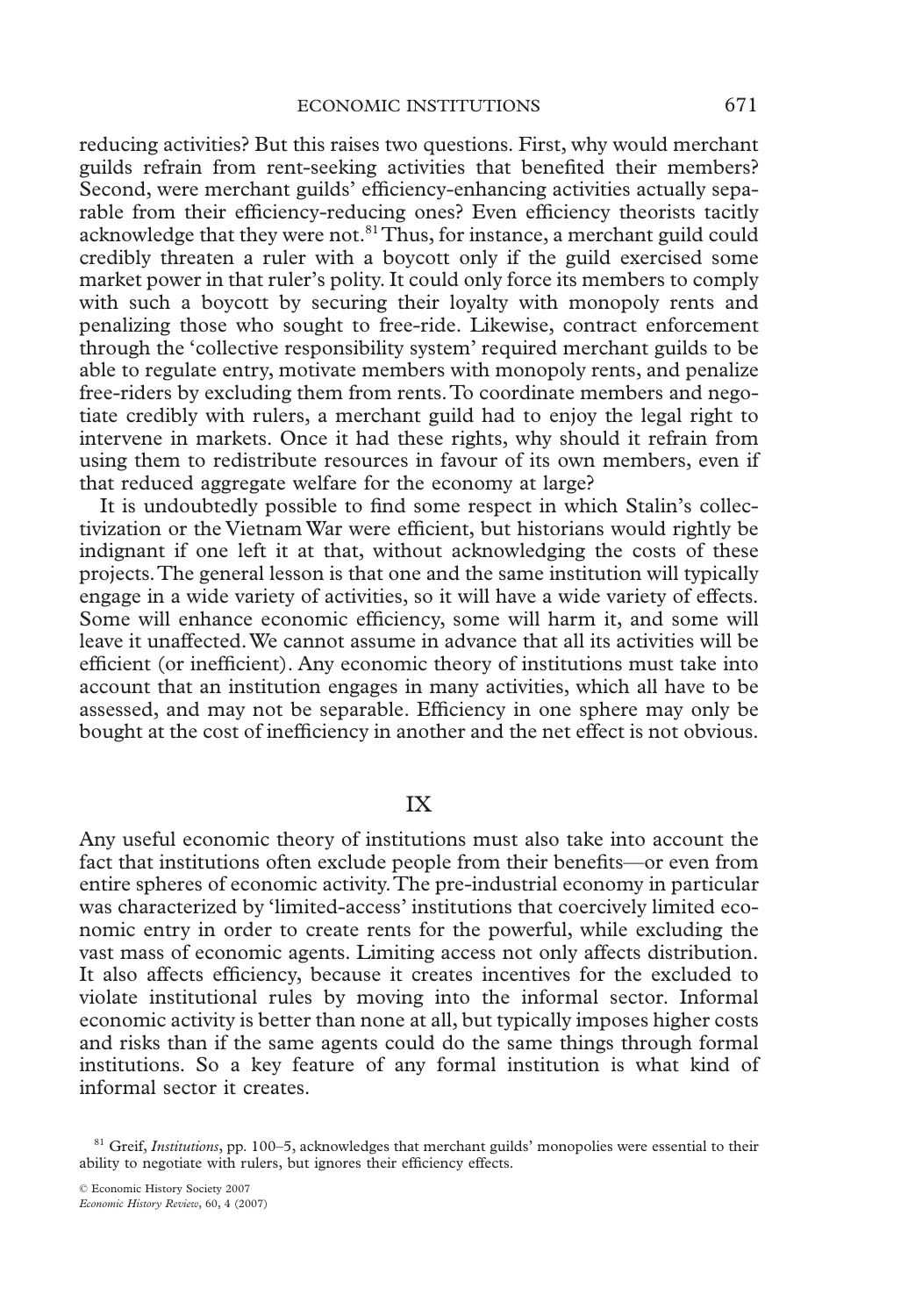Serfdom, for example, prevented serfs from allocating labour, using land, borrowing capital, or selling output as they chose. Either they were excluded from these markets altogether, or participation was conditional on following institutional rules so costly that few could afford to comply. This did not mean serfs refrained from transacting in markets altogether. Studies of serfdom 'from below' show serfs selling their own labour, hiring other serfs to work their own plots or do their manorial corvée, and even engaging in migrant labour—ignoring or violating the rules of serfdom. On the Russian serf estate of Voshchazhnikovo in the late eighteenth and early nineteenth century, for instance, Dennison has demonstrated the existence of a 'semiformal system of property rights and contract enforcement' which was used by large numbers of local serfs, including many of the poorest.<sup>82</sup> Parallel or illegal markets in labour, real estate, credit, foodstuffs, raw materials, and craft wares are visible in the shadows surrounding formal manorial regulations in a wide variety of serf economies across pre-modern Europe.<sup>83</sup>

Such findings are sometimes used by efficiency theorists to claim that apparently restrictive manorial regulations had no real effects and hence that serfdom really was efficient. Thus North and Thomas claimed that restrictions on emigration under serfdom could be evaded and hence cannot have impaired efficiency.84 Likewise, some recent studies of the 'second serfdom' in eastern Europe claim that manorial controls on serf land transactions could be circumvented and hence serfdom did not significantly constrain efficiency.85 But although manorial restrictions on labour and land markets could be avoided, evasion was not costless.<sup>86</sup> Illegal migration meant abandoning land, non-portable possessions, local inheritance and debt claims, familial ties, and social networks. Illegal labour contracts were unenforceable and often exploitative. Illegal land transactions meant risking manorial and communal sanctions, being unable to enforce contracts legally, and living with insecure property rights. High costs and risks deterred the marginal transaction, reducing exchange and causing deadweight losses. Institutional regulations could indeed be evaded, but evasion was costly to the individual and inefficient for the economy.

Other pre-modern institutions also limited access. Village communities restricted mobility of citizens and outsiders, and regulated occupations, wages, residence, and consumption choices of women, servants, and the lower social strata. Guilds reserved craft work solely for members and excluded many applicants for admission. As with serfdom, efficiency theories

<sup>82</sup> Dennison, 'Did serfdom matter?', p. 89.

<sup>83</sup> Ibid.; Dennison and Ogilvie, 'Serfdom'; Ogilvie, 'Economic world'; Hagen, *Ordinary Prussians*; and the essays in Peters, ed., *Gutsherrschaft*; idem, ed., *Gutsherrschaftsgesellschaften*; and Kaak and Schattkowsky, eds., *Herrschaft*.

<sup>84</sup> North and Thomas, 'Rise and fall', pp. 778–81; for criticisms, see Fenoalta, 'Rise', p. 387.

<sup>85</sup> Hagen, *Ordinary Prussians*, pp. 137–45, 151, 183, 596–601, 649–54; Štefanová, 'Erbschaftspraxis', ch. 4.

<sup>86</sup> Dennison, 'Did serfdom matter?', pp. 83–9; Dennison and Ogilvie, 'Serfdom'; Ogilvie, 'Economic world'; idem, 'Communities and the second serfdom'.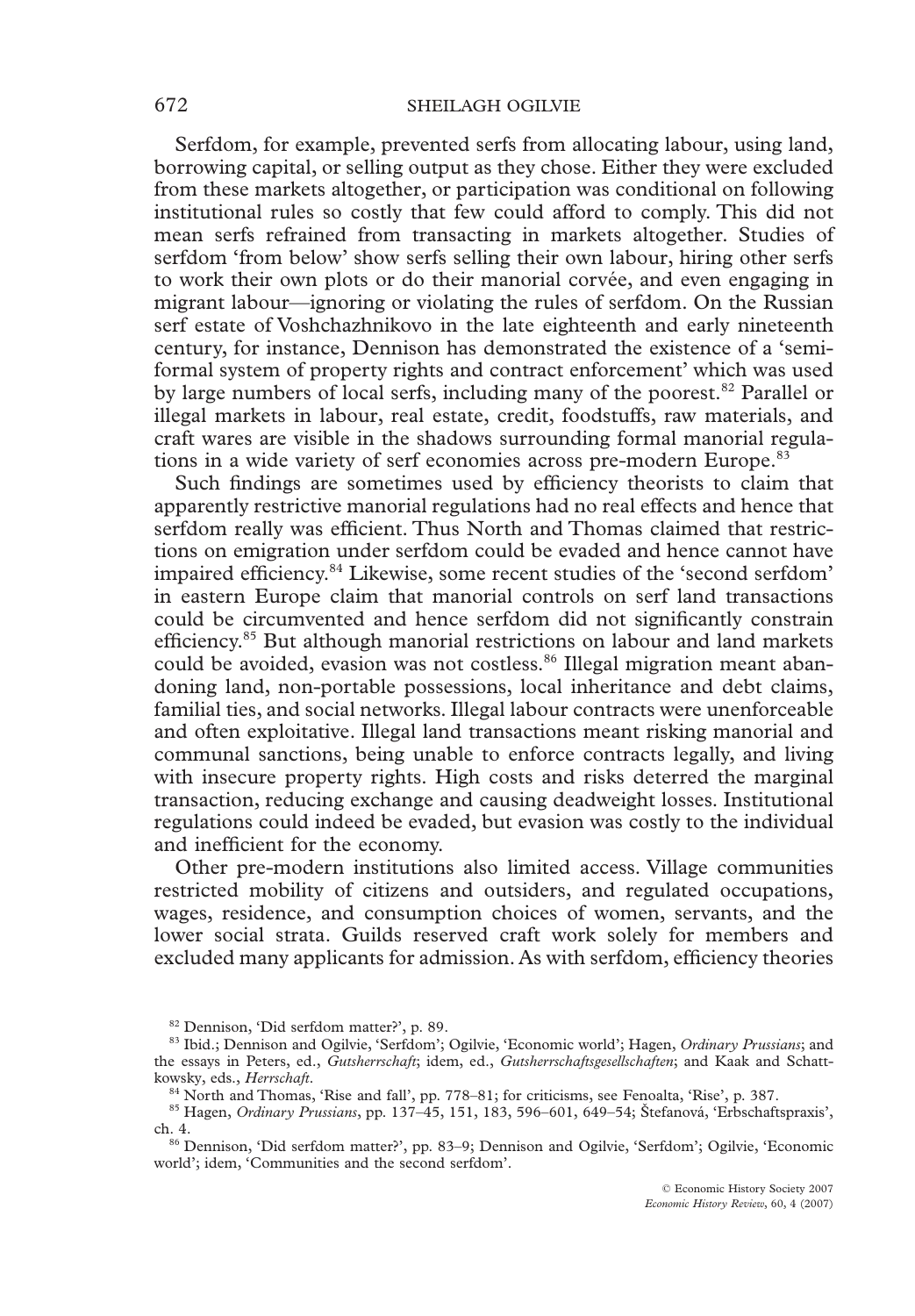seek to dismiss these limitations on access, claiming that 'barriers to entry were porous, and controls over input markets could be circumvented easily'.<sup>87</sup> Restrictions were certainly evaded, but evasion was not costless. Noncitizens who sought to live in a commune illegally had to avoid official notice, work in the black market, avoid enforcing transactions against legal citizens for fear of being reported, and constantly fear imprisonment or expulsion. Women, Jews, or other outsiders who illegally worked at guilded crafts could not enforce their contracts and risked sanctions if detected. Illegality was so costly that 'informal' workers constantly sought to satisfy entry requirements of formal institutions, which were in turn fixed at high levels precisely to limit entry and generate rents for insiders. Enthusiasts for guilds and communes often dismiss these entry barriers as low.<sup>88</sup> But they loomed large in the eyes of applicants, as shown by desperate petitions for dispensation.They also affected fundamental life decisions such as marriage and settlement, as shown by examples such as the young German village weaver refused permission to marry in 1785 on the grounds that he 'was in no sort of position even to raise the community citizenship and guild mastership admission fees'.89 Van den Heuvel's recent study of a Dutch shopkeepers' guild liberal enough to admit independent female masters demonstrates that even liberal admissions policies constrained poor applicants, whose admission took off spectacularly in 1753 when the authorities compelled the guild to lower its entry fees.<sup>90</sup> Institutional barriers to entry thus constituted binding constraints, and black-market work was so unattractive that even poor people were willing to pay to move into the formal sector.

Modern LDCs show the same pattern. Formal institutions limit access to property rights, contract enforcement, credit markets, and work permits.To make a living, excluded groups have to break institutional rules, shifting their economic activities into grey markets—or black ones. Initially, development economists rather romanticized the black market, christening it the 'informal sector' and celebrating its social openness and economic dynamism. Recent assessments are more sobering. The informal sector does offer the excluded—often a majority in society—opportunities better than those they can obtain under formal, limited-access institutions. But these opportunities are still poor. The informal sector does have huge economic dynamism, compared to the costly rigidities imposed by formal institutions. But this dynamism is ultimately choked off by poor contract enforcement and property rights. Risks are high, information is poor, violence and theft are common, time-horizons are short, workers are unprotected, and investments in physical and human capital are limited.<sup>91</sup> Formal institutions that create

<sup>90</sup> Van den Heuvel, D., *Women and entrepreneurship*, pp. 166–74.

<sup>87</sup> Richardson, 'Guilds, laws, and markets', p. 3.

<sup>88</sup> For example, Stabel, 'Guilds', p. 211.

<sup>89</sup> Hauptstaatsarchiv, Stuttgart, Germany, A573 Bü. 6948, 17 May 1785.

<sup>&</sup>lt;sup>91</sup> See De Soto, *Other path*; Schneider, F., 'Shadow economies and corruption all over the world', IZA discussion paper 2315 (2006); International Labour Office Mission, 'Informal sector'.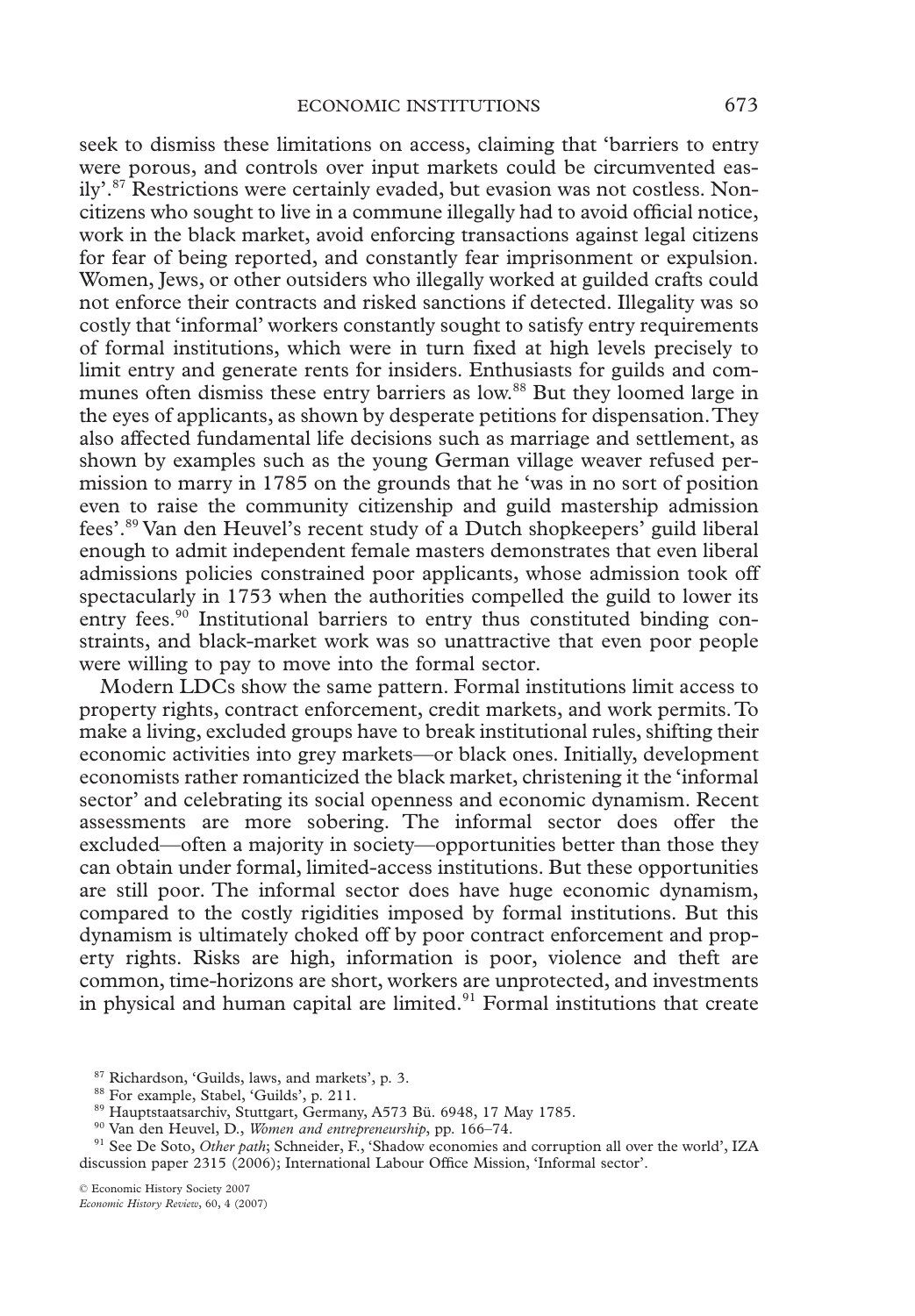large informal sectors thus impose inefficiencies on the whole economy. They may also block economic change. As Dasgupta has trenchantly observed, informal institutions may bring benefits in less developed economies, but one should not be 'distracted from asking if their continued existence could prevent more productive social arrangements from becoming established, say, in the shape of formal markets. One can even ask whether informal institutions were ever as good as they are frequently made out to have been'.<sup>92</sup>

Any theory of institutions must not merely look under the streetlights of the formal sector, therefore, but also venture into the alleys of the shadow economy. Every formal institution creates an informal counterpart, if only because every law creates a crime. But where formal institutions limit access—which most pre-modern ones did—they create much larger informal sectors because they turn entire social groups into potential criminals. Efficiency models usually assume that pre-modern institutions generated benefits for insiders which spilled over as positive externalities for the rest of society—that guilds or communes created the basis for later market economies. But what if it was the reverse? Closed-access institutions, to generate more enticing rents for insiders, had perpetual incentives to push an ever larger share of economic activity into the informal sector, strangling economic growth. An institution must be assessed partly in terms of the shadow it casts.

X

A third desideratum for any theory of institutions is to recognize the importance of self-sustaining institutional frameworks. Efficiency approaches typically focus on one institution at a time: serfdom, the commune, the guild, the property rights system. But institutions do not exist in isolation. Can we really explain any given institution without looking at the wider framework of other institutions surrounding it?

This question came to the fore in the 1990s, when economists were surprised to observe successful western institutions—secure private property rights, impartial contract enforcement—failing to take root in many transition economies. What was wrong? Two stumbling blocks emerged. First, beneficiaries of existing institutions had the incentive and the power to resist innovations that threatened the status quo. Second, existing institutions were held in place by an interconnected framework of other institutions.Typically, the institutions of a society have coexisted for centuries, continually evolving a division of activities, supporting one another in all sorts of ways. These ways may not necessarily be efficient, but they are often self-sustaining. Taking a solitary institution out of its original institutional framework (which may have helped to sustain it), and seeking to transplant it into a quite

<sup>92</sup> Dasgupta, 'Social capital', p. 310.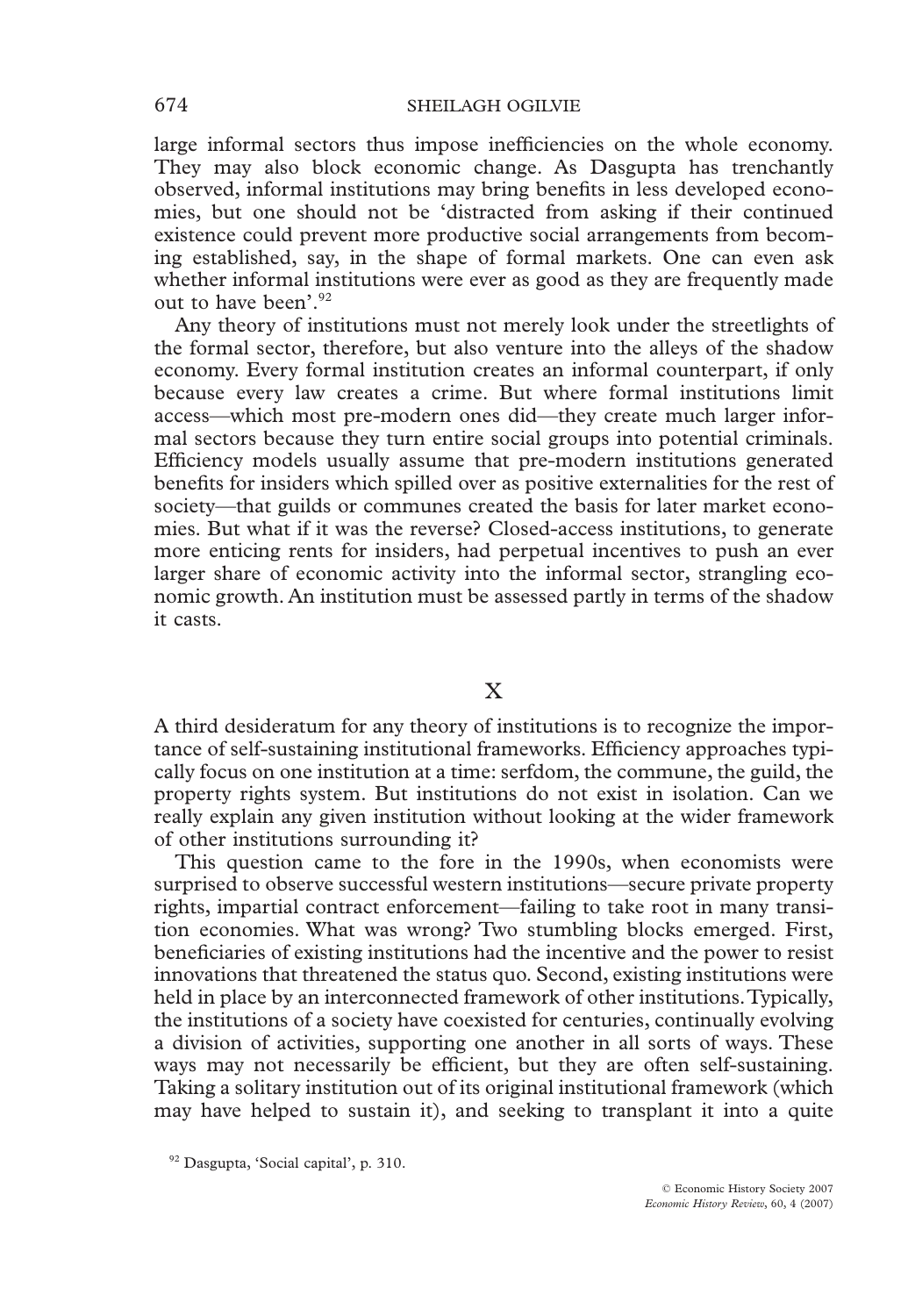different framework (which may even resist its encroachment), is not unlikely to fail.<sup>93</sup>

The interdependency of individual institutions within a wider framework has been recognized by some studies of European economic institutions. The European family system, according to Laslett, was interdependent with labour markets for youths and women, credit markets to amass savings, and collective rather than kin-based provision of insurance and pensions; this whole interlinked institutional system, Laslett speculates, contributed to early industrialization and capitalism.<sup>94</sup> The communitybased welfare system in pre-industrial England, according to Solar, was interdependent with labour markets, land markets, credit markets, and the nuclear family system; this distinctive framework, he argues, may have furthered economic growth in the centuries before industrialization.<sup>95</sup> Crosscountry comparisons, according to Acemoglu and Johnson, suggest that favourable 'contracting' institutions (those regulating interactions between private citizens) may be partially interdependent with favourable 'property rights' institutions (those constraining the behaviour of political and economic elites).<sup>96</sup>

If such interdependencies are widespread, then we cannot study one institution in isolation. We have to look at entire institutional frameworks. When we do so, we may find that there are inherent complementarities between certain institutions, and that a whole cluster of institutions may be mutually reinforcing.The historical clusters described by Laslett, Solar, and Acemoglu and Johnson were all efficient. But self-reinforcing institutional frameworks might also be inefficient. In modern LDCs, for instance, retention of existing techniques and institutions despite alternatives that are known to be more productive is ascribed to institutional interlinkages among markets. Any innovation would disequilibrate an entire system of interlinked markets, and so is rejected unless it provides substitutes for everything it threatens to displace.<sup>97</sup>Whether self-reinforcing institutional frameworks are efficient or not, they are analytically essential to understanding the origins and economic impact of any individual institution.

### XI

A final desideratum for any economic theory of institutions is to do justice to the interplay between inward beliefs and values on the one hand and institutional rules on the other. As efficiency theories came under fire, economists began to cast about for surrogates. One popular choice was the cultural approach. The Achilles heel of the efficiency theory, this argument

<sup>93</sup> North, *Institutions*, pp. 7–8, briefly mentions institutional frameworks but emphasizes 'imperfect subjective models' as the explanation for institutional persistence.

<sup>&</sup>lt;sup>94</sup> Laslett, 'European family'.

<sup>&</sup>lt;sup>95</sup> Solar, 'Poor relief', esp. p. 16.

<sup>96</sup> Acemoglu, D. and Johnson, S., 'Unbundling institutions', NBER working paper 9934 (2003).

<sup>97</sup> On 'interlinked factor markets', see Basu, *Analytical development economics*, chs. 13–14.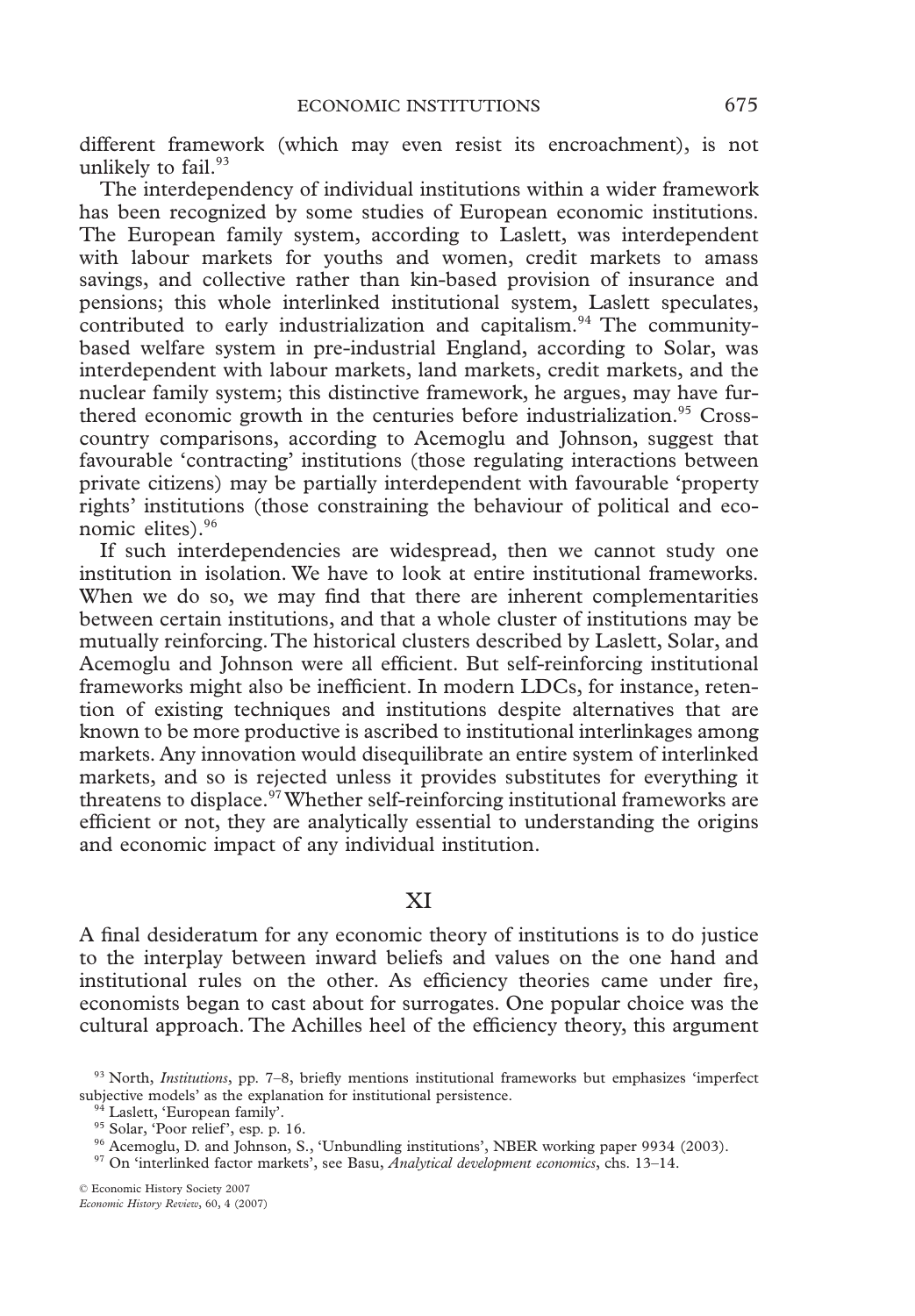goes, was to ignore what went on inside people's heads—beliefs, values, and mental models. If we brought these into our toolkit, might we construct better models of how institutions work?

So North progressively abandoned his efficiency theories in the course of the 1980s, espousing the view that institutions evolved not because they were efficient but because they were fostered by the 'mental model' of a particular culture.<sup>98</sup> Thus efficient economic institutions were generated by good mental models in the western world, and less efficient institutions by different mental models in 'primitive societies', or early modern Iberia, or the present-day Third World.<sup>99</sup> Other economic historians underwent an even more far-reaching reorientation, as we have seen, advocating an 'endogenous-culture' approach which defined an institution as a system of rules and cultural beliefs, in which beliefs were the dominant component.100 Thus Greif counterposed the 'collectivist' cultural beliefs of the medieval Maghribi traders ('non-Muslims who adopted the values of the Muslim society') with the 'individualistic' culture of the Genoese.<sup>101</sup> Despite facing the same technology and the same commercial opportunities, the two groups adopted widely differing solutions to the problem of contract enforcement, with the Maghribis choosing institutions that provided collective enforcement while the Genoese chose 'legal, political, and (second-party) economic organizations for enforcement and coordination'. The only possible explanation for this, according to Greif, is that the Maghribis held collectivist beliefs and the Genoese held individualistic ones. This in turn led to long-term economic decline for the collectivist Maghribis and economic dominance by the Genoese and their individualistic fellow Italians. From this, Greif draws conclusions for the presentday less developed world: 'the Maghribis' institutions resemble those of contemporary developing countries, whereas the Genoese institutions resemble the developed West, suggesting that the individualistic system may have been more efficient in the long run'.102

In practice, therefore, incorporating beliefs and values into economic analyses of institutions has given rise to what one might call a 'cultural efficiency' approach.This theory assumes that good cultural beliefs combine with good societal rules to form good institutions that favour economic growth. Cultures that hold the 'right' beliefs arrive at the right institutional equilibrium and therefore prosper. By studying the institutional equilibria generated in these fortunate cultures, we will understand the sources of economic well-being. In essence, this reduces the problem of explaining institutions to one that can be addressed through an efficiency model with cultural beliefs and values thrown in as 'motivation'.

<sup>98</sup> See North, *Structure*, pp. 45–58, 204–5.

<sup>99</sup> North, *Institutions*, pp. 9, 34–5.

<sup>100</sup> Greif, *Institutions*, pp. 39, 45.

<sup>101</sup> See esp. ibid., p. 279, also chs. 3 and 9.

<sup>102</sup> Ibid., pp. 300–1.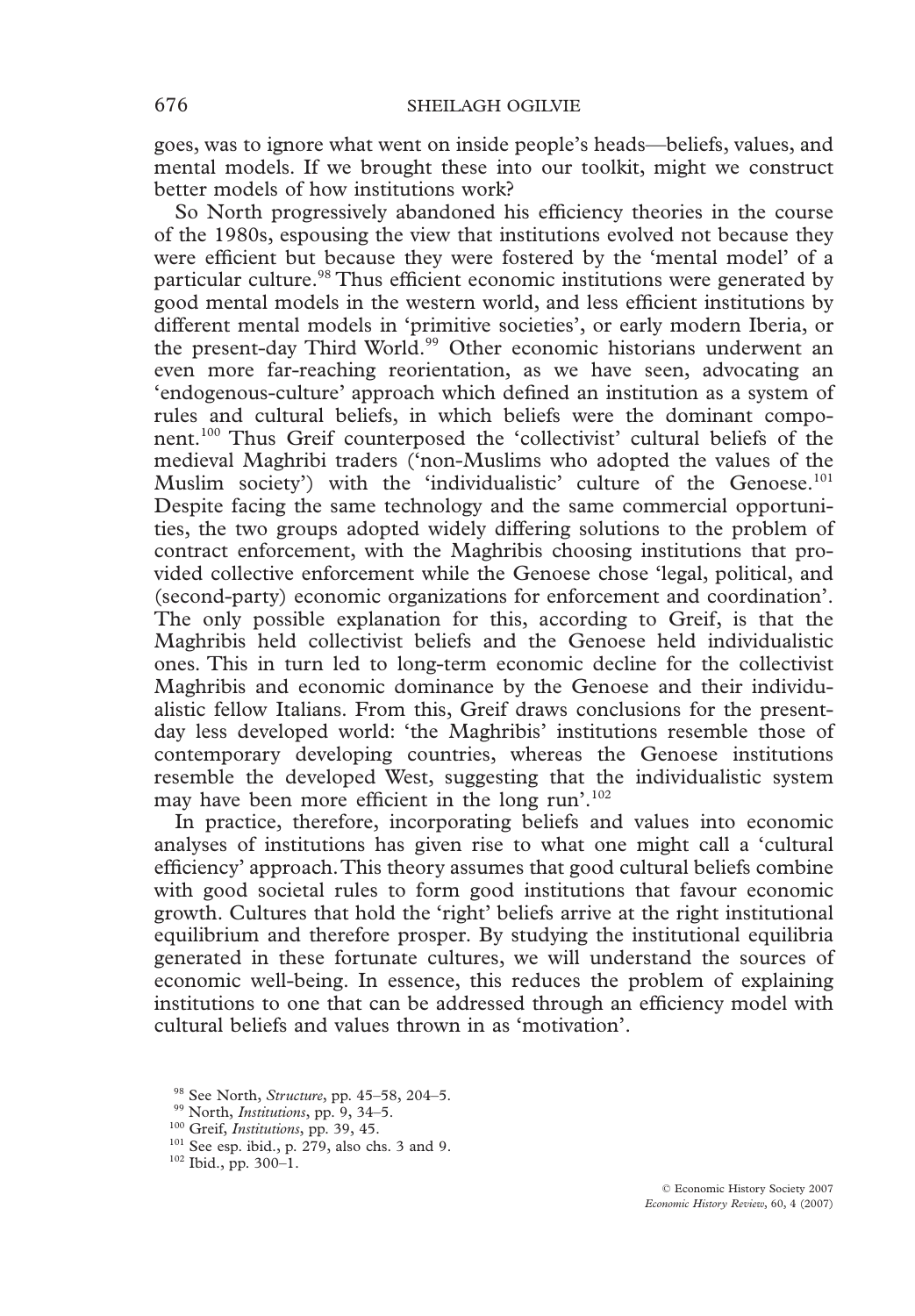Here, finally, the 'dismal science' has advanced a theory—that economic well-being is ultimately a matter of cultural beliefs and values—which Thomas Carlyle, with his view of 'wise' whites and feckless blacks, would have heartily embraced. But does this 'cultural efficiency' theory solve all our problems? Frankly, I do not think that this is an adequate way to incorporate cultural beliefs and values into economics, and I am particularly concerned about the suggestion that institutions should be defined as consisting of systems of beliefs as well as (or instead of) systems of rules.

For one thing, inwardly held beliefs, values, norms, and mental models are extremely difficult to observe. Although beliefs are incorporated into gametheoretic models somewhat differently from norms, they share a key analytical characteristic: by definition, they exist inside people's heads and outside observers can measure them indirectly, at best.What people say they believe or value or find normal does not provide an accurate picture of the beliefs, values, and norms on which they take action. It is precisely this, indeed, that gave rise to the crucial analytical distinction in economics between 'stated' and 'revealed' preferences. Even economists working on modern societies, with inconceivably rich datasets on people's beliefs, preferences, attitudes, political affiliations, religion, ethnicity, language, and nationality, differ fundamentally about whether it is possible to identify an independent role for cultural beliefs and values, because those are so interdependent with other variables—among which the institutional rules of the society figure predominantly.103 As endogenous-culture theorists themselves admit, regarding inward beliefs or preferences as part of institutions gives rise to empirical indeterminacy, since the 'rules' component of institutions is observable and the 'norms' component is unobservable: this means that 'we cannot study institutions inductively based on their observable components'.104

Nor do we have any generally accepted explanation for norms and beliefs. 'Cultural efficiency' models either turn a blind eye to this problem, or invoke ad hoc speculations such as Greif's statement (buttressed by ample reference to Freud) that 'norms link transactions between the superego and the ego or id'.105

If inward beliefs and values are largely unobservable and unexplained in modern economies, how much more so are they in historical ones? How much do we really learn from an approach whereby we plug something we cannot observe and cannot explain into our model as an assumption, and it influences the institutional equilibrium we obtain on the other end? If we are going to postulate that beliefs are the linchpin of institutions, and that it is they rather than the formal rules that matter, then we should propose this as a hypothesis for testing, rather than accepting it as an assumption on which

<sup>104</sup> On unobservability of cultural norms, see Greif, *Institutions*, p. 20; North, *Institutions*, p. 43.

<sup>103</sup> For diametrically opposed views, see Acemoglu, Johnson, and Robinson, 'Institutions', pp. 401–2, 424–5, and Guiso, Sapienza, and Zingales, 'Economic outcomes'.

<sup>105</sup> Greif, *Institutions*, p. 48 with n. 19, p. 145. North, *Institutions*, p. 87, admits the absence of any theory of cultural change.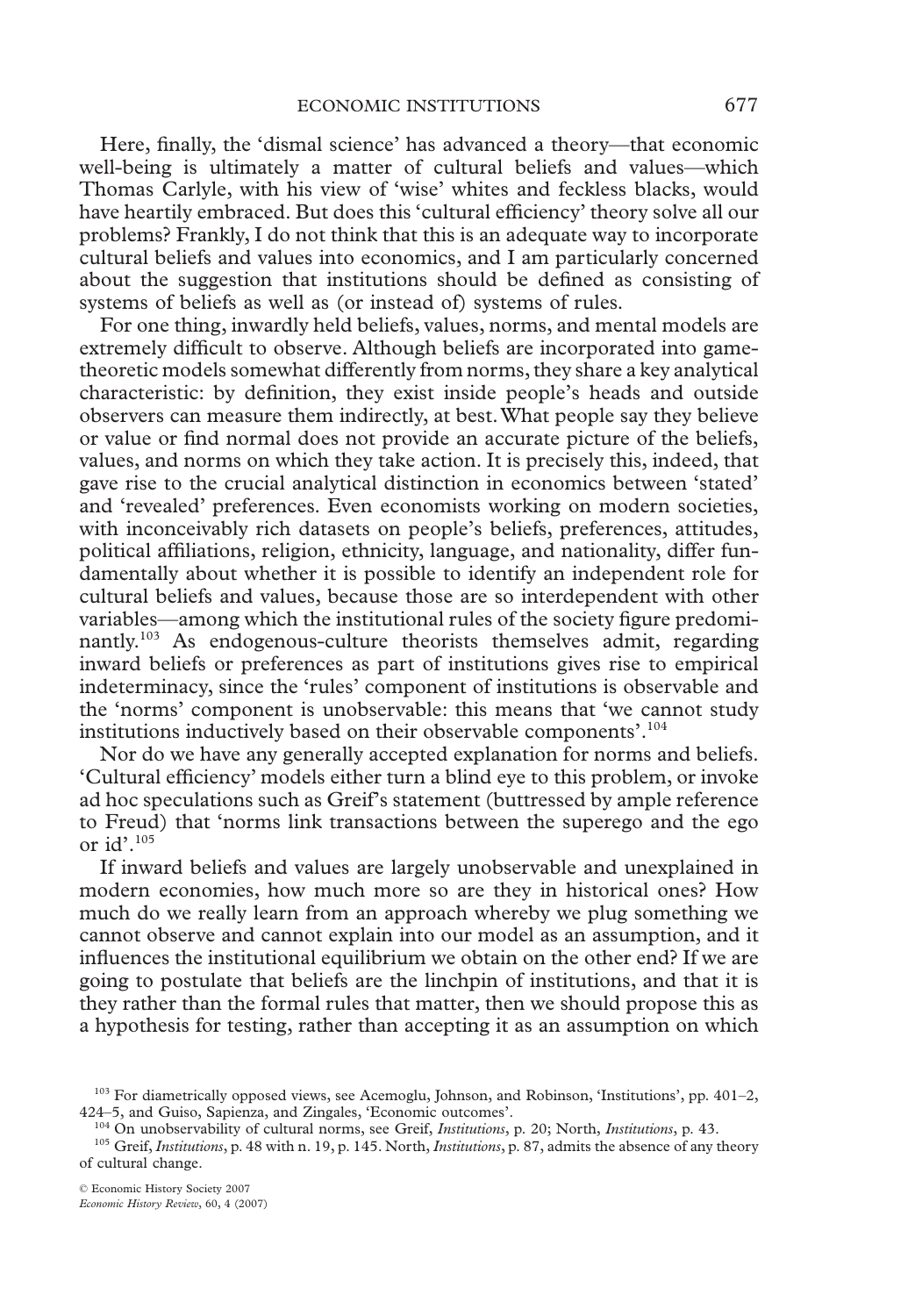to build our explanations. If we want to test it, then we need to develop more sophisticated ways to think about beliefs and values, devise rigorous methods to observe and measure them, explore how they affect people's economic choices, and explain how they are formed.

A further problem with 'cultural efficiency' approaches is their arbitrary definition of some cultures as holding beliefs and values that are economically 'good'—Protestant diligence, English individualism, European rationality.The implicit assumption is that all the beliefs and values of such 'good' cultures yield 'good' institutional rules that lead to 'good' economic outcomes. But can we just assume this? Do we not at least have to consider the possibility that any culture is a mixture, with some of its beliefs and values benefiting economic performance and others harming it? At the risk of repeating a cliché, individualism is thought to encourage positive economic outcomes such as flexible resource allocation and rapid innovation. But individualistic cultures are also thought to value family and communities bonds less, bringing negative outcomes such as crime, addiction, and divorce. If we are going to pursue cultural efficiency models, we need much more rigorous theories—and preferably also empirical findings—about which beliefs and values are economically beneficial, in what ways, and whether they always coexist in the same culture.

Finally, even if there were economies—whether historical or modern where we could observe inwardly held beliefs and preferences in some meaningful way, and where we could know for sure that these beliefs and values were economically relevant, it is still not clear that regarding beliefs and values as a component of institutions would help us explain differences in economic outcomes. For example, much of the women's history literature argues that restrictions on females in pre-industrial economies were caused by 'patriarchal' beliefs and values. But, as I have discussed elsewhere, 'patriarchal' attitudes were universal in early modern Europe. In practice, however, indicators of female economic autonomy varied significantly across European economies. Female household headship and labour force participation were significantly lower where guilds, communities, and manorial systems provided male elites with institutional powers to enforce 'patriarchal' beliefs in pursuit of rents for themselves. In the Netherlands and England, such institutions were weak or missing, and women's economic position measurably better.The same patriarchal beliefs and values coexisted with different institutional rules and divergent economic outcomes.<sup>106</sup> Likewise, Acemoglu et al. have pointed out that 'British' cultural beliefs gave rise to very different economic institutions in different colonies. In densely settled societies such as India and the Caribbean, British culture gave rise to highly oppressive economic institutions devoted to extracting resources from the indigenous population. In sparsely populated areas such as the northern United States, Canada, and New Zealand, British culture gave rise to

<sup>106</sup> Ogilvie, *Bitter living*; Ogilvie, 'Women and labour markets'.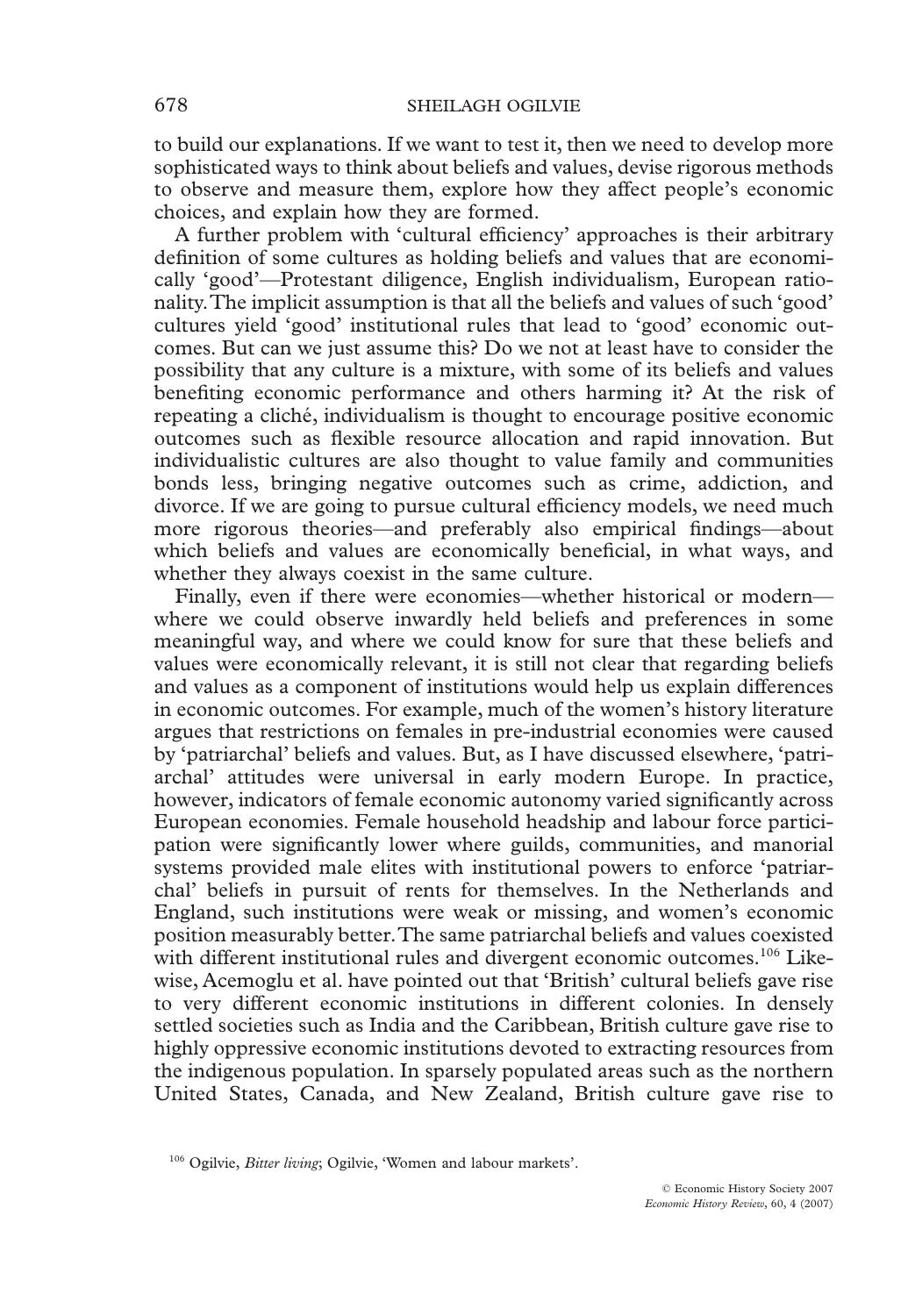beneficent economic institutions that enforced contracts, protected property rights, and encouraged investment.107 The same 'British' beliefs and values coexisted with different institutional rules, giving rise to divergent economic outcomes. Very recent history throws up even more striking examples: Korean culture, for instance, has given rise to different institutional rules and widely divergent economic outcomes in North and South Korea.

Such examples pose two serious problems for cultural approaches to institutions. First, if the same cultural beliefs coexist with different rules, and this gives rise to different economic outcomes, then can beliefs really be the 'linchpin' of economic institutions? Second, is it really analytically helpful to view inwardly held beliefs as being identical to—or inseparable from—externally imposed rules? Either these are analytical categories, or they refer to empirical categories of mental and social objects. If the former, then we must judge the models concerned by their empirical predictions (which, I argue, fail). If the latter, then fusing them prevents us from determining whether there are cases where outcomes are determined by one without the other.

One might ask whether it is truly important to know whether beliefs or rules are driving institutions. Surely one can think of them simply as the 'informal' and 'formal' ends of the same spectrum of humanly devised constraints on behaviour? Does it really matter which part of this spectrum brings about a particular institutional equilibrium? I think it does matter; indeed, I think it has far-reaching implications for understanding how economies can grow and develop. If achieving better economic outcomes just requires better formal rules, then any culture can do it, and it is just a question of figuring out the practical barriers to introducing better rules. This may not be easy, but it is in principle possible. But if achieving better economic outcomes requires changing people's beliefs and values, then this implies one of two deeply worrying policy alternatives. Either we just accept that some cultures will always stay poor, or we advocate policies to eradicate 'bad' beliefs and values, or transform them (by force, if necessary) into 'good' ones. These are rather hair-raising policy conclusions to derive from an explanatory variable—cultural beliefs and values—which even its enthusiasts admit is unobservable and unexplained.

I would therefore make a modest proposal about how to deal with culture. The study of institutions is, and should remain, an empirical matter.To this end, I suggest that we retain the empirically useful distinction between (observable) rules and (unobservable) beliefs, and that we try to explain as much as possible in terms of observable variables—such as rules and their distributional implications—before resorting to unobservable differences between cultural beliefs.

<sup>107</sup> Acemoglu, Johnson, and Robinson, 'Institutions', pp. 424–5.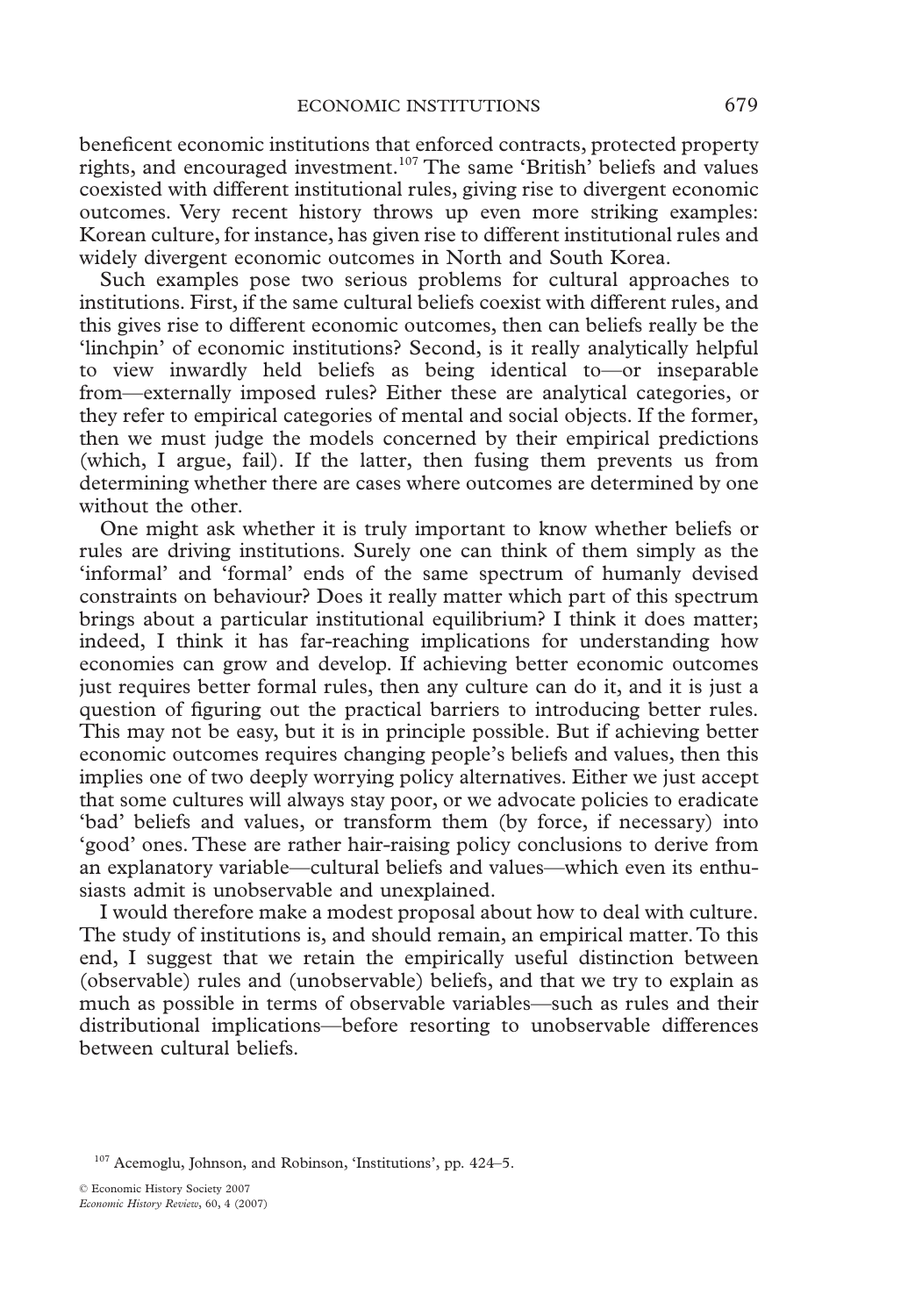## XII

So where does this leave us in explaining economic institutions? The entire passage of Alexander Pope's 'Essay on Man', culminating in the line quoted in my title, is a crescendo of faith in the idea that there is an underlying system behind the apparent disorder of nature. For this reason, these lines are often held to epitomize the Enlightenment belief in science. Certainly, the belief in an ordered universe as laid out in the 'Essay on Man' has proved profoundly attractive to social scientists seeking to account for something so messy as the human condition.

But if you look more closely at these six famous lines, they fall into two quite different halves. The first half indeed exhorts us to engage in rational inquiry:

All Nature is but Art, unknown to thee; All Chance, Direction, which thou canst not see; All Discord, Harmony, not understood;

We are implicitly urged to question what is apparently natural, accidental, and chaotic, to replace what is unknown, unseen, and not understood with a reasoned understanding of the true order underlying it all.

But in the next three lines, Pope subtly shifts his ground. Now we find ourselves being invited to accept things on faith:

All partial Evil, universal Good: And spite of Pride, in erring Reason's spite, One truth is clear, 'Whatever is, is right'.

We are urged to reject human reason as a manifestation of pride, and instead simply to believe in the moral rightness of the order that will be uncovered.

The first of these views is indeed consistent with the Enlightenment origins of economics—the idea that everything in the world is explicable to human inquiry. These Enlightenment roots have taken us a long way in explaining human action. But believing that things are in principle explicable does not entail believing that they are right. Just as 'rightness' (functioning for ends that are morally good) is only one possible explanation for 'nature', so 'efficiency' (functioning for ends that benefit everyone) is only one possible explanation for institutions.

Economic approaches to historical institutions have been partially discredited, I believe, by a widespread tendency to confuse the view that 'institutions exist for a reason and we can find out that reason' with the belief that 'institutions exist for a reason and that reason is that they are good'. Empirical studies have provided rich evidence that economic models based on the view that 'whatever is, is right' do not adequately explain the rise, functioning, survival, or decline of the pre-industrial institutions to which they have been applied.

Does this mean that economic historians should once again retreat to the golden age in which we concentrated on geographical and technological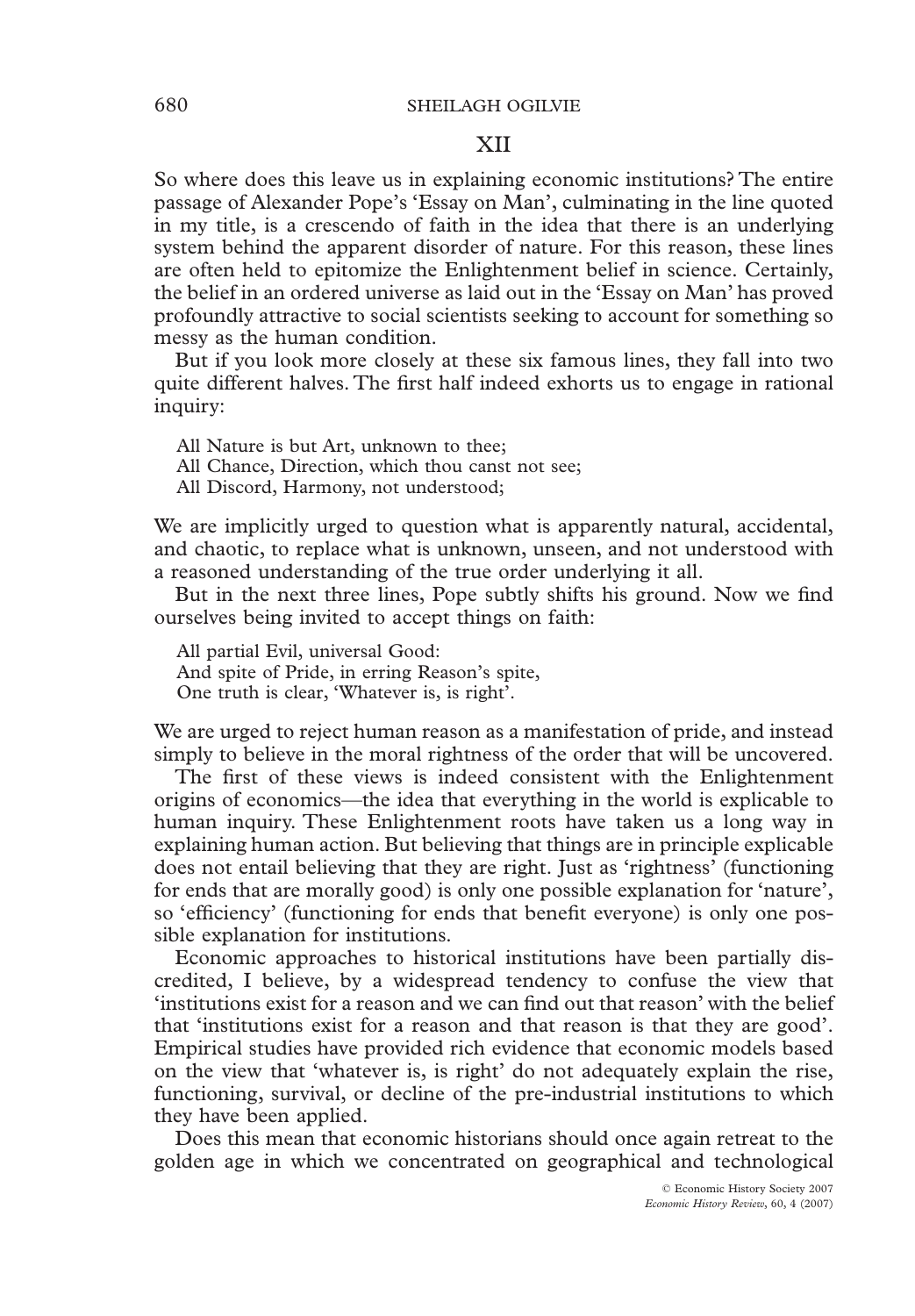constraints, and leave messy social phenomena such as institutions up to other disciplines?

My answer is 'no'. I have argued here that there are alternative approaches to institutions which are fully consistent with economic reasoning. In particular, 'conflict' models offer promising and hitherto hardly explored perspectives for explaining institutions in terms of their distributional implications and the socio-political struggles to which these give rise. Even more work remains to be done on both 'accidental' and 'cultural' models. The conditions under which institutions are affected by stochastic processes and path dependency need to be carefully defined and explored. Cultural models face even more serious challenges. First, they must develop more rigorous approaches to identifying, measuring, and explaining people's beliefs and values. Second, they still too often degenerate into 'cultural efficiency' models, implying that the 'right' cultural norms give rise to the 'right' institutional rules which then have the 'right' economic outcomes. We need to determine which cultural beliefs and values (if any) are economically relevant, whether economically 'good' values always coexist in the same culture, and what are the policy implications of cultural determinism.

Whatever explanatory models we develop will only succeed if they can tackle three further challenges. First, they need to weigh up the different efficiency implications of the multiple activities typical of any institution. Second, they need to examine the extent to which institutions limit access and push economic activity into the informal sector, thereby harming both efficiency and equity. And finally, they need to recognize that institutions are embedded in broader institutional frameworks that themselves require economic analysis.

Although institutions are indeed very messy, that just makes them more interesting, in ways we have hitherto hardly begun to explore. The last 800 years of economic history potentially holds important lessons for building institutions today. Economic history does not show that 'whatever is, is right'. But perhaps we can adopt a more modest motto, and one truer to our Enlightenment roots, and declare that 'whatever is, is explicable'.

*University of Cambridge*

| Date submitted | 31 March 2006 |
|----------------|---------------|
| Accepted       | 8 April 2007  |

#### DOI: 10.1111/j.1468-0289.2007.00408.x

**Footnote references**

Acemoglu, D., 'Why not a political Coase theorem?' *Journal of Comparative Economics,* 31 (2003), pp. 620–52.

Acemoglu, D., 'A simple model of inefficient institutions', *Scandinavian Journal of Economics,* 108 (2006), pp. 515–46.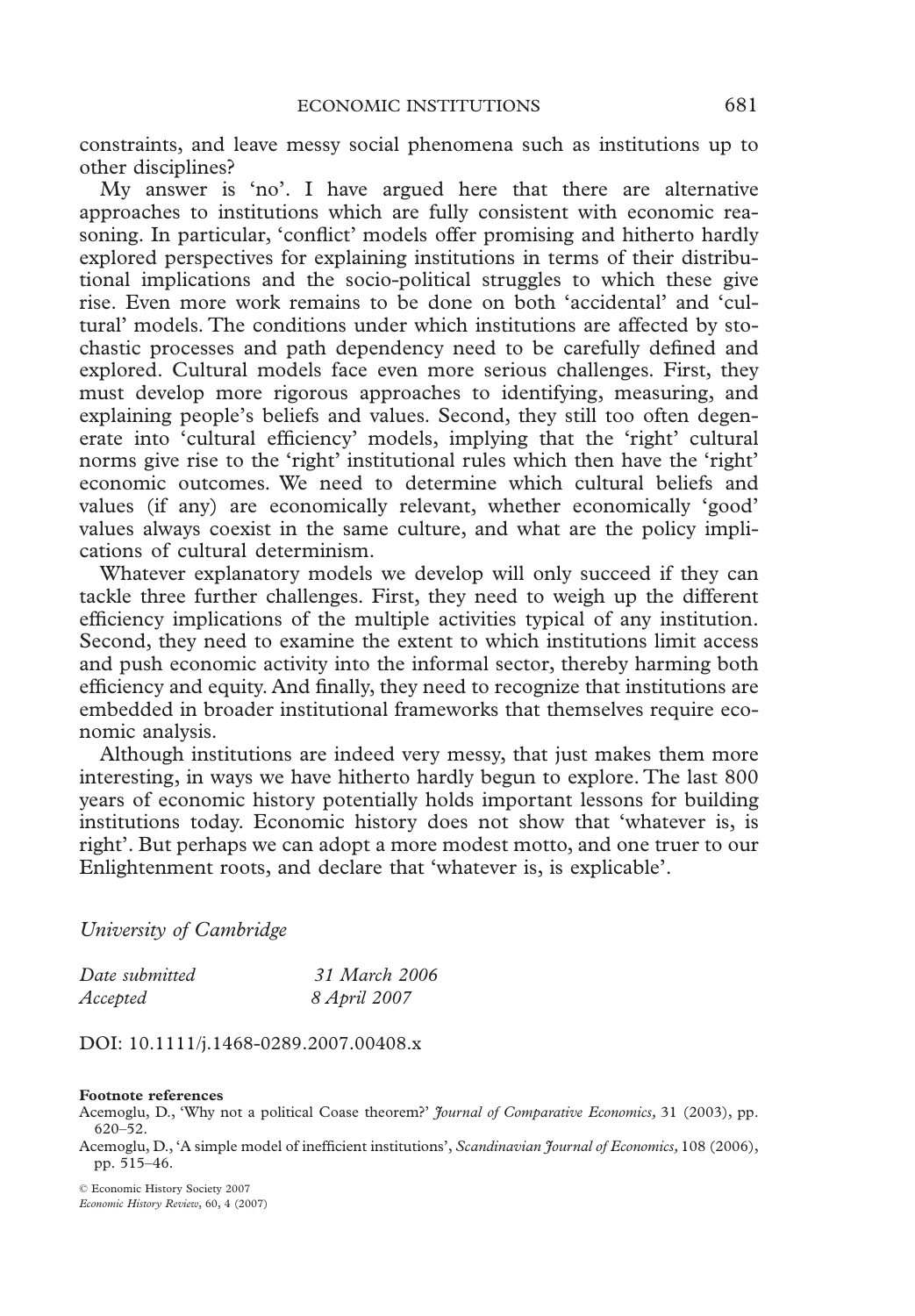#### 682 SHEILAGH OGILVIE

- Acemoglu, D., Johnson, S., and Robinson, J., 'Institutions as the fundamental cause of long-run growth', in P. Aghion and S. Durlauf, eds., *Handbook of economic growth* (Amsterdam and London, 2005), pp. 385–472.
- Alchian, A. A., 'Uncertainty, evolution, and economic theory', *Journal of Political Economy,* 58 (1950), pp. 211–21.
- Aoki, M., *Toward a comparative institutional analysis* (Cambridge, Mass., 2001).
- Basu, K., *Analytical development economics* (1997).
- Becker, G. S., *The economic approach to human behavior* (Chicago, 1976).
- Becker, G. S., *Accounting for tastes* (Cambridge, Mass., 1996).
- Börner, L. and Ritschl, A., 'Individual enforcement of collective liability in pre-modern Europe', *Journal of Institutional and Theoretical Economics,* 158 (2002), pp. 205–13.
- Calvert, R. L., 'Rational actors, equilibrium, and social institutions', in J. Knight and I. Sened, eds., *Explaining social institutions (*Ann Arbor, 1995), pp. 57–94.
- Carlos, A. M. and Nicholas, S., ' "Giants of an earlier capitalism" ', *Business History Review,* 26 (1988), pp. 398–419.
- Carlos, A. M. and Nicholas, S., 'Agency problems in early chartered companies', *Journal of Economic History,* 50 (1990), pp. 853–75.
- Carlyle, T., *Collected works*, H. D. Traill, ed., 31 vols. (1896–9).
- Carrigan, W. D. and Webb, C., 'The lynching of persons of Mexican origin or descent in the United States, 1848 to 1928', *Journal of Social History,* 37 (2003), pp. 411–38.
- Crafts, N. F. R., 'Industrial revolution in Britain and France', *Economic History Review,* 2nd ser., XXX (1977), pp. 429–41.
- Crafts, N. F. R., 'Exogenous or endogenous growth?' *Journal of Economic History,* 55 (1995), pp. 745–72.
- Crafts, N. F. R., 'Macroinventions, economic growth, and "industrial revolution" in Britain and France', *Economic History Review,* 2nd ser., XLVIII (1995), pp. 591–8.
- Crafts, N. F. R., Leybourne, S. J., and Mills, T. C., 'Trends and cycles in British industrial production, 1700–1913', *Journal of the Royal Statistical Society Series A,* 152 (1989), pp. 43–60.
- Dahlman, C. J., 'The problem of externality', *Journal of Law and Economics,* 22 (1979), pp. 141–62.
- Dasgupta, P., 'Social capital and economic performance: analytics', in E. Ostrom and T. K. Ahn, eds., *Social capital: a reader* (Cheltenham, 2003), pp. 309–42.
- Dennison, T. K., 'Economy and society in rural Russia: the serf estate of Voshchazhnikovo, 1750–1860' (unpub. Ph.D. thesis, Univ. of Cambridge, 2004).
- Dennison, T. K., 'Did serfdom matter? Russian rural society, 1750–1860', *Historical Research,* 79 (2006), pp. 74–89.
- Dennison, T. K. and Ogilvie, S., 'Serfdom and social capital in Bohemia and Russia', *Economic History Review,* 60 (2007), pp. 513–44.
- Diamond, J., *Guns, germs, and steel* (New York, 1997).
- Djankov, S., LaPorta, R., Lopez-de-Silanes, F., and Shleifer, A., 'Courts', *Quarterly Journal of Economics,* 118 (2003), pp. 453–517.
- Epstein, S. R., 'Craft guilds, apprenticeship, and technological change in preindustrial Europe', *Journal of Economic History,* 58 (1998), pp. 684–713.
- Epstein, S. R., 'Craft guilds in the premodern economy', *Economic History Review,* 61 (2008).
- Fenoaltea, S., 'The rise and fall of a theoretical model', *Journal of Economic History,* 35 (1975), pp. 386–409.
- Fenoaltea, S., 'Authority, efficiency, and agricultural organization in medieval England and beyond', *Journal of Economic History,* 35 (1975), pp. 693–718.
- Glaeser, E. and Shleifer, A., 'Legal origins', *Quarterly Journal of Economics,* 117 (2002), pp. 1193–230.
- Greif, A., 'Cultural beliefs and the organization of society', *Journal of Political Economy,* 102 (1994), pp. 912–50.
- Greif, A., *Institutions and the path to the modern economy* (Cambridge, 2006).
- Greif, A. and Laitin, D., 'A theory of endogenous institutional change', *American Political Science Review,* 98 (2004), pp. 633–52.
- Greif, A., Milgrom, P., and Weingast, B. R., 'Coordination, commitment, and enforcement', *Journal of Political Economy,* 102 (1994), pp. 745–76.
- Guiso, L., Sapienza, P., and Zingales, L., 'Does culture affect economic outcomes?' *Journal of Economic Perspectives,* 20 (2006), pp. 23–48.
- Gustafsson, B., 'The rise and economic behaviour of medieval craft guilds', *Scandinavian Economic History Review,* 35 (1987), pp. 1–40.
- Hagen, W. W., *Ordinary Prussians: Brandenburg junkers and villagers, 1500–1840* (Cambridge, 2002).
- Hall, P. A., 'Aligning ontology and methodology in comparative research', in J. Mahoney and D. Rueschemeyer, eds., *Comparative historical analysis* (Cambridge, 2003), pp. 373–406.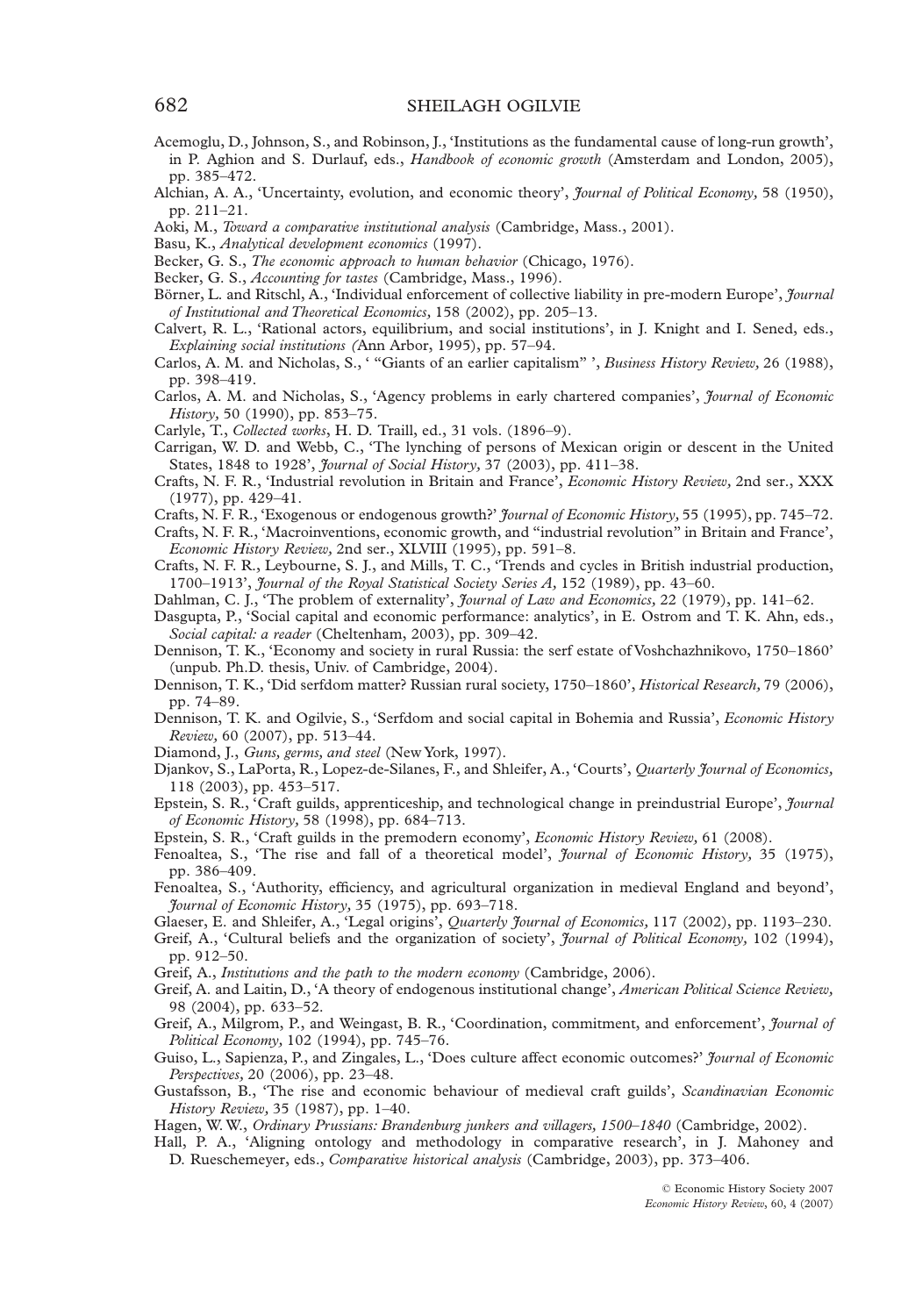- Van den Heuvel, D., *Women and entrepreneurship: female traders in the northern Netherland,* c. *1580–1815* (Amsterdam, 2007).
- Hickson, C. R. and Thompson, E. A., 'A new theory of guilds and European economic development', *Explorations in Economic History,* 28 (1991), pp. 127–68.
- Hine, K. D., 'Vigilantism revisited', *American University Law Review,* 47 (1998), pp. 1221–55.
- International Labour Office Mission, 'The informal sector', in G. M. Meier, ed., *Leading issues in economic development* (Oxford, 1989), pp. 147–51.
- Jones, S. R. H. and Ville, S. P., 'Efficient transactors or rent-seeking monopolist?' *Journal of Economic History,* 56 (1996), pp. 898–916.
- Kaak, H. and Schattkowsky, M., eds., *Herrschaft. Machtentfaltung über adligen und fürstlichen Grundbesitz in der Frühen Neuzeit* (Cologne, Weimar, and Vienna, 2003).
- Knight, J., 'Models, interpretations, and theories', in J. Knight and I. Sened, eds., *Explaining social institutions* (Ann Arbor, 1995), pp. 95–119.
- Landes, D. S., *The wealth and poverty of nations* (New York, 1998).
- Laslett, P., 'The European family and early industrialization', in J. Baechler, J. A. Hall, and M. Mann, eds., *Europe and the rise of capitalism* (Oxford, 1988), pp. 234–42.
- Little, C. B. and Sheffield, C. P., 'Frontiers and criminal justice', *American Sociological Review,* 48 (1983), pp. 796–808.
- McCloskey, D., 'English open fields as behavior towards risk', *Research in Economic History,* 1 (1976), pp. 124–70.
- McCloskey, D., 'The prudent peasant: new findings on open fields', *Journal of Economic History,* 51 (1991), pp. 343–55.
- Melton, E., 'Enlightened seigniorialism and its dilemmas in serf Russia, 1750–1830', *Journal of Modern History,* 62 (1990), pp. 675–708.
- North, D. C., 'Institutional change and economic growth', *Journal of Economic History,* 31 (1971), pp. 118–125.
- North, D. C., *Structure and change in economic history* (New York and London, 1981).
- North, D. C., *Institutions, institutional change, and economic performance* (Cambridge, 1990).
- North, D. C. and Thomas, R. P., 'An economic theory of the growth of the western world', *Economic History Review,* 2nd ser., XXIII (1970), pp. 1–17.
- North, D. C. and Thomas, R. P., 'The rise and fall of the manorial system', *Journal of Economic History,* 31 (1971), pp. 777–803.
- North, D. C. and Thomas, R. P., *The rise of the western world* (Cambridge, 1973).
- North, D. C., Summerhill, W., and Weingast, B. R., 'Order, disorder, and economic change', in B. B. de Mesquita and H. Root, eds., *Governing for prosperity* (New Haven, 2000), pp. 17–58.
- Nugent, J. B. and Sanchez, N., 'The efficiency of the Spanish mesta reconsidered', *Explorations in Economic History,* 26 (1989), pp. 261–84.
- Ogilvie, S., *State corporatism and proto-industry* (Cambridge, 1997).
- Ogilvie, S., 'The German state', in E. Hellmuth and J. Brewer, eds., *Rethinking Leviathan* (Oxford, 1999), pp. 167–202.
- Ogilvie, S., 'The economic world of the Bohemian serf', *Economic History Review,* LIV (2001), pp. 430–53.
- Ogilvie, S., *A bitter living: women, markets, and social capital in early modern Germany* (Oxford, 2003).
- Ogilvie, S., 'Guilds, efficiency and social capital', *Economic History Review,* LVII (2004), pp. 286– 333.
- Ogilvie, S., 'Women and labour markets in early modern Germany', *Jahrbuch für Wirtschaftsgeschichte,* 2004 (2004), pp. 25–60.
- Ogilvie, S., 'Communities and the "second serfdom" in early modern Bohemia', *Past and Present,* 187 (2005), pp. 69–119.
- Ogilvie, S., 'The use and abuse of trust: social capital and its deployment by early modern guilds', *Jahrbuch fürWirtschaftsgeschichte (*2005), pp. 15–52.
- Ogilvie, S., 'Rehabilitating the guilds: a response', *Economic History Review,* 61 (2008).
- Ogilvie, S. and Edwards, J., 'Women and the second serfdom', *Journal of Economic History,* 60 (2000), pp. 961–94.
- Persson, K. G., *Pre-industrial economic growth* (Oxford, 1988).
- Peters, J., ed., *Gutsherrschaft als soziales Modell* (Munich, 1995).
- Peters, J., ed., *Gutsherrschaftsgesellschaften im europäischen Vergleich* (Berlin, 1997).
- Pfister, U., 'Craft guilds and proto-industrialization in Europe', in S. R. Epstein, H. G. Haupt, C. Poni, and H. Soly, eds., *Guilds, economy and society* (Seville, 1998), pp. 11–24.
- Pomeranz, K., *The great divergence* (Princeton, 2000).

Pope, A., 'Essay on Man' (1732).

© Economic History Society 2007

*Economic History Review*, 60, 4 (2007)